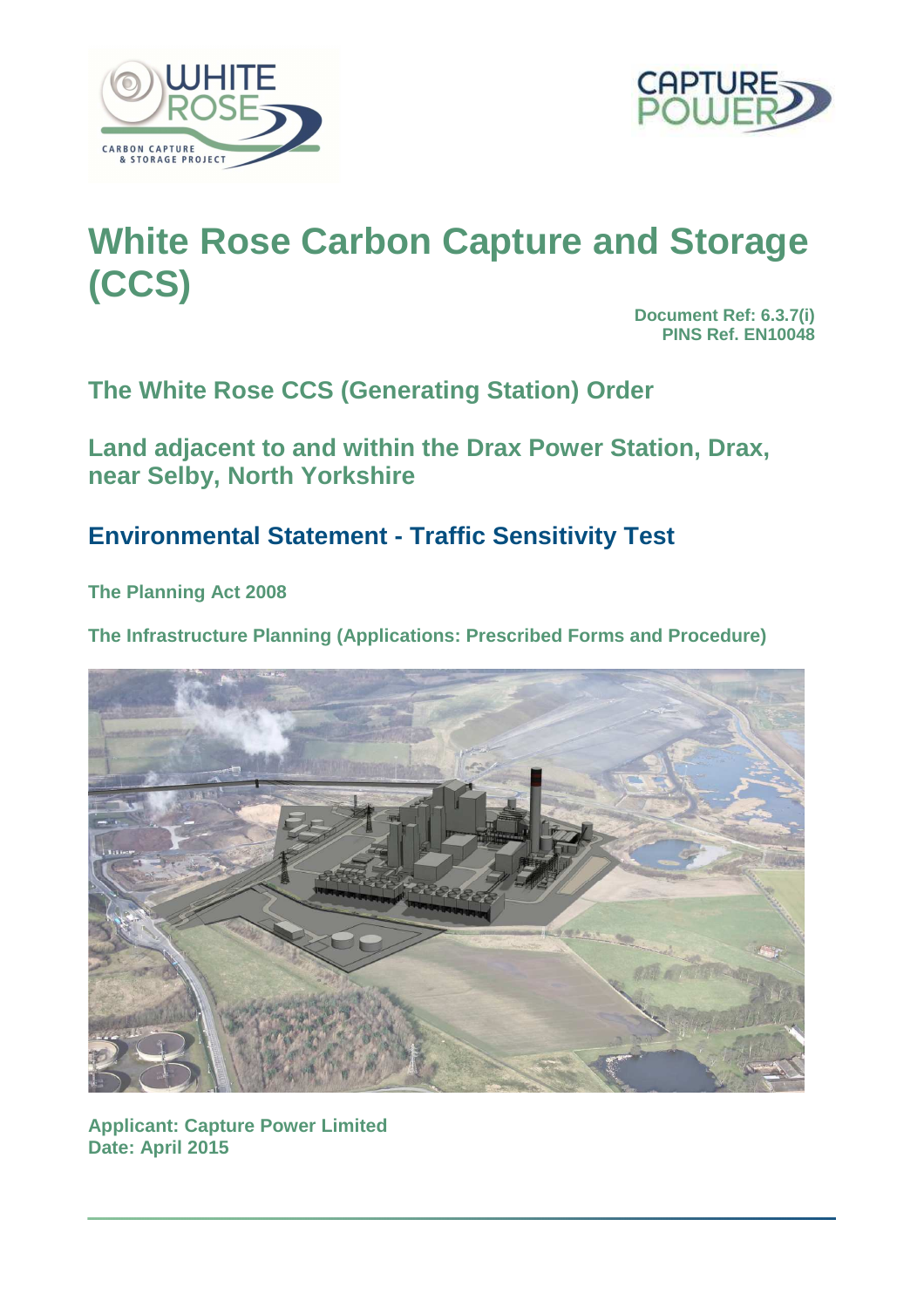### **Document Owner: Roderick Ellison**

## **Revision History**

| <b>Revision No.</b> | Date       | <b>Reason for Revision</b> | <b>Authorised By</b> |
|---------------------|------------|----------------------------|----------------------|
| 01                  | 10.04.2015 | <b>PIC Review</b>          | KJM                  |
|                     |            |                            |                      |
|                     |            |                            |                      |

| <b>Glossary</b> |                                        |
|-----------------|----------------------------------------|
|                 |                                        |
| <b>CRTN</b>     | Calculation of Road Traffic Noise      |
| <b>CPL</b>      | Capture Power Ltd                      |
| <b>DCO</b>      | Development Consent Order              |
| <b>DMRB</b>     | Design Manual for Roads and Bridges    |
| <b>EIA</b>      | <b>Environmental Impact Assessment</b> |
| <b>ES</b>       | <b>Environmental Statement</b>         |
| <b>HGV</b>      | Haevy Good Vehicle                     |
| <b>PINS</b>     | The Planning Inspectorate              |
| <b>SDC</b>      | Selby District Council                 |
| <b>TA</b>       | <b>Traffic Assessment</b>              |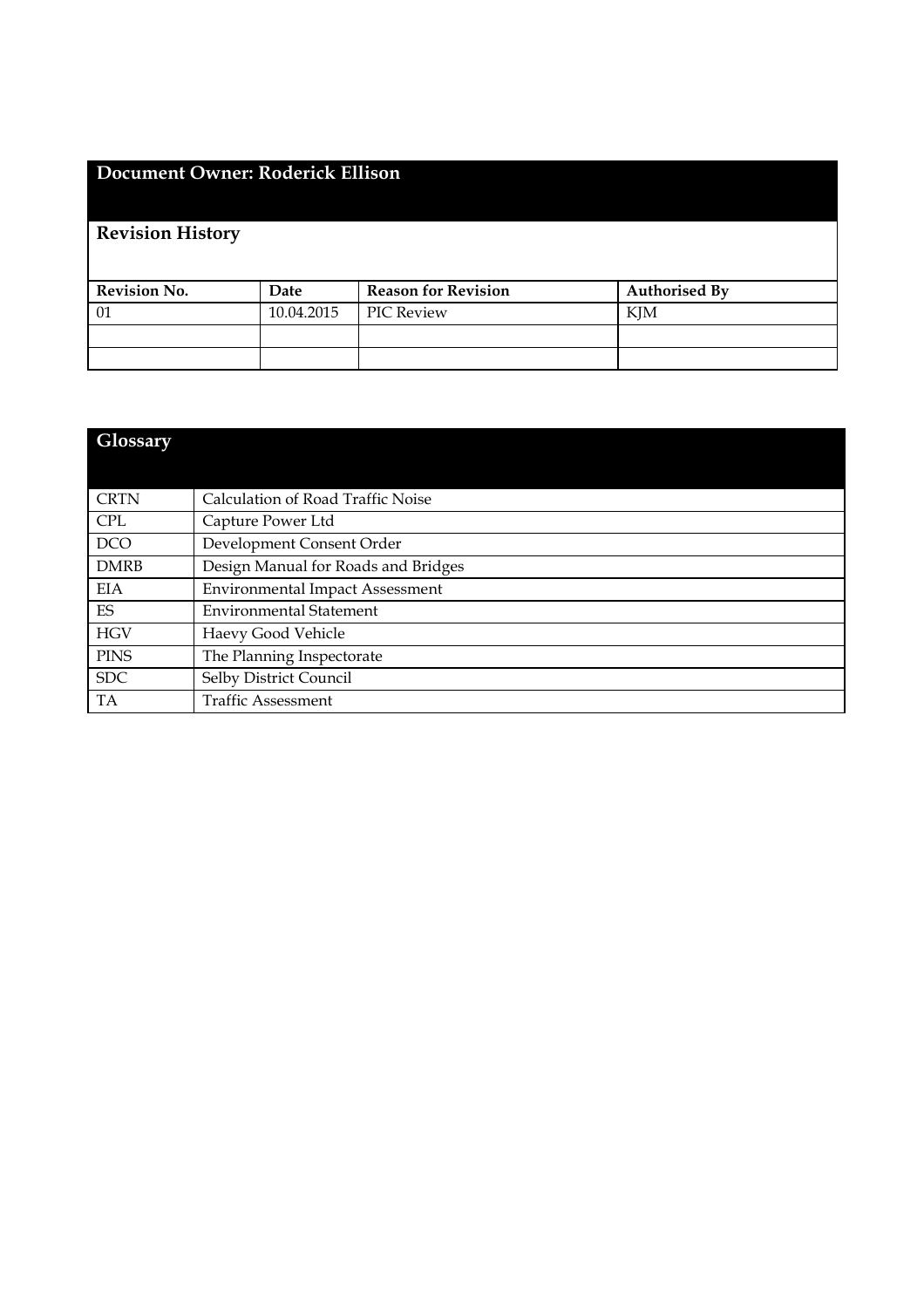

#### *1 EXECUTIVE SUMMARY*

The White Rose CCS Project ('the Project') is a 448 MWe gross coal fired power station with carbon capture equipment, situated on land adjacent to the Drax Power Station. A Development Consent Order (DCO) application was submitted in November 2014, and accepted for examination by The Planning Inspectorate (PINS) in December 2014.

The Environmental Impact Assessment accompanying the DCO application contained, amongst other sections, details on the traffic and transportation during construction, operation and decommissioning and presented this information within a Transport Assessment.

Subsequent to the application, Capture Power Ltd identified that there was a small underestimation of the number of Heavy Goods Vehicles (HGVs) generated during the operational phase; biomass will be imported by road and had not been included within the operational HGV traffic numbers. Assuming the plant fired at the defined theoretical maximum of 15% biomass the design burn rate is 35 t/hr which equates to two HGV per hour, or 31 HGVs per day onto the site

This Note has been produced in order to explain the level of underestimation, and evaluate and present any change to the assessment of the revised operational impacts of the Project (to that presented in the ES) and adopts the following structure:

- *Section 2 – Traffic* details changes to operational traffic flows and their significance;
- *Section 3 – Emissions to Atmosphere* assesses implications for the operational air quality assessment and separately considers an issue in relation to assignment of certain traffic to the baseline rather than to the Project; and
- *Section 4 Noise* assesses implications for the operartional noise impact assessment.

Based on revised calculations of traffic flows, and therefore also emissions to atmosphere (both in terms of air quality and noise), it is considered that the revised HGV numbers (i.e including the road importation of operational biomass requirements) do not alter the assessment methodology, overall findings or conclusions of the original DCO submission work. The predicted levels of impact are the same as those assessed in the DCO environmental statement. The same conclusion is reached in relation to construction stage air quality impacts.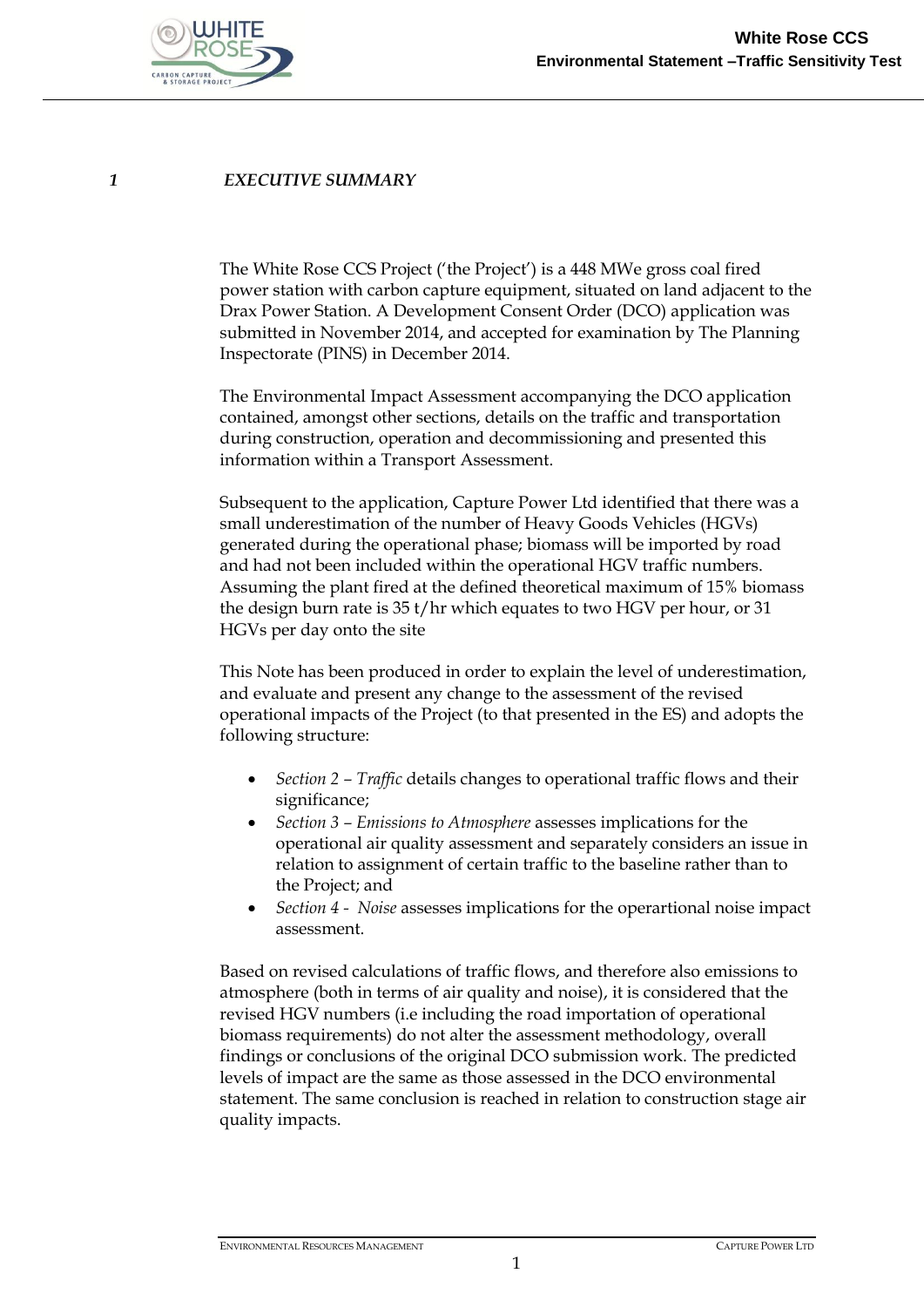

#### *2 RATIONALE FOR THE IMPORT OF BIOMASS VIA ROAD*

#### *2.1 LOGISTICAL CONSIDERATIONS*

Drax Power Station is in the process of converting three of its six units to biomass. These conversions are reliant on a rail delivery system which provides bulk delivery in specifically designed biomass wagons (1,700 tonnes per train) and the co-firing rail unloading facility represents a strategic asset in implementing those conversions. The rail unloading facility would also assist with the future conversion of further Drax unit(s) should levels of financial support for renewables be confirmed and made available.

The Rail unloading facility is designed for the receipt of bulk loads of a single biomass type. This results in biomass being sourced from locations which can both grow and source the material as well as process it as well as having access to a suitable rail head and loading infrastructure. There are a number of different types of indigenous biomass fuels which can be sourced relatively locally or regionally and processed onsite (at Drax Power Station) or at Drax's pelleting plant located in Goole. These types of suppliers of relatively low volumes of biomass would not have the ability to invest in rail loading infrastructure. Goole pelleting plant has a capacity of around 80,000 tonnes per annum (one of the largest facilities of this type in the UK) and this would equate to 47 trains per annum or just under one train every eight days. This would mean that biomass would be sitting in a silo for at least a week before being transported onto a train; for smaller suppliers this period of time would increase, potentially making the biomass unusable.

Fuel flexibility, regardless of fuel type is generally considered critical to any pulverised fuel fired power station and this remains the case for biomass fuels where multiple sources and suppliers may have seasonal windows for growing, harvesting and cropping their products. Reliance on a single fuel source or indeed a small number of fuel sources would represent a significant risk to the business should prices suddenly change or the fuel source become unavailable.

The benefits of fuel flexibility regarding boiler operations are also clear. Different biomass types will have different chemistries which will interact in a number of ways within a boiler. Boiler chemistry and its control is used to optimise combustion but also to reduce corrosion of the metal within the boiler and associated systems.

It is imperative that this flexibility is maintained so that those biomass types which may be problematic can be identified or indeed their impacts mitigated through modification of boiler conditions or levels of co-firing, for example, a reduced percentage compared to the coal combusted.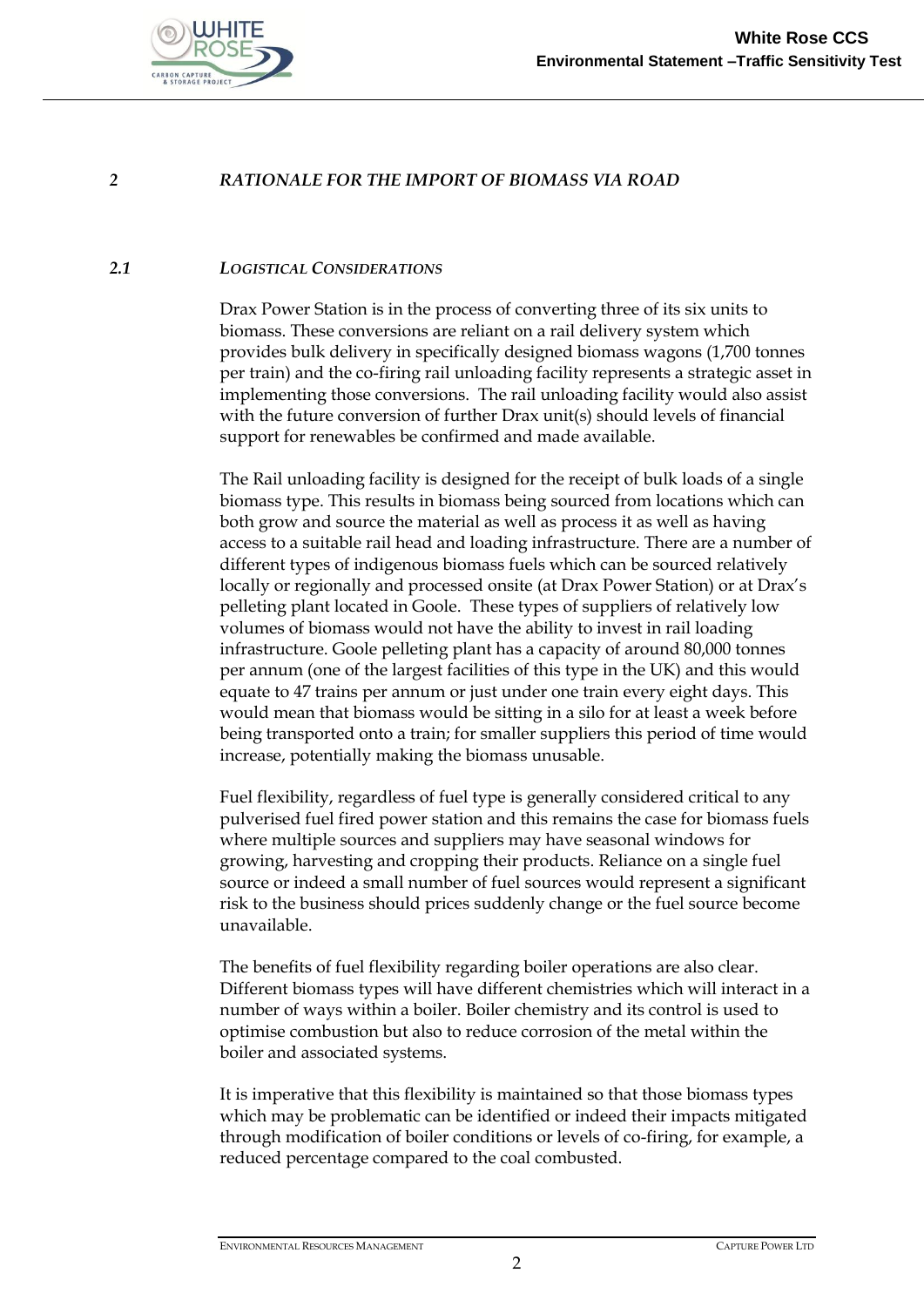

Unlike rail, supply via road is feasible and effective for all suppliers of biomass. Due to the relatively low volumes of biomass required for the WRCCS plant, road transport and delivery allows for far greater fuel flexibility to be realised than bulk delivery by rail. This would allow a number of different types of biomass from a range of different suppliers to be tested in the facility.

From an operational perspective, receipt of biomass by road can be managed in the individual silos allowing a number of fuels to be delivered and stocked at the same time. The rail unloading facility does not provide this optionality. Drax have previously explored and identified the benefits of fuel flexibility, particularly with regional fuels when originally investigating biomass cofiring in the existing Drax boilers. The same rationale will be applied to the WRCCS project in terms of fuel flexibility and investigating local and regional supply options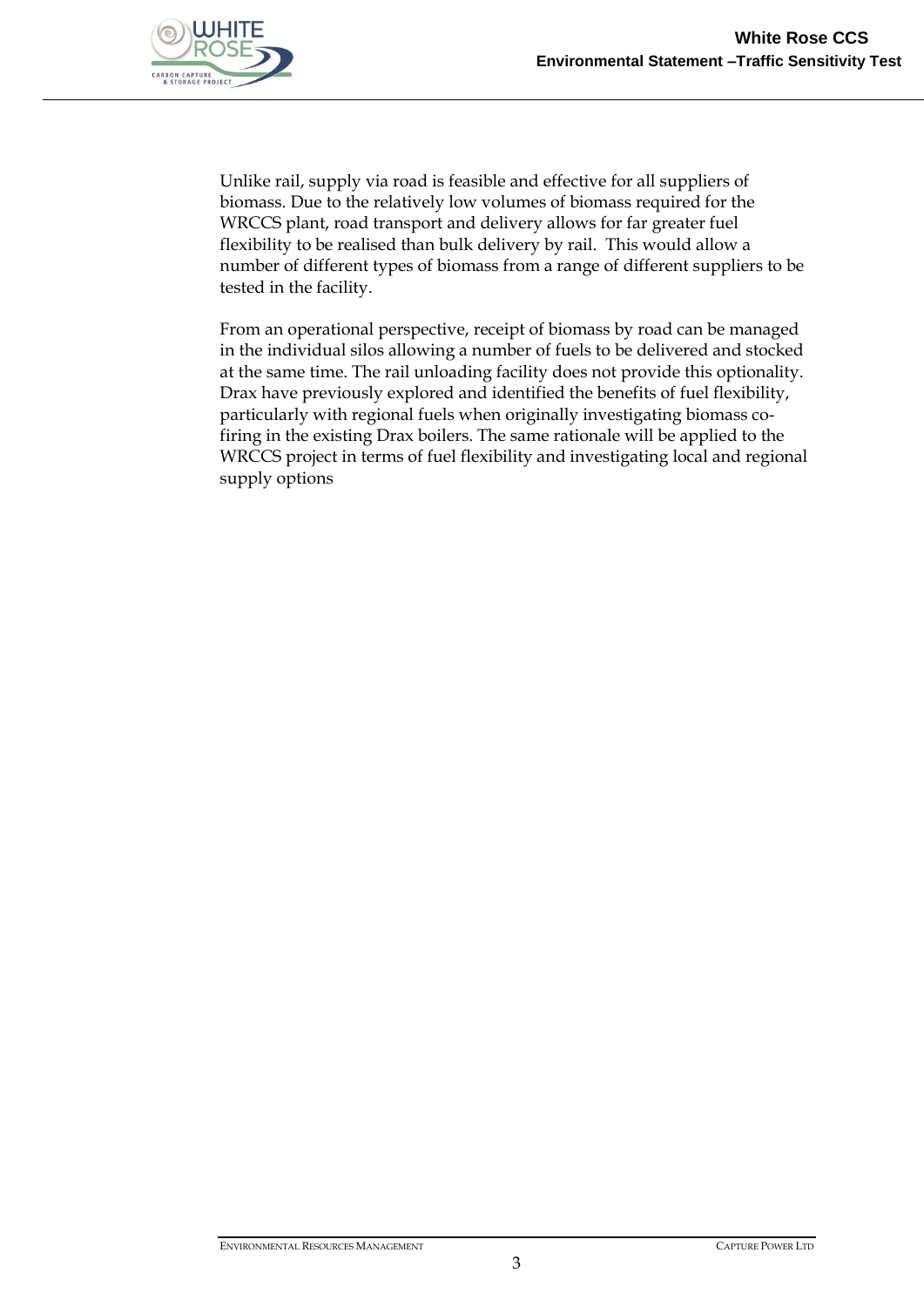

*3 TRAFFIC* 

#### *3.1 INTRODUCTION*

The Traffic Assessment (*Volume 2, Section E* of the submitted Environmental Statement (ES)) described the potential supply of operational material to and removal of residual substances from the site by road. The following paragraph identified the level of HGV traffic expected to be generated by the operational phase:

*"Operational HGV movements are expected to be limited in number, particularly with the potential to transport some material by rail also. As a worst case estimate, 86 HGVs per day have been calculated associated with the export of pulverised fuel ash (PFA) (47 HGVs per day), furnace bottom ash (FBA) (14 HGVs per day) and gypsum (up to 25 HGVs per day) would be expected should there be no transport of these materials by rail."*

The figures above were used in the Development Consent Order (DCO) application, therefore providing a total of 172 HGV movements per day (86 HGVs, each with an inbound and an outbound journey).

Information received from Capture Power Ltd (CPL) post DCO submission clarified that in addition to the movements previously assessed and included in the DCO submission, an additional 31 HGVs could travel to and from the site (62 total movements) in order to transfer biomass to the completed Project, should the Project be implemented as a co-firing facility. This level of additional traffic assumes that the biomass would be up to defined 15% maximum of plant feedstock (the rest being coal).

Therefore, the total number of HGVs expected for the operational phase of the Project is now considered to be 117 HGVs per day (86 HGVs already analysed within the DCO submission plus the 31 outlined above, each with an inbound and an outbound movement creating 234 individual HGV trips per day).

### *3.2 ANALYSING THE SCALE OF CHANGE*

It is understood that HGV movements to Drax are not restricted, but that in reality most deliveries and export movements occur for operational purposes over a 12 hour period (7am to 7pm).

HGV deliveries are managed in order to ensure that they are adequately spaced by Drax's operational managers so that the material or commodities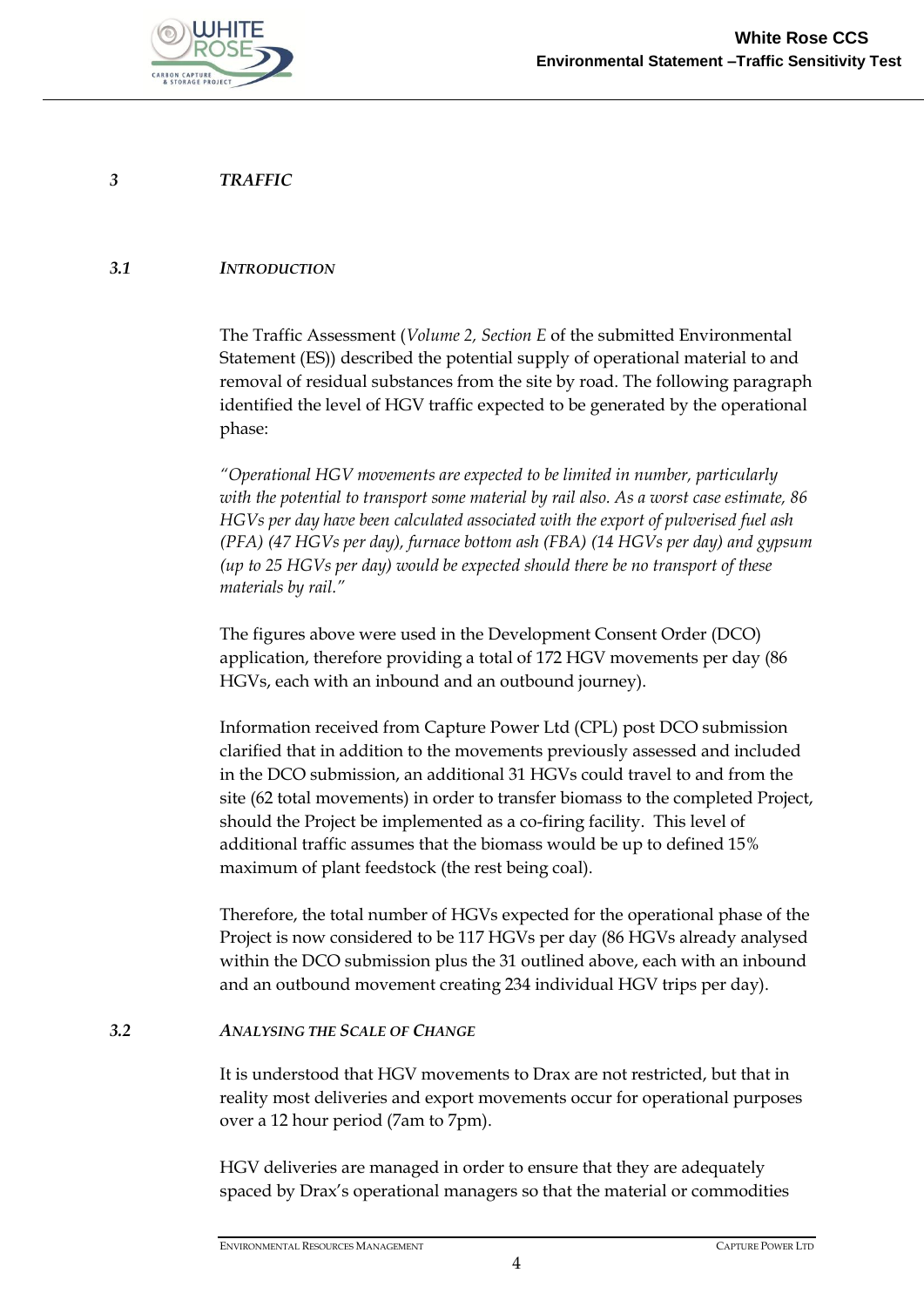

arriving are expected and can be utilised as quickly as possible. It is therefore reasonable to assume that the HGVs associated with the Project would also be planned and managed by Drax so that the HGVs were spread out throughout the 12 hour delivery period.

The TA used a robust level of HGV trips in order to assess the impacts of the operational phase. Whilst above it is understood that a 12 hour pattern of deliveries occurs, the TA assumed that these figures would be condensed over a 10 hour period.

Therefore, the approach taken in the TA resulted in 9 arrival HGVs and 9 departure HGVs an hour across a 10 hour period outside of the AM and PM peak hours.

Through the above approach the analysis work within the TA has added robustness in its assessment of operational HGV traffic.

The revised calculation of HGVs for the operational phase results in 234 HGV movements per day (117 arrivals, and 117 departures). Based on this, and using the same methodology over a condensed 10 hour period as before, results in 24 HGV movements per hour (12 arrivals and 12 departures). When comparing these figures to the original analysis, this results in an additional 3 HGV movements in and 3 HGV movements out of the Project per hour that have not previously been analysed. This equates to an additional 1 HGV every 20 minutes in each direction.

All HGVs are assumed to use the dedicated HGV route in place along the A645 to Junction 36 of the M62.

### *3.3 COMPARING THE OPERATIONAL EFFECTS TO THOSE OF THE CONSTRUCTION STAGE*

The TA considered that the effects of the construction stage of the Project would be the most severe on the local highway network, and again a robust approach was taken in the assessment.

The methodology involved the use of the peak month of construction activity as the point of analysis, when some 1,700 vehicle arrivals, and 1,700 vehicle departures per day would be made on the local highway network by construction staff and contractors.

The construction stage also used values of 12 HGV arrivals and 12 HGV departures within the peak hours assessed.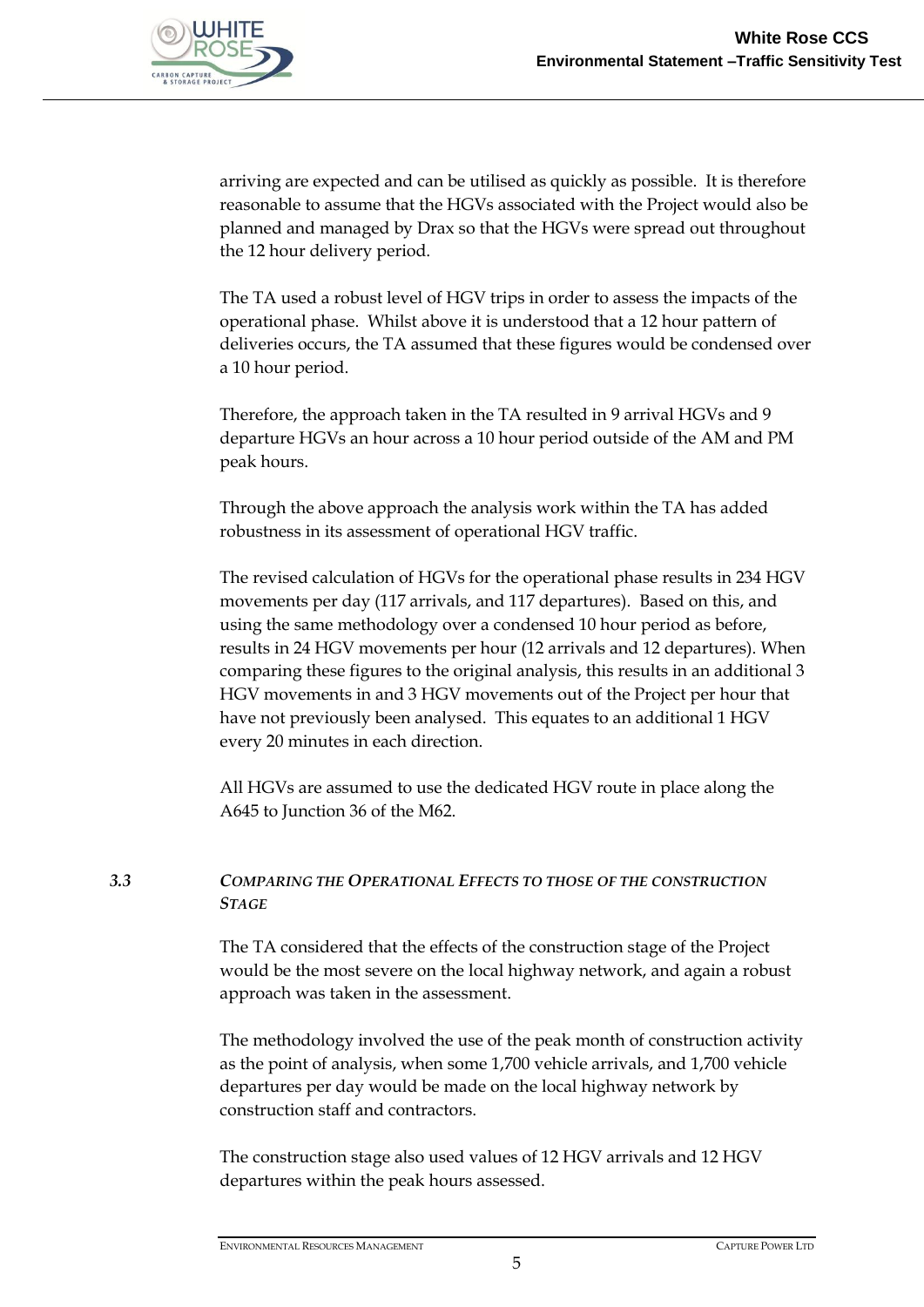

These figures were also combined with the peak month of an outage period, which occur at the existing Drax facility on an annual basis. Outages involve an additional 1,000 contractor workers being on site to undertake maintenance works and assessment of the existing stacks. Again, the assessment included vehicles associated with outage contractors being on the road network.

Finally, growth rates from the TEMPRO database were applied to the local highway network in order to generate 2020 future year assessments.

The environmental impacts of the peak construction element of the Project identified negligible impact (less than 30% increase in traffic) on all local highway roads other than New Road adjacent to the Project access, which had a Major impact (over 90% increase in traffic).

Assessment of the operational phase was based on 60 arrivals and 60 departures in the peak hours in order to represent the staffing level of the operational facility. This again was a robust assessment, assuming every staff journey was undertaken in single occupancy cars and that all vehicles arrived and departed in one hour periods that coincided with the peak traffic periods on the highway network.

The operational element of the Project as assessed in the DCO submission had a negligible environmental impact on all identified links [see Table 4.2 of TA].

It is therefore clear that the construction peak assessed significantly more traffic from staff vehicles (1700 arrivals in the morning split across 3 hours) compared to 60 staff vehicle arrivals in one hour for the operational phase of the Project. Indeed, the construction phase also considered 12 HGV arrivals and 12 HGV departures during the peak periods, whilst the operational phase only 9 HGVs per hour would arrive and depart during each day. Therefore, the traffic effects of the peak construction phase are far in excess of the operational element, and only New Road was found to have anything other than a negligible environmental impact during the peak construction phase.

### *3.4 REVIEWING THE CAPACITY OF THE NETWORK*

Turning to the pure capacity of the local highway network taking into account the additional HGV traffic that has been identified, once again, the operational phase of the Project when analysed resulted in local highway junctions operating with significant levels of reserve capacity and little alteration from the baseline scenarios.

This is due to the significantly lower level of traffic that is generated when compared with the construction peak phase.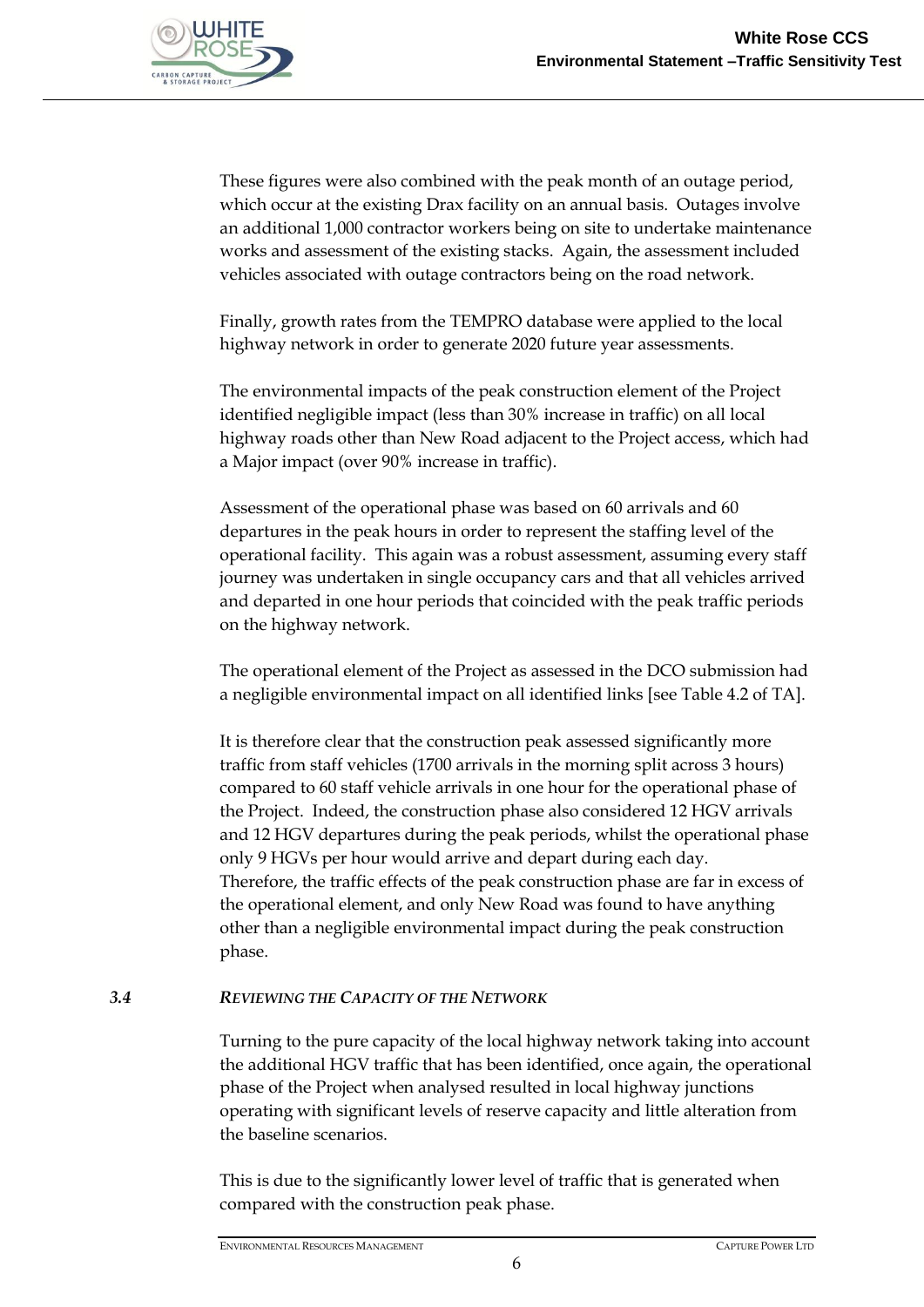

Tables 4.4 to 4.15 of the TA showed the various scenarios analysed within the DCO submission, and in each one of the operational scenarios each of the junctions had large levels of reserve capacity and limited queuing.

In order to provide an analysis of the potential impacts of the operational HGVs, the full 12 arrival and departure HGVs have been applied to the peak hour movements of the highest identified peak from the ATC data along the designated HGV route. For the AM peak, the most intense hour was 0800 – 0900, and the PM peak was 1700 – 1800.

### *Table 3.1 Arcady Summary Table of the Revised Analysis of the Main Road / New Road / A645 Roundabout*

| Peak                         |            | Arm A | Arm B |  | Arm C                                  |  | Arm D |  | Arm E                                              |  |
|------------------------------|------------|-------|-------|--|----------------------------------------|--|-------|--|----------------------------------------------------|--|
|                              | <b>RFC</b> |       |       |  |                                        |  |       |  | Q RFC Q RFC Q RFC Q RFC Q                          |  |
| AM<br>$(0800 - 0900)$        |            |       |       |  |                                        |  |       |  | $0.097$ 0.1 0.144 0.2 0.499 1.0 0.00 0.0 0.338 0.5 |  |
| <b>PM</b><br>$(1700 - 1800)$ |            |       |       |  | $0.560$ 1.3 $0.089$ 0.1 0.323 0.5 0.00 |  |       |  | $0.0 \quad 0.315 \quad 0.5$                        |  |

This junction is the confluence of the principal road network feeding into the existing Drax Power Station as well as the initial key junction of the Project site.

Even with the figure of 12 HGVs rather than 9 HGVs originally assessed applied to the relevant turning movement of arms at the roundabout, the roundabout is still expected to operate with significant levels of reserve capacity and little queuing in the operational phase. Detail of the Arcady outputs for these scenario runs are contained at *Appendix A* of this report.

The second key junction on the immediate local highway network is the northern dumbbell roundabout that connects the Drax HGV route to the M62. This roundabout within the DCO application analysis was the roundabout that had capacity levels closest to saturation, particularly in the construction period.

Applying the HGVs to the peak hours at this junction results in the following analysis present in *Table 5.2*.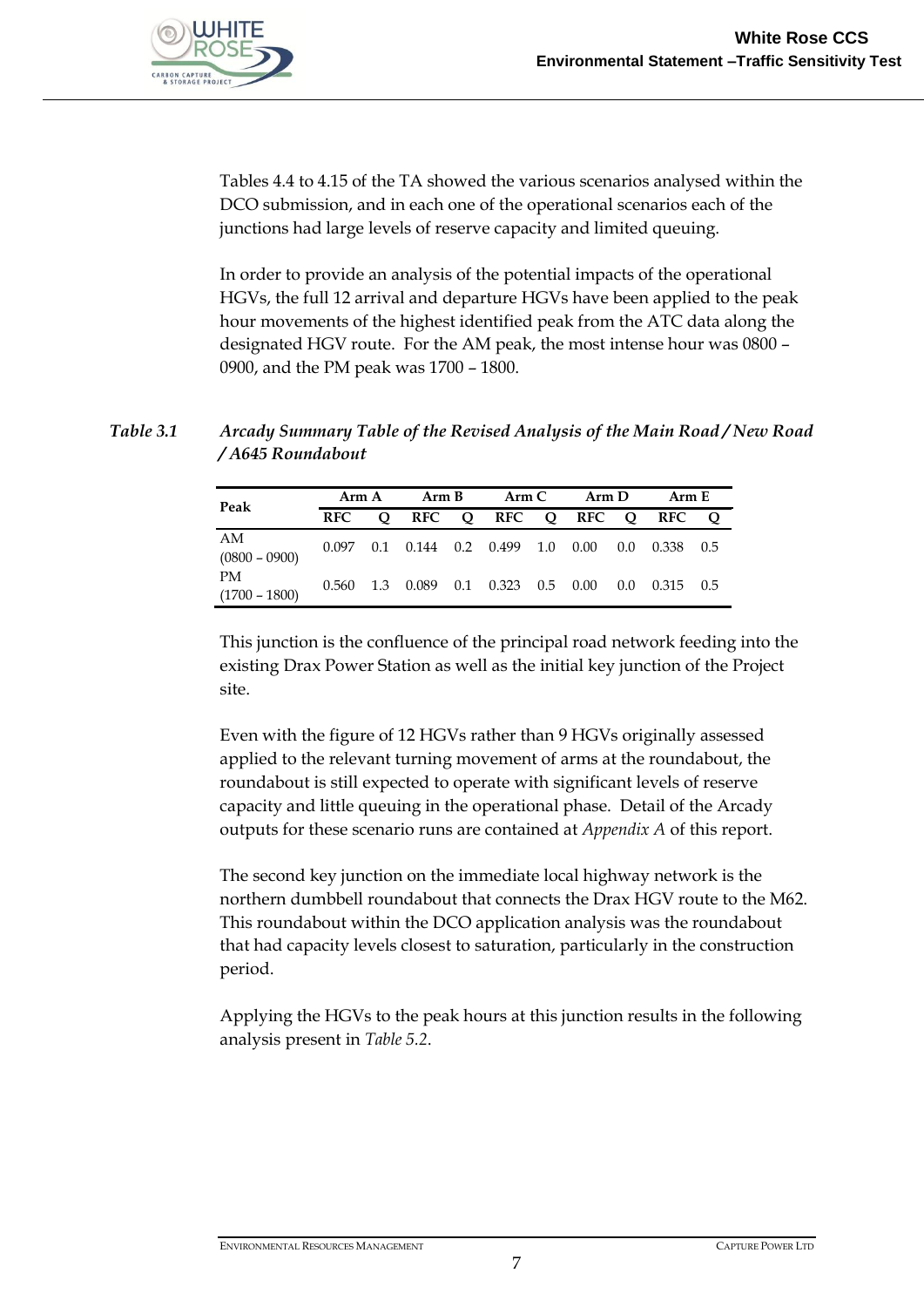

### *Table 3.2 Arcady Summary Table of the Revised Analysis of the M62 Junction 36 Northern Dumbbell Roundabout*

| Peak                  |            | Arm A | Arm B |  | Arm C Arm D |  |  |  | Arm E                                                 |  |
|-----------------------|------------|-------|-------|--|-------------|--|--|--|-------------------------------------------------------|--|
|                       | <b>RFC</b> |       |       |  |             |  |  |  | O RFC O RFC O RFC O RFC O                             |  |
| AM<br>$(0800 - 0900)$ |            |       |       |  |             |  |  |  | $0.468$ 0.9 0.440 0.8 0.525 1.1 0.468 0.9 0.440 0.8   |  |
| PM<br>$(1700 - 1800)$ |            |       |       |  |             |  |  |  | $0.468$ 0.9 0.457 0.8 0.784 $3.5$ 0.468 0.9 0.457 0.8 |  |

As with the first junction, the M62 Junction 36 Northern Dumbbell roundabout also works within capacity and has limited queuing.

Arcady results of the M62 northern dumbbell roundabout are contained at *Appendix B*.

As within the TA, it should be noted that all analyses are run using the ODTAB parameter which synthesises a more intensive peak of traffic, and represents a more rigorous test of capacity level.

#### *3.5 CONCLUSION*

Based upon the analysis contained within this note, and the information provided regarding the level of increase of operational HGVs expected to be produced by the Project, it is considered that the increase in traffic would not alter the conclusions of the DCO environmental statement.

The reasons for this are as follows:

- 1) The assumptions made within the original DCO submission are robust and can be considered to be a worst-case scenario. Additional levels of robustness have been added to the analysis throughout the assessment process in order to provide a very onerous test of the local highway network.
- 2) In comparison with the construction traffic scenario, the operational level of traffic is very small, with just 60 staff-related vehicles and 9 HGVs being generated in an hour compared with 566 vehicles in the peak construction hour (1,700 over a 3 hour period) and 12 HGVs. The conclusion of the DCO application was that all local highway links had a negligible level of impact in the construction phase other than New Road which is adjacent to the Project site which had a major impact. All links in the operational phase were assessed to have a negligible environmental impact (i.e. changes of less than 30% in traffic flow daily).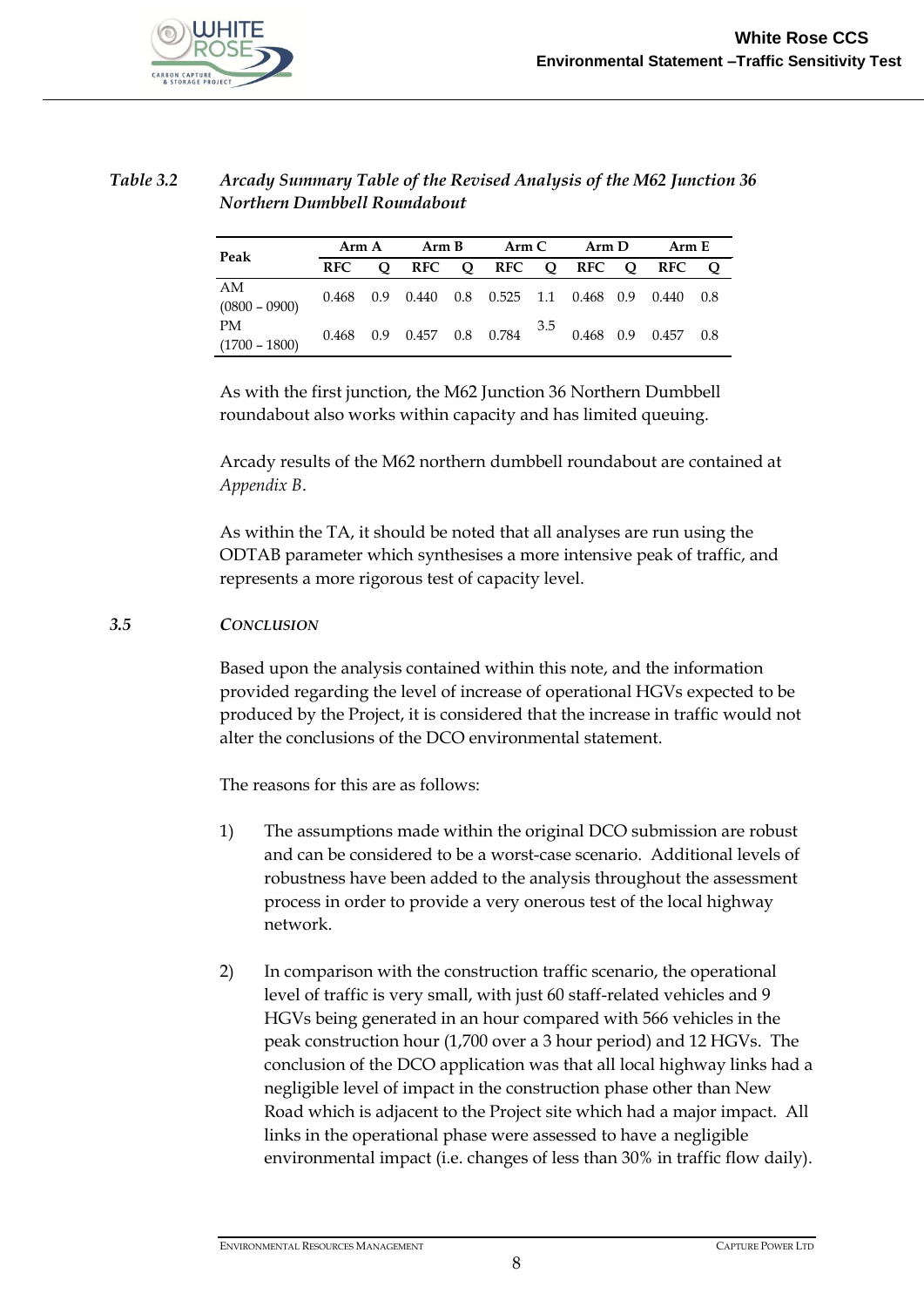

- 3) As a robust assumption, the DCO submission assumed that 9 HGV arrivals and 9 HGV departures would travel to and from the site each hour of the day outside of the peak hours over a condensed 10 hour period rather than the more likely 12 hour period. This resulted in the assessment which rounded the numbers to use 180 total vehicle movements which is slightly in excess of the calculated level of operational 86 HGV vehicles (172 movements), and therefore built additional robustness into the analysis process. This equated to a heavy goods vehicle arrival and departure every 7 minutes on average across the day.
- 4) The revised figures to include biomass deliveries total 234 HGV movements per day (117 arrivals, and 117 departures). Based on the 10 hour condensed period (rather than the 12 hour potential delivery window) this would be around 12 arrivals and 12 departures in an hour. This level of impact has a limited increase in traffic on the network with an extra 3 HGV arrivals and 3 HGV departures per hour than previously analysed, or an extra vehicle every 20 minutes. In comparison to point 3 above, this results in a total operational vehicle arrival and departure pattern of a vehicle every 5 minutes inbound and outbound of the operational facility.

Where possible, CPL will seek to minimise trips and manage deliveries in order to reduce impacts on the local highway network.

It is therefore considered that the revised HGV data used to inform this Sensitivity Test Note does not alter the assessment methodology, overall findings or conclusions of the original DCO environmental statement.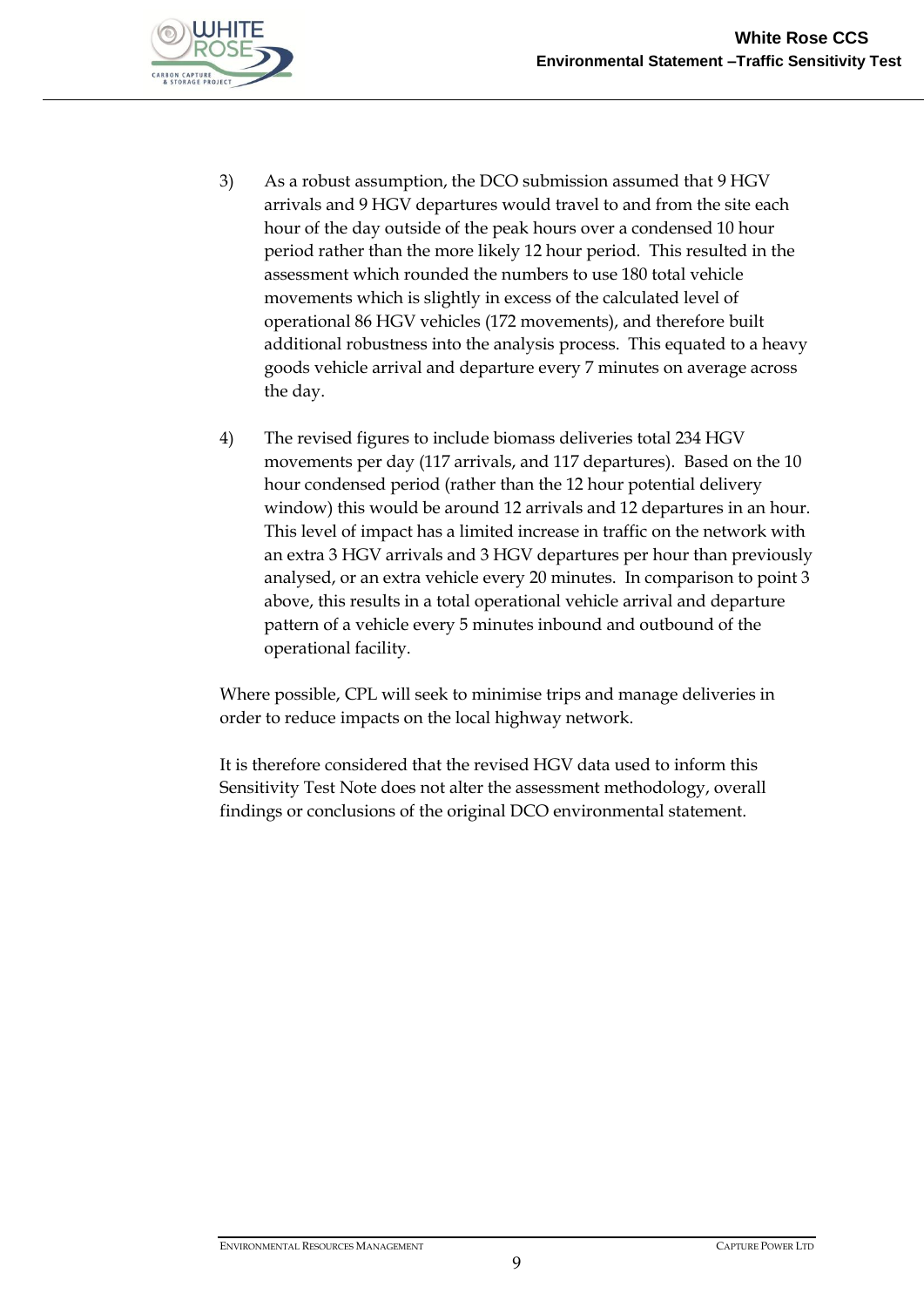

#### *4 EMISSIONS TO ATMOSPHERE*

#### *4.1 BACKGROUND*

The assessment of the potential impacts due to the increased traffic in the environmental statement was undertaken for a number of receptors for the worst case construction and operation year. Links that were identified as meeting the UK Highways Agency Design Manual for Roads and Bridges (DMRB) threshold for assessment were included, and the closest receptor to those roads identified.

Subsequent to this assessment, two changes were identified which required the assessment to be revisited. These changes are a result of the following:

- CPL highlighted that the original traffic data supplied to ERM slightly underestimated the number of HGVs required during the operational phase of the development. As a result of this underestimation, it was considered necessary to revisit the assessment and to establish whether the increase in predicted HGVs would result in any significant impact to air quality at sensitive receptors; and
- It was recognised that the approach taken to assess outages as part of the air quality impact assessment was not aligned with the assumptions made in the Transport Assessment (Volume 2, Section E). Outages are annual events that require a large amount of contractors on site for a period of two to three months. These are estimated to peak at around 1000 additional cars accessing site during the busiest month. As part of the original air quality assessment, outages were considered to be traffic associated with the Project, therefore their contribution to air quality was excluded from the baseline scenario. It has since been acknowledged that outages are related to the existing Drax plant and thus should be considered as part of the baseline to account for cumulative impacts from the existing plant. This change results in higher baseline concentrations of  $NO<sub>x</sub>$ ,  $PM<sub>10</sub>$  and  $PM<sub>2.5</sub>$ , therefore affecting the magnitude of change when considering impacts from construction and operational traffic from the Project.

#### *4.2 ADDITIONAL ASSESSMENT*

The assessment of potential impacts has been revisited for both the operational and construction scenario and specifically includes the following changes: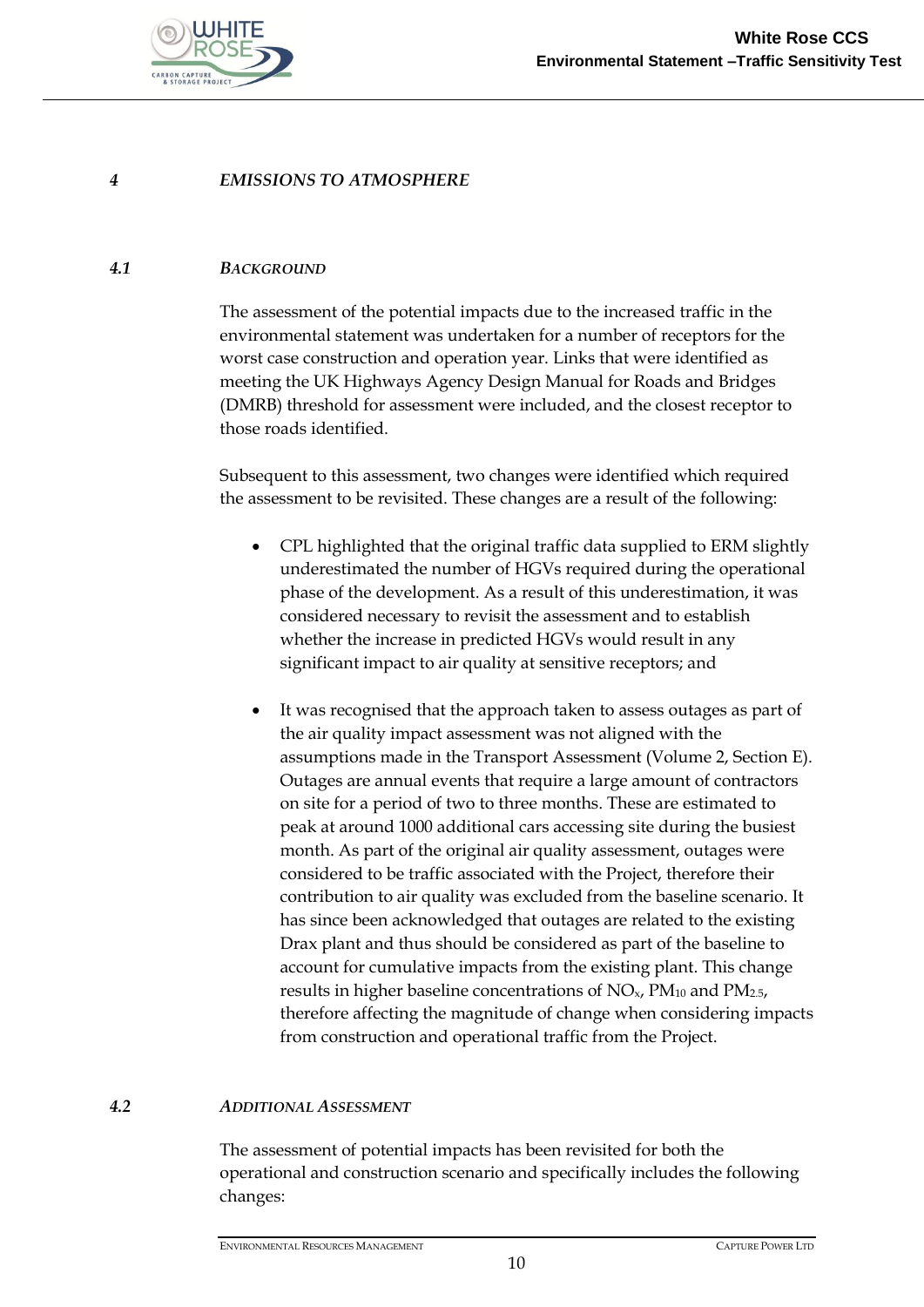

- Construction Phase:
	- o The Do nothing (baseline) scenario was reassessed to include additional traffic associated with outages.
	- o The Do something scenario remains unchanged.
- Operational Phase:
	- o The Do nothing (baseline) scenario was reassessed to include additional traffic associated with outages; and
	- o The Do something (operational) scenario was reassessed to include additional HGV movements.

### *4.3 TRAFFIC IMPACT ASSESSMENT*

The following tables set out the change in impacts at relevant receptors for NO2, PM<sup>10</sup> and PM2.5. The magnitude and significance of impacts are based upon the IAQM guidance as used in the Environmental Statement (see Emissions to Atmosphere Volume 2, Section A).

#### *4.3.1 Construction Traffic*

The process contribution from additional construction traffic movements from the proposed Project site does not change when compared to the previous assessment. The magnitude of impacts at receptors decreases as a result of additional traffic movements associated with outages being captured within the baseline scenario. No significant impacts have been found for any of the pollutants considered.

### *4.3.2 Operational Traffic*

Due to an increase in HGVs on certain roads, the revised assessment considers additional roads to those previously assessed. No significant impacts have been found for any of the pollutants considered.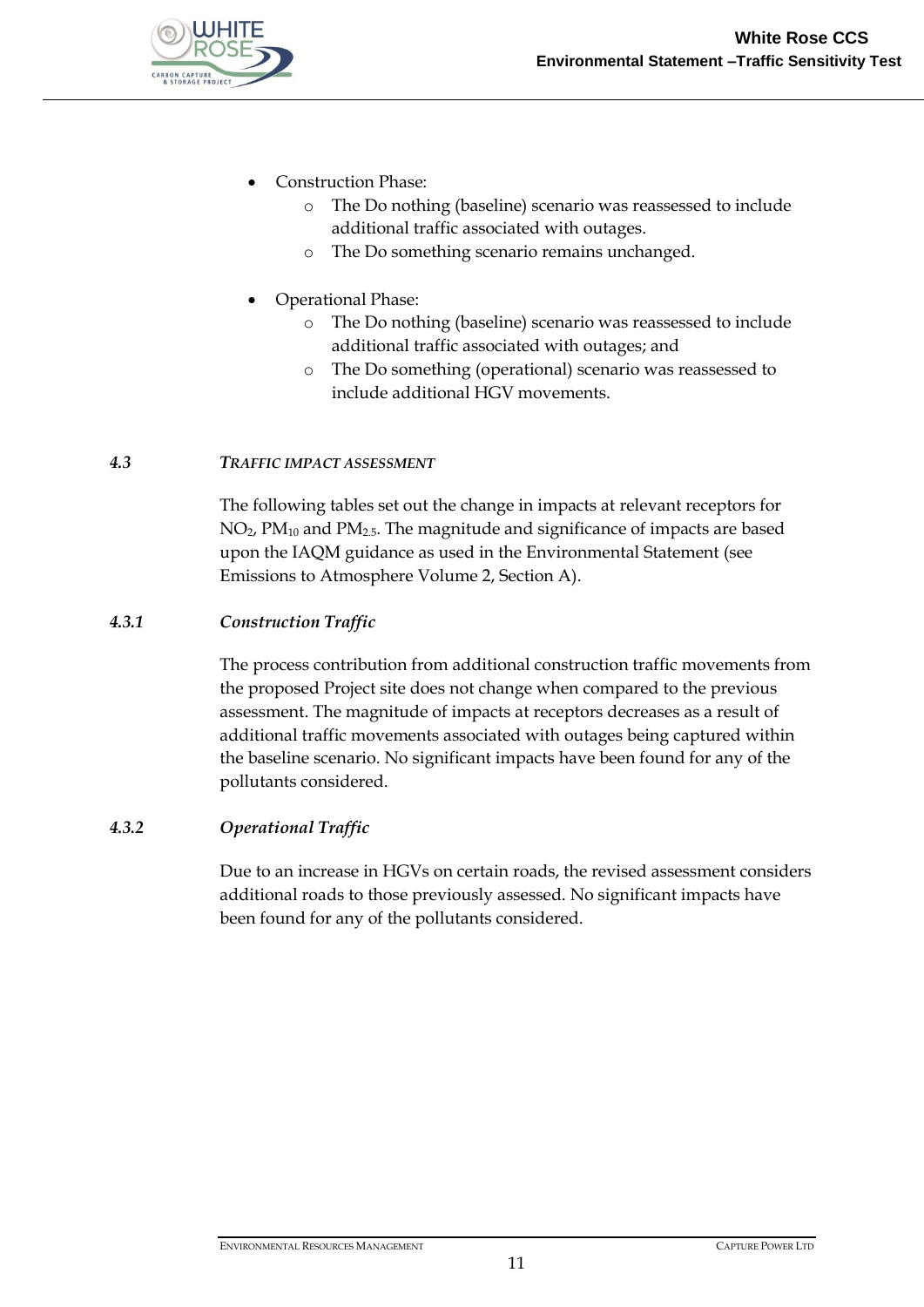

### *Table 3.3 Summary of Road Traffic Impacts for Construction Year 2020 - NO<sup>2</sup>*

| Link                           | Receptor grid<br>reference $(x,y)$ | Air<br>quality<br>standar<br>d |                        | Do<br><b>Baseline Nothing</b><br>(PC) | Do<br>Something<br>(PC) | Change         | <b>PEC</b><br>With<br>Scheme | Magnitude   | Significance    |
|--------------------------------|------------------------------------|--------------------------------|------------------------|---------------------------------------|-------------------------|----------------|------------------------------|-------------|-----------------|
|                                |                                    | $\mu$ g/m <sup>3</sup>         | $\mu$ g/m <sup>3</sup> | $\mu$ g/m <sup>3</sup>                | $\mu$ g/m <sup>3</sup>  | $\mu$ g/m $^3$ | $\mu$ g/m <sup>3</sup>       | <b>IAQM</b> | <b>IAQM</b>     |
| New Road                       | 466670, 426395                     | 40                             | 15.0                   | 0.320                                 | 0.550                   | 0.230          | 15.6                         | Negligible  | Not Significant |
| A645 (towards M62)             | 470233, 423866                     | 40                             | 12.0                   | 2.11                                  | 2.60                    | 0.490          | 14.6                         | Small       | Not Significant |
| A645 (towards Camlesforth)     | 465332, 425931                     | 40                             | 11.6                   | 3.25                                  | 3.57                    | 0.320          | 15.2                         | Negligible  | Not Significant |
| A614 - Rawcliffe Road (towards | 470718, 423915                     | 40                             | 15.9                   | 5.32                                  | 5.57                    | 0.250          | 21.5                         | Negligible  | Not Significant |
| M <sub>62</sub>                |                                    |                                |                        |                                       |                         |                |                              |             |                 |
| A645                           | 470233, 423866                     | 40                             | 15.9                   | 1.99                                  | 2.49                    | 0.500          | 18.4                         | Small       | Not Significant |
| A1041 (towards Selby)          | 464645, 425767                     | 40                             | 11.8                   | 4.16                                  | 4.49                    | 0.330          | 16.3                         | Negligible  | Not Significant |
| A645 (towards Drax)            | 465020, 426711                     | 40                             | 11.5                   | 3.08                                  | 3.41                    | 0.330          | 15.0                         | Negligible  | Not Significant |
| A1041 (towards Camblesforth)   | 462731, 428223                     | 40                             | 14.8                   | 5.86                                  | 5.99                    | 0.130          | 20.8                         | Negligible  | Not Significant |
| A614 (towards Drax)            | 470717, 423913                     | 40                             | 15.9                   | 7.17                                  | 7.44                    | 0.270          | 23.4                         | Negligible  | Not Significant |

### *Table 3.4 Summary of Road Traffic Impacts for Construction Year 2020 - PM<sup>10</sup>*

| Link                           | Receptor grid<br>reference $(x,y)$ | Air<br>quality<br>standar<br>d |                        | Do<br><b>Baseline Nothing</b><br>(PC) | Do<br><b>Something</b><br>(PC) | <b>Change</b>          | <b>PEC</b><br>With<br>Scheme | Magnitude  | Significance    |
|--------------------------------|------------------------------------|--------------------------------|------------------------|---------------------------------------|--------------------------------|------------------------|------------------------------|------------|-----------------|
|                                |                                    | $\mu$ g/m <sup>3</sup>         | $\mu$ g/m <sup>3</sup> | $\mu$ g/m <sup>3</sup>                | $\mu$ g/m <sup>3</sup>         | $\mu$ g/m <sup>3</sup> | $\mu$ g/m <sup>3</sup>       | IAQM       | IAQM            |
| New Road                       | 466670, 426395                     | 40                             | 16.9                   | 0.0479                                | 0.0837                         | 0.0359                 | 17.0                         | Negligible | Not Significant |
| A645 (towards M62)             | 470233, 423866                     | 40                             | 18.9                   | 0.423                                 | 0.521                          | 0.0982                 | 19.4                         | Negligible | Not Significant |
| A645 (towards Camlesforth)     | 465332, 425931                     | 40                             | 16.3                   | 0.830                                 | 0.915                          | 0.0847                 | 17.2                         | Negligible | Not Significant |
| A614 - Rawcliffe Road (towards | 470718, 423915                     | 40                             | 20.4                   | 1.26                                  | 1.32                           | 0.0599                 | 21.7                         | Negligible | Not Significant |
| M <sub>62</sub>                |                                    |                                |                        |                                       |                                |                        |                              |            |                 |
| A645                           | 470233, 423866                     | 40                             | 20.4                   | 0.395                                 | 0.494                          | 0.0994                 | 20.9                         | Negligible | Not Significant |
| A1041 (towards Selby)          | 464645, 425767                     | 40                             | 17.0                   | 0.993                                 | 1.07                           | 0.0816                 | 18.1                         | Negligible | Not Significant |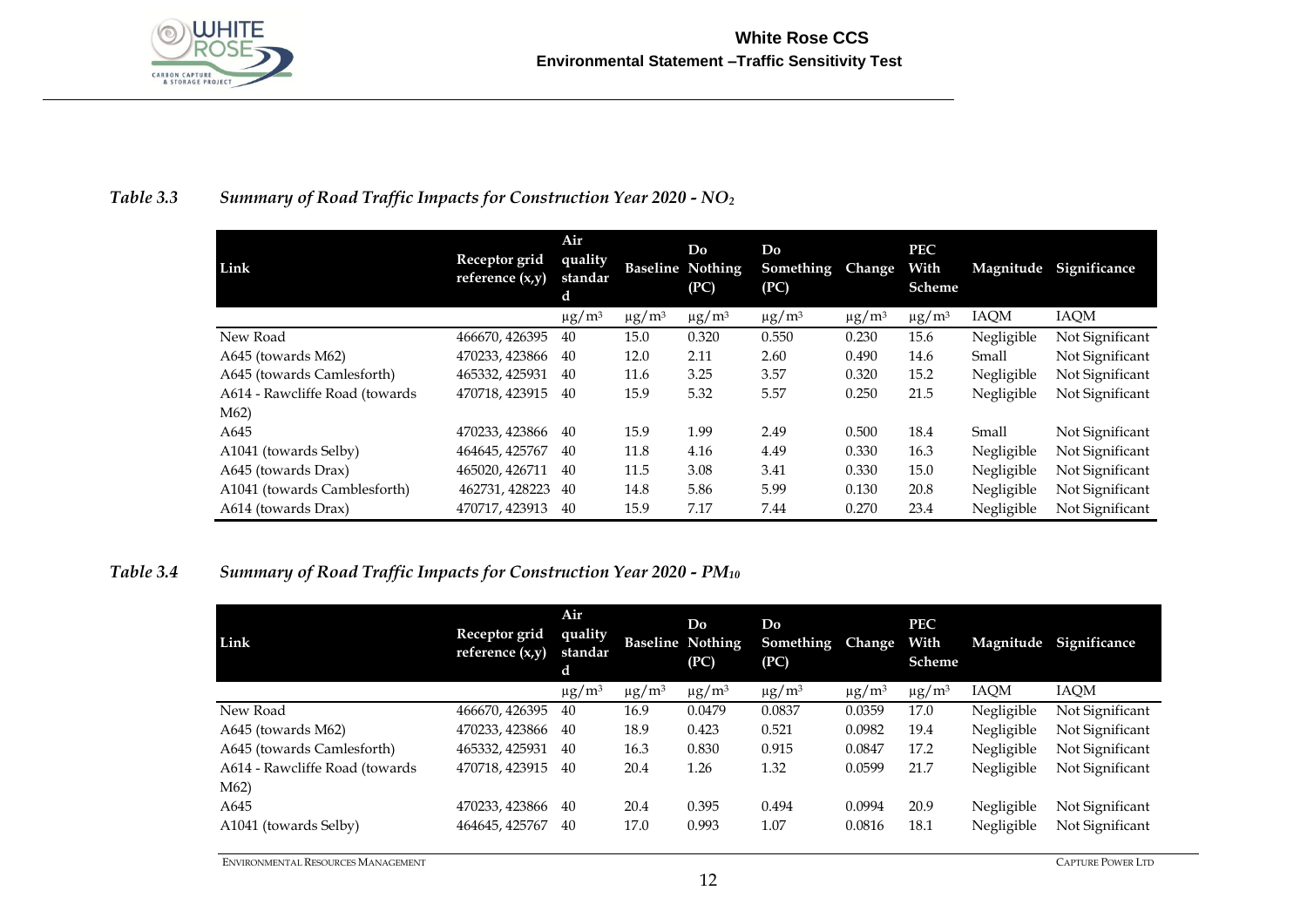

| Link                         | Receptor grid<br>reference $(x,y)$ standar | Air<br>quality |      | Do<br><b>Baseline Nothing</b><br>(PC) | Do<br>Something Change<br>(PC) |        | <b>PEC</b><br>With<br>Scheme |            | Magnitude Significance |
|------------------------------|--------------------------------------------|----------------|------|---------------------------------------|--------------------------------|--------|------------------------------|------------|------------------------|
| A645 (towards Drax)          | 465020, 426711 40                          |                | 16.3 | 0.600                                 | 0.665                          | 0.0650 | 16.9                         | Negligible | Not Significant        |
| A1041 (towards Camblesforth) | 462731, 428223 40                          |                | 18.2 | 1.62                                  | 1.66                           | 0.0367 | 19.9                         | Negligible | Not Significant        |
| A614 (towards Drax)          | 470717, 423913                             | -40            | 20.4 | l.46                                  | l.52                           | 0.0562 | 21.9                         | Negligible | Not Significant        |

### *Table 3.5* Summary of Road Traffic Impacts for Construction Year 2020 - PM<sub>2.5</sub>

| Link                           | Receptor grid<br>reference $(x,y)$ | Air<br>quality<br>standar<br>d |                        | Do<br><b>Baseline Nothing</b><br>(PC) | Do<br><b>Something</b><br>(PC) | <b>Change</b>          | <b>PEC</b><br>With<br>Scheme | Magnitude   | Significance    |
|--------------------------------|------------------------------------|--------------------------------|------------------------|---------------------------------------|--------------------------------|------------------------|------------------------------|-------------|-----------------|
|                                |                                    | $\mu$ g/m <sup>3</sup>         | $\mu$ g/m <sup>3</sup> | $\mu$ g/m <sup>3</sup>                | $\mu$ g/m <sup>3</sup>         | $\mu$ g/m <sup>3</sup> | $\mu$ g/m <sup>3</sup>       | <b>IAQM</b> | IAQM            |
| New Road                       | 466670, 426395                     | 20                             | 11.1                   | 0.0479                                | 0.0837                         | 0.0359                 | 11.2                         | Negligible  | Not Significant |
| A645 (towards M62)             | 470233, 423866                     | 20                             | 11.1                   | 0.423                                 | 0.521                          | 0.0982                 | 11.7                         | Negligible  | Not Significant |
| A645 (towards Camlesforth)     | 465332, 425931                     | 20                             | 10.6                   | 0.830                                 | 0.915                          | 0.0847                 | 11.5                         | Negligible  | Not Significant |
| A614 - Rawcliffe Road (towards | 470718, 423915                     | 20                             | 12.1                   | 1.26                                  | 1.32                           | 0.0599                 | 13.5                         | Negligible  | Not Significant |
| M <sub>62</sub>                |                                    |                                |                        |                                       |                                |                        |                              |             |                 |
| A645                           | 470233, 423866                     | 20                             | 12.1                   | 0.395                                 | 0.494                          | 0.0994                 | 12.6                         | Negligible  | Not Significant |
| A1041 (towards Selby)          | 464645, 425767                     | 20                             | 10.7                   | 0.993                                 | 1.07                           | 0.0816                 | 11.8                         | Negligible  | Not Significant |
| A645 (towards Drax)            | 465020, 426711                     | 20                             | 10.6                   | 0.600                                 | 0.665                          | 0.0650                 | 11.3                         | Negligible  | Not Significant |
| A1041 (towards Camblesforth)   | 462731, 428223                     | 20                             | 11.2                   | 1.62                                  | 1.66                           | 0.0367                 | 12.9                         | Negligible  | Not Significant |
| A614 (towards Drax)            | 470717, 423913                     | 20                             | 12.1                   | 1.46                                  | 1.52                           | 0.0562                 | 13.6                         | Negligible  | Not Significant |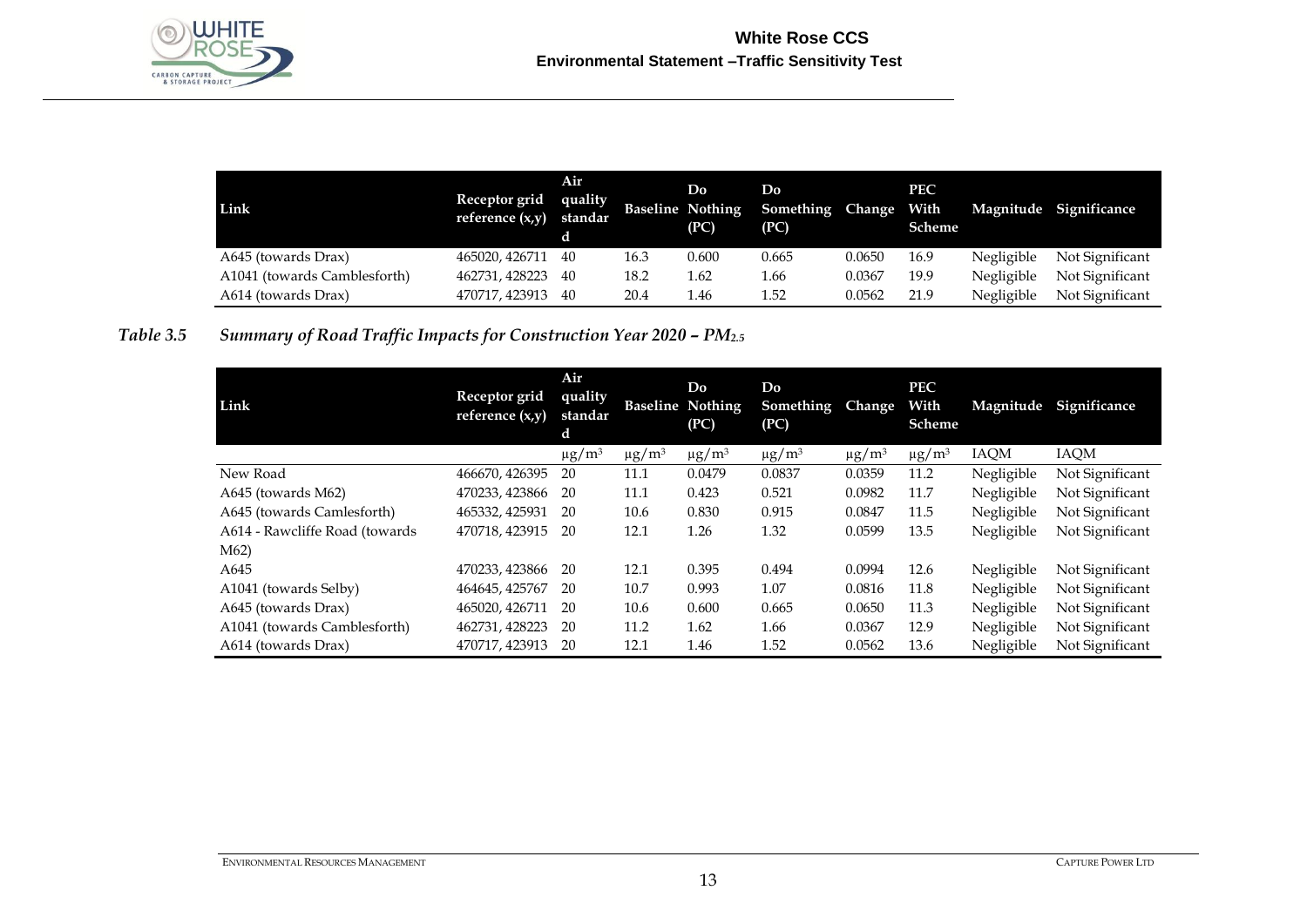

### *Table 3.6* Summary of Road Traffic Impacts during Operation -  $NO<sub>2</sub>$

| Link                                | Receptor grid<br>reference $(x,y)$ | Air<br>quality<br>standard | <b>Baseline Nothing</b> | Do<br>(PC)             | Do<br>Something<br>(PC) | <b>Change</b>          | <b>PEC</b><br>With<br>Scheme | Magnitude  | Significance    |
|-------------------------------------|------------------------------------|----------------------------|-------------------------|------------------------|-------------------------|------------------------|------------------------------|------------|-----------------|
|                                     |                                    | $\mu$ g/m <sup>3</sup>     | $\mu$ g/m <sup>3</sup>  | $\mu$ g/m <sup>3</sup> | $\mu$ g/m <sup>3</sup>  | $\mu$ g/m <sup>3</sup> | $\mu$ g/m <sup>3</sup>       | IAOM       | <b>IAOM</b>     |
| New Road                            | 466670, 426395                     | 40                         | 15.0                    | 0.320                  | 0.410                   | 0.0900                 | 15.4                         | Negligible | Not Significant |
| A645 (towards M62)                  | 470233, 423866                     | 40                         | 12.0                    | 2.11                   | 2.44                    | 0.330                  | 14.5                         | Negligible | Not Significant |
| A614 - Rawcliffe Road (towards M62) | 470718, 423915                     | 40                         | 15.9                    | 5.32                   | 5.78                    | 0.460                  | 21.7                         | Small      | Not Significant |
| A645                                | 470233, 423866                     | 40                         | 15.9                    | 1.99                   | 2.32                    | 0.330                  | 18.2                         | Negligible | Not Significant |
| A645 (towards Drax)                 | 465020, 426711                     | 40                         | 15.9                    | 7.17                   | 7.55                    | 0.380                  | 23.5                         | Negligible | Not Significant |

### *Table 3.7* Summary of Road Traffic Impacts during Operation -  $PM_{10}$

| Link                                | Receptor grid<br>reference $(x,y)$ | Air<br>quality<br>standard | Baseline               | Do<br><b>Nothing</b><br>(PC) | Do<br>Something<br>(PC) | <b>Change</b>          | <b>PEC</b><br>With<br>Scheme | Magnitude  | Significance    |
|-------------------------------------|------------------------------------|----------------------------|------------------------|------------------------------|-------------------------|------------------------|------------------------------|------------|-----------------|
|                                     |                                    | $\mu$ g/m <sup>3</sup>     | $\mu$ g/m <sup>3</sup> | $\mu$ g/m <sup>3</sup>       | $\mu$ g/m <sup>3</sup>  | $\mu$ g/m <sup>3</sup> | $\mu$ g/m <sup>3</sup>       | IAQM       | IAOM            |
| New Road                            | 466670, 426395                     | 40                         | 16.9                   | 0.0479                       | 0.0557                  | $7.88 \times 10^{-3}$  | 17.0                         | Negligible | Not Significant |
| A645 (towards M62)                  | 470233, 423866                     | 40                         | 18.9                   | 0.423                        | 0.452                   | 0.0298                 | 19.3                         | Negligible | Not Significant |
| A614 - Rawcliffe Road (towards M62) | 470718, 423915                     | 40                         | 20.4                   | 1.26                         | 1.30                    | 0.0366                 | 21.7                         | Negligible | Not Significant |
| A645                                | 470233, 423866                     | 40                         | 20.4                   | 0.395                        | 0.425                   | 0.0302                 | 20.8                         | Negligible | Not Significant |
| A645 (towards Drax)                 | 465020, 426711                     | 40                         | 20.4                   | 1.46                         | 1.49                    | 0.0309                 | 21.9                         | Negligible | Not Significant |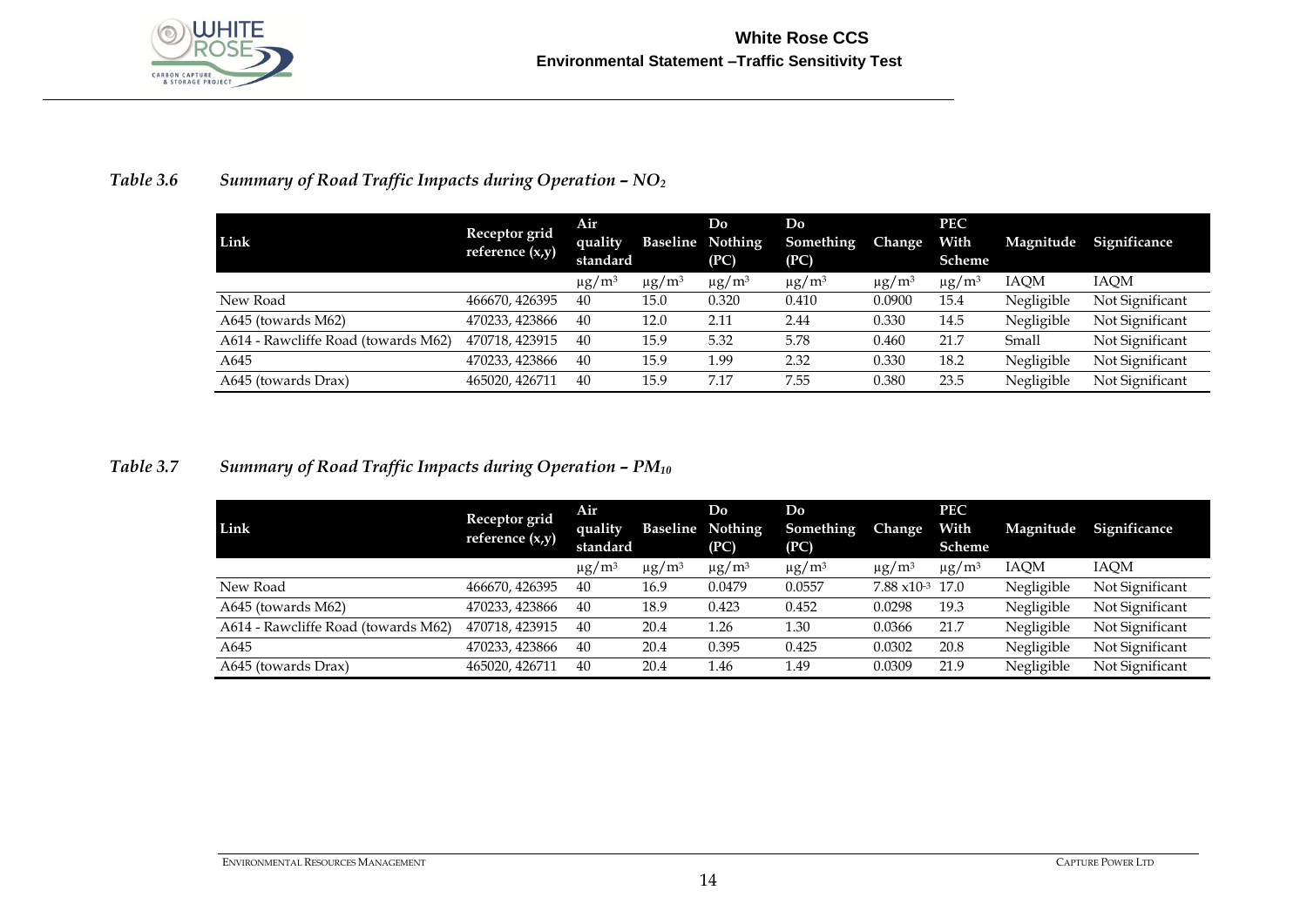

### *Table 3.8* Summary of Road Traffic Impacts during Operation -  $PM_{2.5}$

| Link                                | Receptor grid<br>reference $(x,y)$ | Air<br>quality<br>standard | Baseline               | Do<br>Nothing<br>(PC)  | Do<br>Something<br>(PC) | Change                 | <b>PEC</b><br>With<br>Scheme | Magnitude  | <b>Significance</b> |
|-------------------------------------|------------------------------------|----------------------------|------------------------|------------------------|-------------------------|------------------------|------------------------------|------------|---------------------|
|                                     |                                    | $\mu$ g/m <sup>3</sup>     | $\mu$ g/m <sup>3</sup> | $\mu$ g/m <sup>3</sup> | $\mu$ g/m <sup>3</sup>  | $\mu$ g/m <sup>3</sup> | $\mu$ g/m <sup>3</sup>       | IAOM       | IAOM                |
| New Road                            | 466670, 426395                     | 20                         | 11.1                   | 0.0479                 | 0.0557                  | $7.88 \times 10^{-3}$  | 11.1                         | Negligible | Not Significant     |
| A645 (towards M62)                  | 470233, 423866                     | 20                         | 11.1                   | 0.423                  | 0.452                   | 0.0298                 | 11.6                         | Negligible | Not Significant     |
| A614 - Rawcliffe Road (towards M62) | 470718, 423915                     | 20                         | 12.1                   | 1.26                   | 1.30                    | 0.0366                 | 13.4                         | Negligible | Not Significant     |
| A645                                | 470233, 423866                     | 20                         | 12.1                   | 0.395                  | 0.425                   | 0.0302                 | 12.6                         | Negligible | Not Significant     |
| A645 (towards Drax)                 | 465020, 426711                     | 20                         | 12.1                   | 1.46                   | 1.49                    | 0.0309                 | 13.6                         | Negligible | Not Significant     |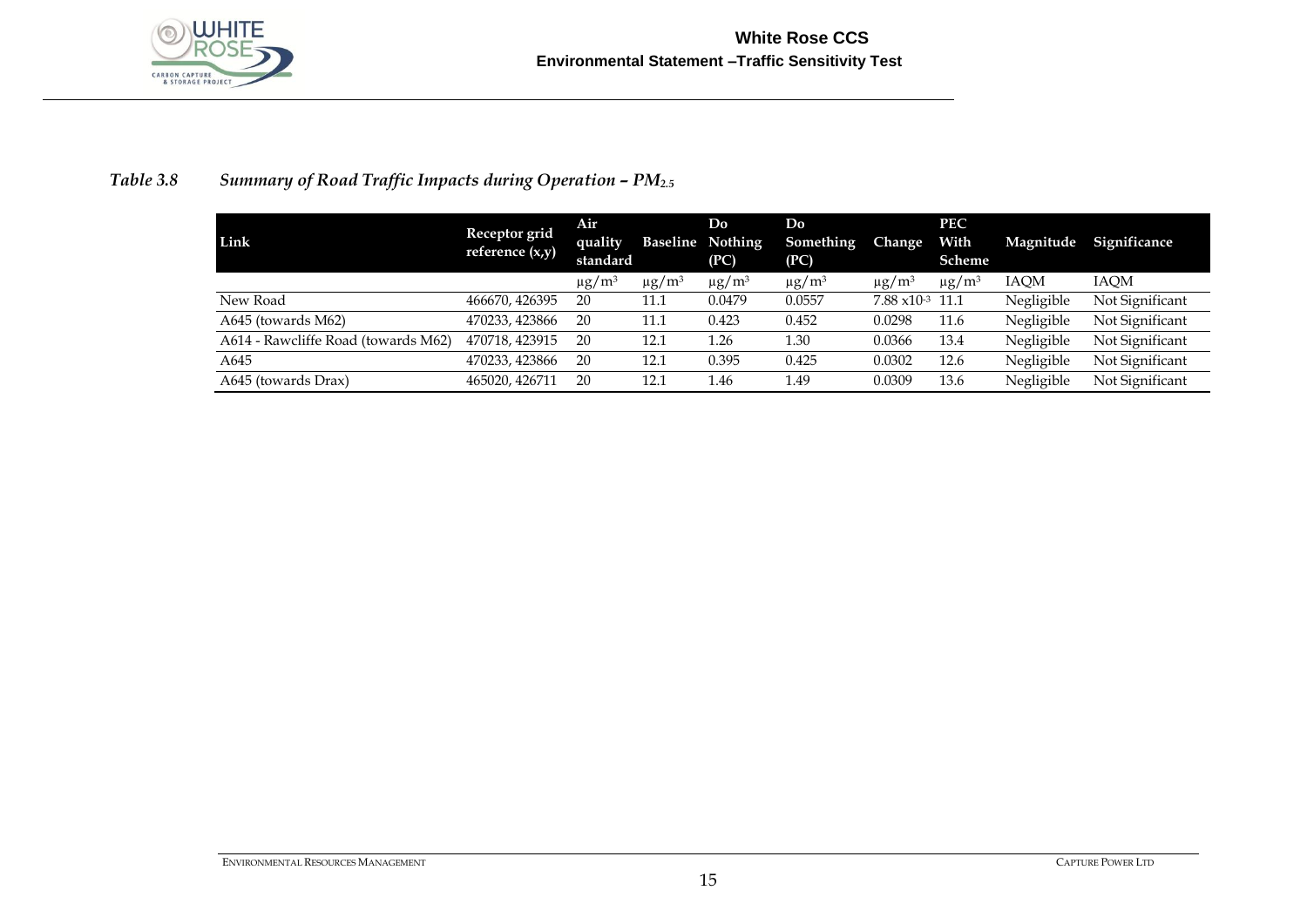

#### *5 NOISE*

#### *5.1 INTRODUCTION*

Within Section 1 of this Sensitivity Note an assessment of the traffic increase arising during the operational stage has been undertaken.

All traffic from the Project site will travel along New Road; however no noise sensitive receptors are close to the road in this location.

A summary of the predicted road traffic noise level increases for construction and operations are summarised in *[Table 3.9](#page-19-0)*.

There are no significant changes to construction traffic flows and hence there is no change in the noise impact. The summary of noise impacts are reiterated in this note for completeness.

#### *5.2 METHODOLOGY*

Changes in road traffic noise levels resulting from construction of the scheme have been calculated using the methods contained in *Calculation of Road Traffic Noise (CRTN)* - Department of Transport, Welsh Office.

#### *5.3 CONSTRUCTION TRAFFIC*

For construction traffic, there are two main traffic routes between the site and the M62 motorway:

- Cars accessing the site are expected to split between the routes in the proportions 67% and 33%; and
- The HGVs will follow a designated route along New Road, the A645 and the A614 to Junction 36 of the M62.

Predicted construction related road traffic noise level increases are no more than 1 dB(A) on any other road link which is used by construction traffic. Hence, as predicted increases in road traffic noise levels are below the criterion of 3 dB(A) no significant effect is predicted.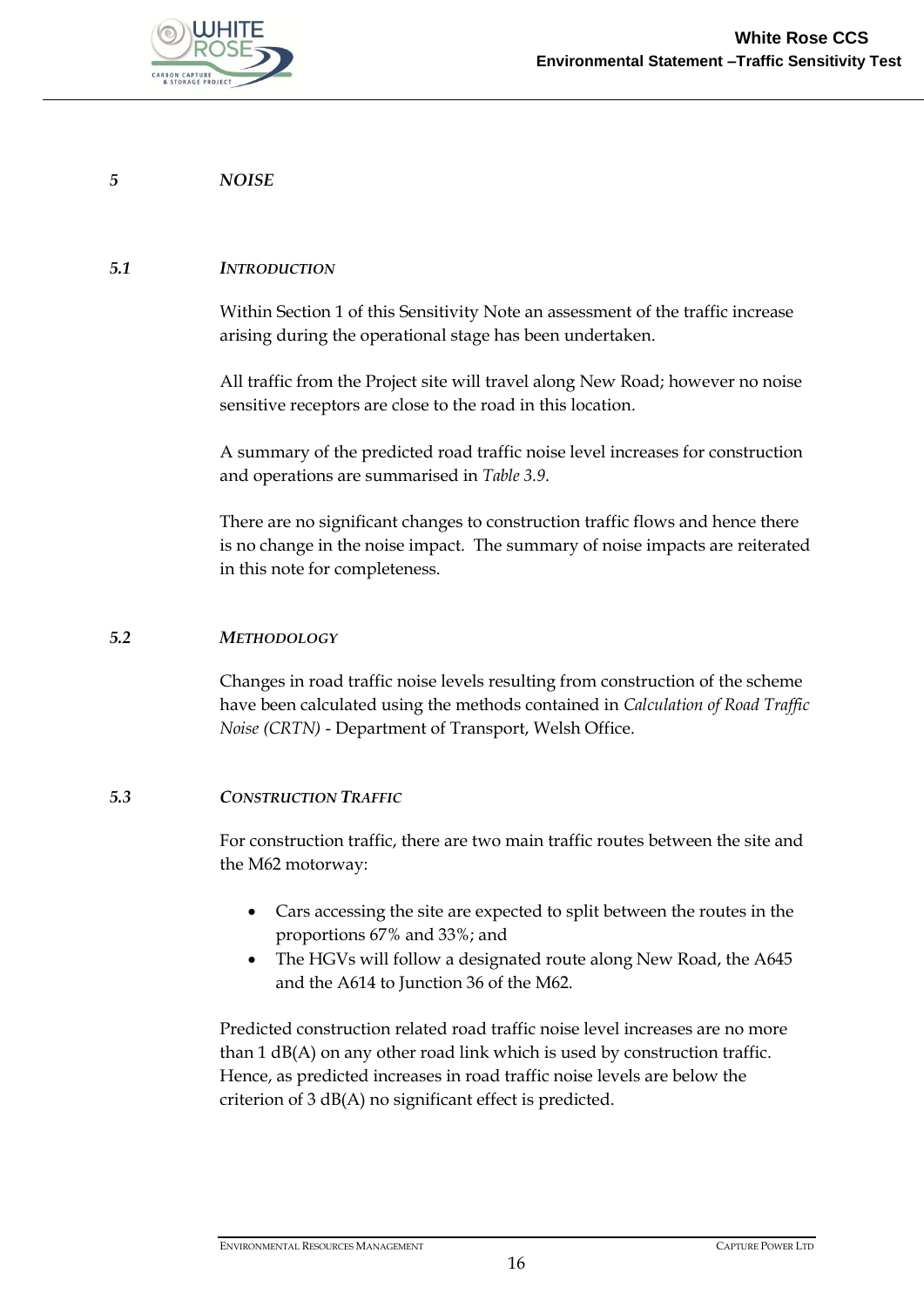

### *5.4 OPERATIONAL TRAFFIC*

Predicted operational stage related road traffic noise level increases are no more than 1.3 dB(A) on any road link. Hence, as predicted increases in road traffic noise levels are below the criterion of 3 dB(A) no significant effect is predicted.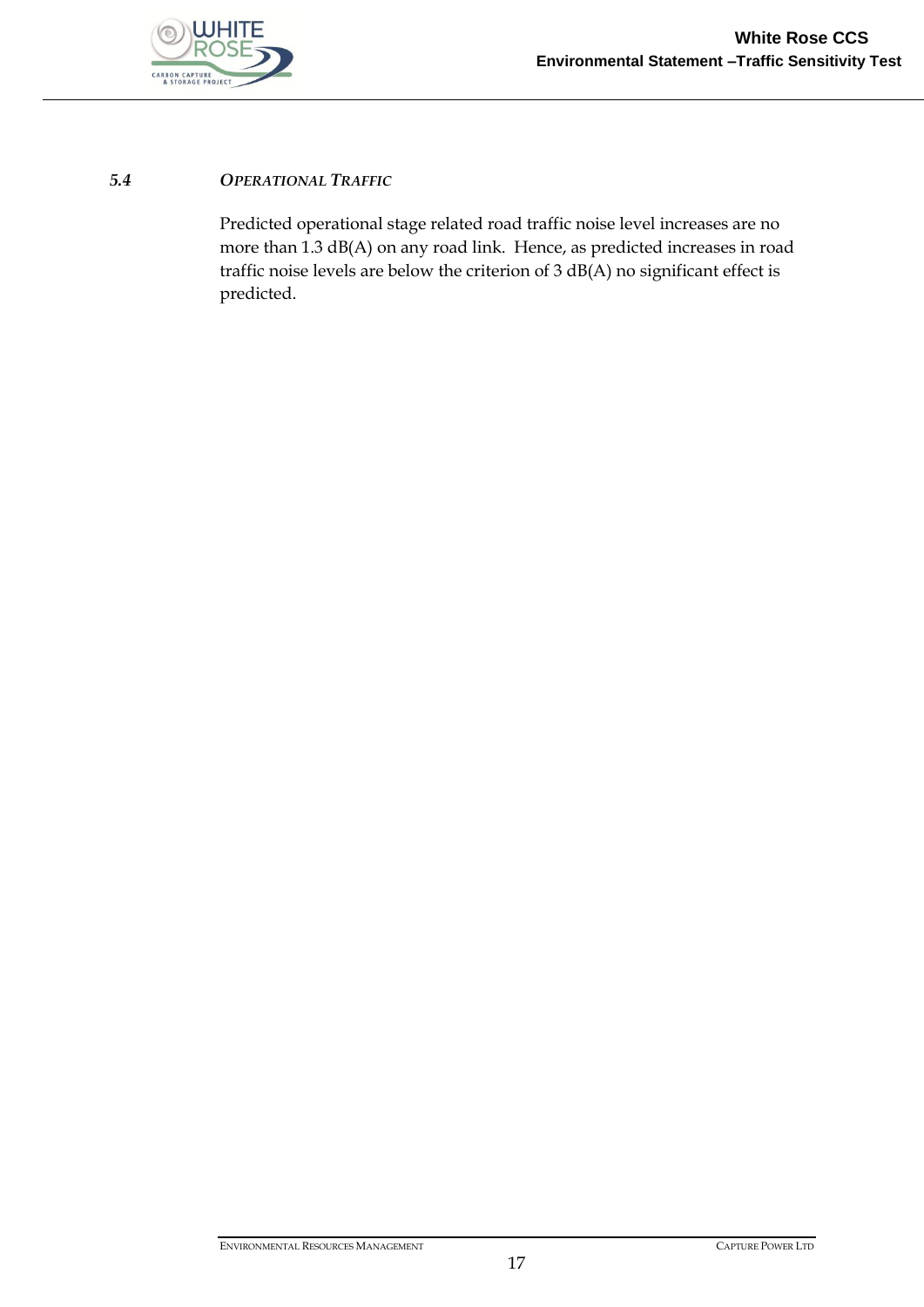

### *Table 3.9 Summary Revised Predicted Road Traffic Noise Levels for Construction and Operation*

<span id="page-19-0"></span>

| Route                               | Road                                     | <b>Baseline</b><br><b>Noise Level</b> | Construction<br>Noise Level | Operation<br><b>Noise Level</b> | Original 2014<br>Construction<br><b>Noise Level</b><br><b>Increase</b><br>above<br><b>Baseline</b> | Revised 2015<br>Construction<br><b>Noise Level</b><br>Increase<br>above<br><b>Baseline</b> | Operation<br><b>Noise Level</b><br><b>Increase</b><br>above<br><b>Baseline</b> |
|-------------------------------------|------------------------------------------|---------------------------------------|-----------------------------|---------------------------------|----------------------------------------------------------------------------------------------------|--------------------------------------------------------------------------------------------|--------------------------------------------------------------------------------|
|                                     | New Road                                 | 64.7                                  | 67.6                        | 66.0                            | 2.9                                                                                                | 2.9                                                                                        | 1.3                                                                            |
| New Road / A645 Roundabout          | Main Road (Drax Village)                 | 59.8                                  | 59.8                        | 59.8                            | 0.0                                                                                                | 0.0                                                                                        | 0.0                                                                            |
|                                     | A645 (towards M62)                       | 68.2                                  | 69.2                        | 68.8                            | 1.0                                                                                                | 1.0                                                                                        | 0.6                                                                            |
|                                     | A645 (towards Camblesforth)              | 67.7                                  | 68.1                        | 67.7                            | 0.4                                                                                                | 0.4                                                                                        | 0.0                                                                            |
|                                     | A614-Rawcliffe Road (to M62)             | 70.4                                  | 70.9                        | 70.8                            | 0.5                                                                                                | 0.5                                                                                        | 0.4                                                                            |
| Rawcliffe Road / A645<br>Roundabout | A614-Rawcliffe Road (to R'cliffe)        | 66.0                                  | 66.0                        | 66.0                            | 0.0                                                                                                | 0.0                                                                                        | 0.0                                                                            |
|                                     | A645                                     | 68.0                                  | 69.0                        | 68.6                            | 1.0                                                                                                | $1.0\,$                                                                                    | 0.7                                                                            |
|                                     | A1041 (towards Selby)                    | 68.3                                  | 68.6                        | 68.3                            | 0.4                                                                                                | 0.4                                                                                        | 0.0                                                                            |
| A1041 / A645 Roundabout             | A614 - Station Road (towards<br>Carlton) | 66.9                                  | 66.9                        | 66.9                            | 0.0                                                                                                | 0.0                                                                                        | 0.0                                                                            |
|                                     | A645 (towards Drax)                      | 67.5                                  | 68.0                        | 67.5                            | 0.5                                                                                                | 0.5                                                                                        | 0.0                                                                            |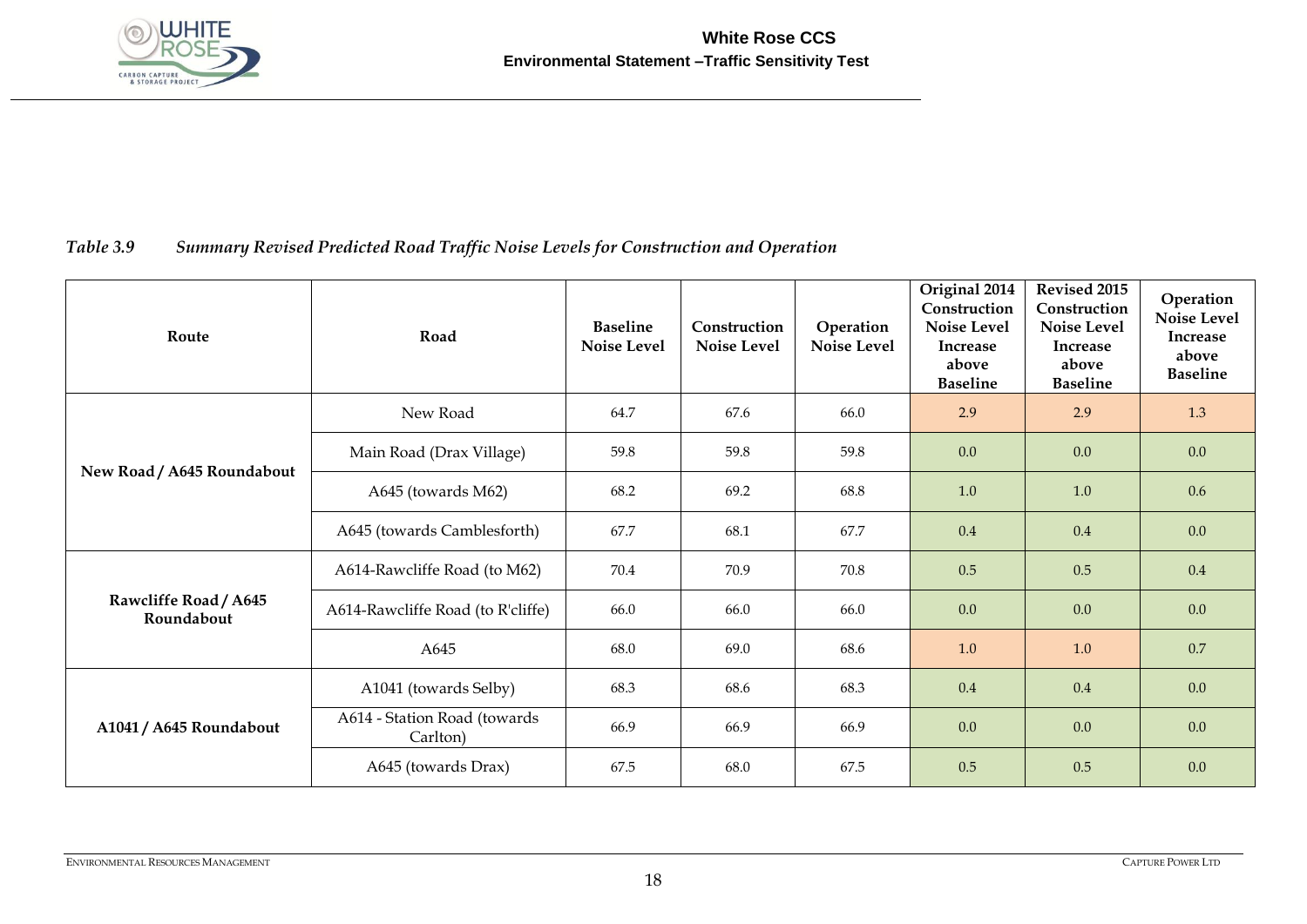

|                             | A1041 - Bawtry Road (to Selby)        | 69.7 | 69.8 | 69.7 | 0.1 | 0.1 | 0.0 |
|-----------------------------|---------------------------------------|------|------|------|-----|-----|-----|
|                             | A63 - (towards Barlby)                | 69.8 | 69.9 | 69.8 | 0.1 | 0.1 | 0.0 |
| A1041 / A63 Roundabout      | A63 (to Hambleton)                    | 69.7 | 69.8 | 69.7 | 0.1 | 0.1 | 0.0 |
|                             | A1041 (to Camblesforth)               | 70.0 | 70.2 | 70.0 | 0.2 | 0.2 | 0.0 |
|                             | A614 (towards Drax)                   | 72.2 | 72.6 | 72.4 | 0.4 | 0.4 | 0.3 |
| <b>M62 Northern Dumbell</b> | M62 on-slip                           | 64.8 | 65.2 | 65.3 | 0.4 | 0.4 | 0.5 |
| Roundabout                  | A614 (between dumbell<br>roundabouts) | 72.1 | 72.4 | 72.4 | 0.3 | 0.3 | 0.3 |
|                             | M62 off-slip                          | 68.6 | 68.8 | 68.9 | 0.2 | 0.2 | 0.3 |
|                             | A614 (towards Goole)                  | 72.5 | 72.6 | 72.5 | 0.1 | 0.1 | 0.0 |
| M62 Southern Dumbell        | M62 on-slip                           | 68.6 | 68.8 | 68.9 | 0.2 | 0.2 | 0.4 |
| Roundabout                  | A614 (between dumbell<br>roundabouts) | 72.3 | 72.5 | 72.5 | 0.3 | 0.3 | 0.3 |
|                             | M62 off-slip                          | 64.3 | 64.8 | 64.9 | 0.5 | 0.5 | 0.6 |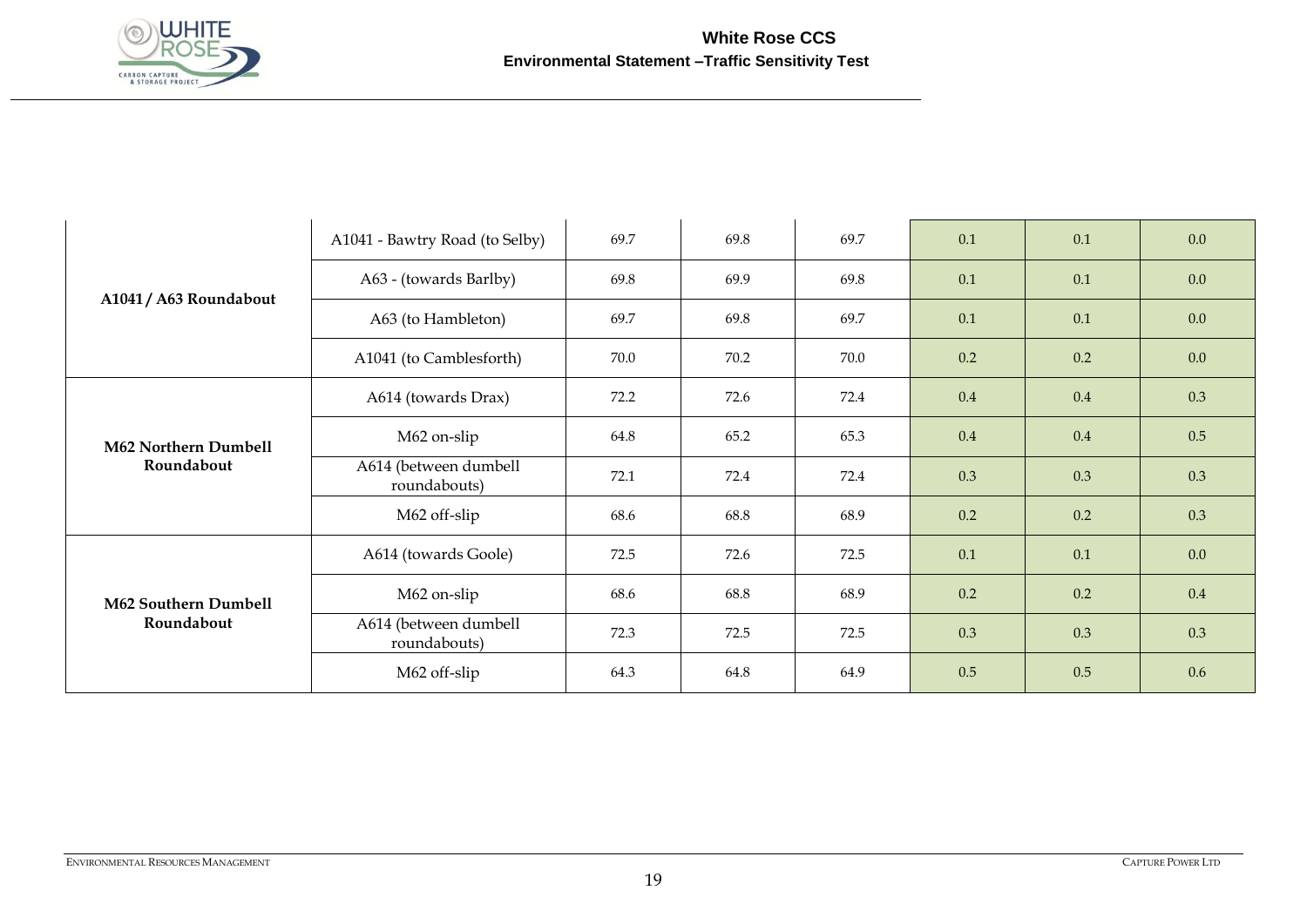

Appendix A

Arcady Results of New Road / Main Road Roundabout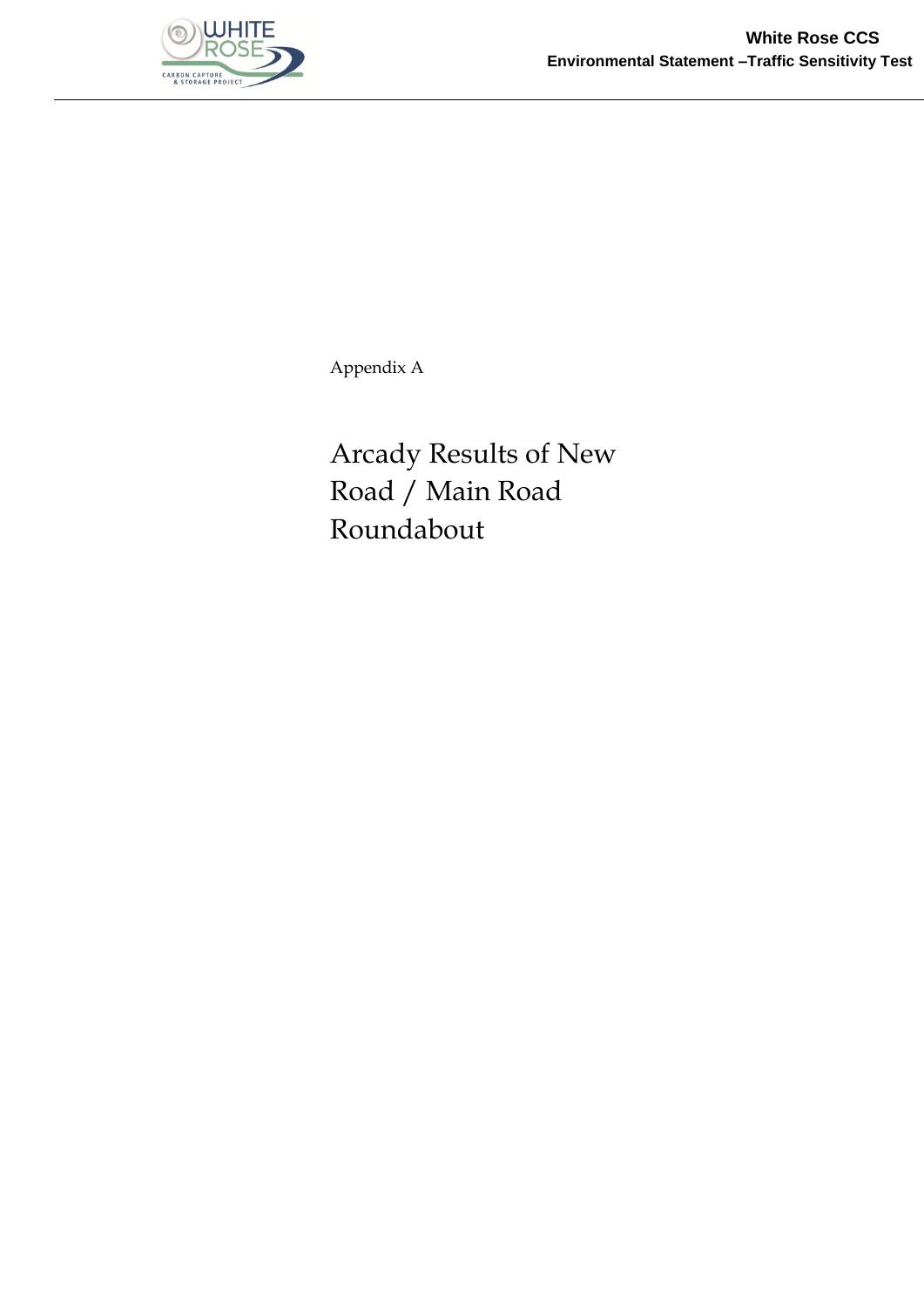TRL TRL Viewer 3.2 AG K:\.. \New Road\_A645 Roundabout PM Peak 2020 Outage + Operational.vao - Page 1

--------------------------------------------------------------------------------

 $\_$  A R C A D Y 6  $\_$  ASSESSMENT OF ROUNDABOUT CAPACITY AND DELAY Analysis Program: Release 7.0 (FEBRUARY 2010) (c) Copyright TRL Limited, 2010 Adapted from ARCADY/3 which is Crown Copyright by permission of the controller of HMSO  $\mathcal{L}_\text{max}$  For sales and distribution information, program advice and maintenance, contact: TRL Limited Tel: +44 (0) 1344 770758 Crowthorne House Fax: +44 (0) 1344 770356 Nine Mile Ride Email: software@trl.co.uk Wokingham, Berks. Web: www.trlsoftware.co.uk RG40 3GA,UK --------------------------------------------------------------------------------- THE USER OF THIS COMPUTER PROGRAM FOR THE SOLUTION OF AN ENGINEERING PROBLEM IS IN NO WAY RELIEVED OF THEIR RESPONSIBILITY FOR THE CORRECTNESS OF THE SOLUTION --------------------------------------------------------------------------------- Run with file:- "k:\Projects\CIV13924\DESIGN\ARCADY\09.09.14 - DCO Submission Runs\ Operation HGV Sensitivity Tests - Erratum Note\New Road\_A645 Roundabout PM Peak 2020 Outage + Operational.vai" (drive-on-the-left ) at  $18:04:03$  on Wednesday, 25 March 2015 FILE PROPERTIES \*\*\*\*\*\*\*\*\*\*\*\*\*\*\* RUN TITLE: A645/New Road Roundabout LOCATION: Drax DATE: 09/09/14 CLIENT: Capture Power Ltd ENUMERATOR: BDDGM [BD-44] JOB NUMBER: CIV13924 STATUS: DESCRIPTION: INPUT DATA \*\*\*\*\*\*\*\*\*\* ARM A - New Road ARM B - Main Road ARM C - A645 South ARM D - Drax Golf Club ARM  $E - A645$  West GEOMETRIC DATA -------------- ----------------------------------------------------------------------------------------------------------------------- T5 I ARM I V (M) I E (M) I L (M) I R (M) I D (M) I PHI (DEG) I SLOPE I INTERCEPT (PCU/MIN) I ----------------------------------------------------------------------------------------------------------------------- I ARM A I 3.75 I 7.50 I 28.00 I 35.00 I 55.00 I 22.0 I 0.657 I 33.762 I I ARM B I 3.00 I 8.00 I 25.00 I 22.50 I 55.00 I 28.0 I 0.616 I 30.924 I I ARM C I 4.00 I 7.50 I 20.00 I 10.00 I 55.00 I 53.0 I 0.540 I 27.472 I I ARM D I 3.25 I 3.25 I 0.00 I 10.00 I 55.00 I 71.0 I 0.367 I 13.275 I I ARM E I 3.50 I 7.50 I 28.00 I 45.00 I 55.00 I 28.0 I 0.640 I 32.613 I ----------------------------------------------------------------------------------------------------------------------- V = approach half-width L = effective flare length D = inscribed circle diameter E = entry width  $R = entry$  radius PHI = entry angle TRAFFIC DEMAND DATA

-------------------

Only sets included in the current run are shown

SCALING FACTORS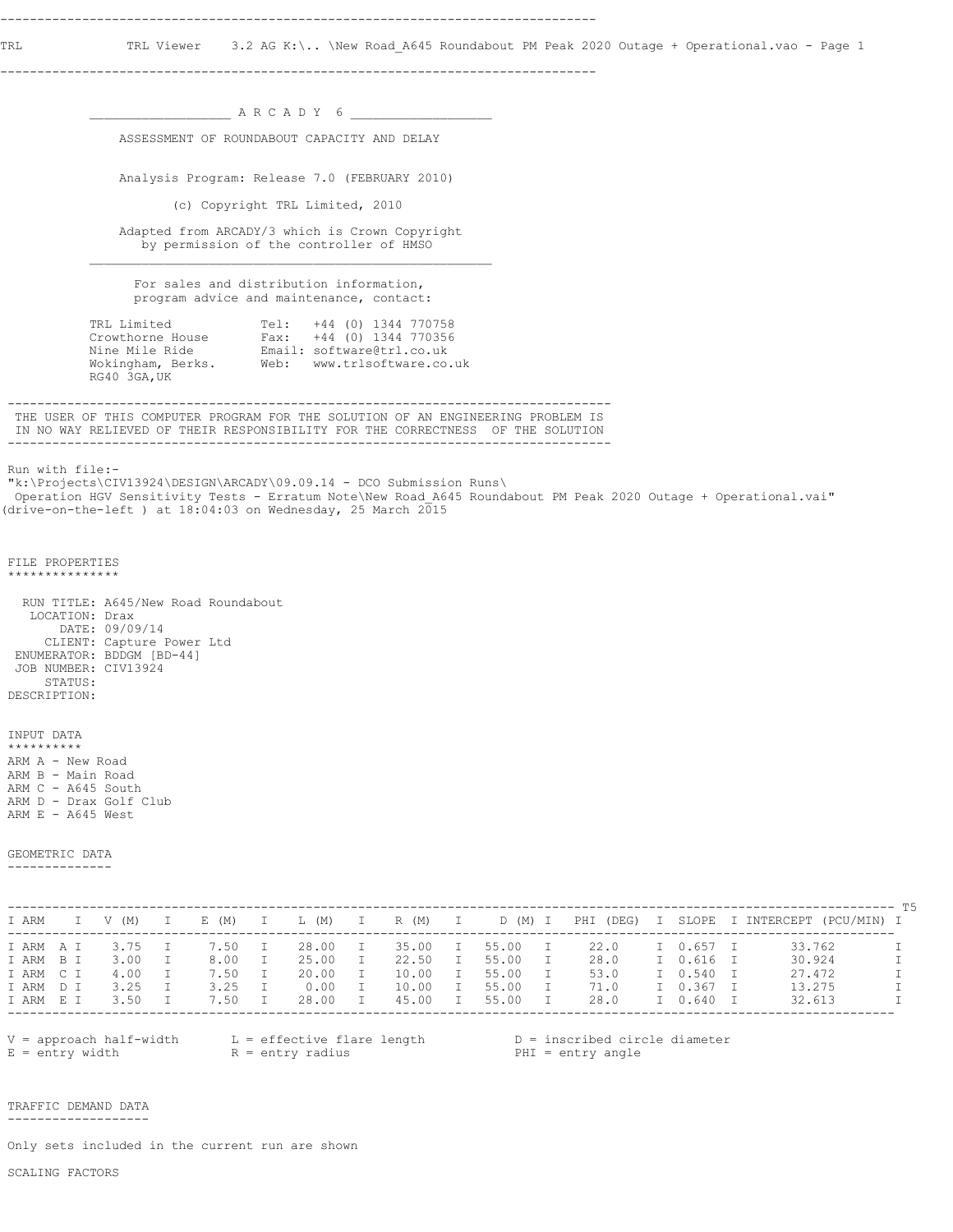--------------------------------------------------------------------------------

|     |              | -------                 |        | T13 |
|-----|--------------|-------------------------|--------|-----|
|     |              | IARM I FLOW SCALE (%) I |        |     |
|     |              |                         |        |     |
| T A | $\mathbf{I}$ | 100                     | T      |     |
| T B | Т            | 100                     | Τ      |     |
| T C | $\mathbf{T}$ | 100                     | $\top$ |     |
| T D | Т            | 100                     | Т      |     |
| T E | Т            | 100                     | т      |     |
|     |              |                         |        |     |

TIME PERIOD BEGINS(16.45)AND ENDS(18.15)

LENGTH OF TIME PERIOD -( 90) MINUTES

LENGTH OF TIME SEGMENT - (15) MINUTES

DEMAND FLOW PROFILES ARE SYNTHESISED FROM THE TURNING COUNT DATA

DEMAND SET TITLE: 2020 Base + Outage + Operational

|           |  |                                                                |              |       |   |       |    |                                |              |  |                    | T15 |
|-----------|--|----------------------------------------------------------------|--------------|-------|---|-------|----|--------------------------------|--------------|--|--------------------|-----|
|           |  | I NUMBER OF MINUTES FROM START WHEN I RATE OF FLOW (VEH/MIN) I |              |       |   |       |    |                                |              |  |                    |     |
| ARM       |  | I FLOW STARTS I TOP OF PEAK I FLOW STOPS I BEFORE I AT TOP     |              |       |   |       |    |                                |              |  | T AFTER T          |     |
|           |  |                                                                |              |       |   |       |    |                                |              |  |                    |     |
|           |  | TO RISE                                                        |              |       |   |       |    | T IS REACHED I FALLING TI PEAK |              |  | T OF PEAK I PEAK I |     |
|           |  |                                                                |              |       |   |       |    |                                |              |  |                    |     |
| TARMAT    |  | 15.00                                                          | $\top$       | 45.00 |   | 75.00 |    | T 10.51 T 15.77 T 10.51 T      |              |  |                    |     |
| TARM RT   |  | 15.00                                                          | $\top$       | 45.00 | T | 75.00 |    | T 1.04                         |              |  | T 1.56 T 1.04 T    |     |
| T ARM C T |  | 15.00                                                          | $\mathsf{T}$ | 45.00 | T | 75.00 |    | T 5.21                         | T            |  | 7.82 T 5.21 T      |     |
| TARM DT   |  | 15.00                                                          | T.           | 45.00 |   | 75.00 | T. | 0.00                           | $\mathbb{I}$ |  | $0.00$ T $0.00$ T  |     |
| TARM F.T  |  | 15.00                                                          | $\top$       | 45.00 |   | 75.00 |    | T 6.68                         | T            |  | $10.01$ T 6.68 T   |     |
|           |  |                                                                |              |       |   |       |    |                                |              |  |                    |     |

DEMAND SET TITLE: 2020 Base + Outage + Operational

| T33             |        |          |                    |                            |                                                   |           |                                               |                       |  |  |  |  |
|-----------------|--------|----------|--------------------|----------------------------|---------------------------------------------------|-----------|-----------------------------------------------|-----------------------|--|--|--|--|
|                 | I      |          |                    | TURNING PROPORTIONS        |                                                   | T         |                                               |                       |  |  |  |  |
|                 | т      |          |                    | TURNING COUNTS             |                                                   |           |                                               |                       |  |  |  |  |
|                 | Τ      |          |                    | (PERCENTAGE OF H.V.S)      |                                                   | Τ         |                                               |                       |  |  |  |  |
|                 |        |          |                    |                            |                                                   |           |                                               |                       |  |  |  |  |
| TTMF.           |        | I FROM/T |                    | TARMATARMBTARMCTARMDTARMET |                                                   |           |                                               |                       |  |  |  |  |
| $16.45 - 18.15$ | $\top$ |          | T                  | т                          | т                                                 |           | Τ                                             | Т                     |  |  |  |  |
|                 | Τ      | ARM      | A T                | 0.000I                     | $0.005$ I                                         | 0.611 I   | 0.000 I 0.384 I                               |                       |  |  |  |  |
|                 | т      |          | $\top$             | $0.0$ T                    | 4.0 T                                             | 514.0 I   |                                               | $0.0$ T 323.0 T       |  |  |  |  |
|                 |        |          | T                  | $0.0$ ) I (                |                                                   |           | $(0.0)$ I ( $(0.0)$ I ( $(0.0)$ I ( $(0.0)$ I |                       |  |  |  |  |
|                 |        |          | Τ                  | T.                         | $\top$                                            | I         | I                                             | Т                     |  |  |  |  |
|                 |        | ARM      | $\top$<br><b>B</b> |                            | $0.000$ T $0.000$ T                               | 0.301 T   | 0.000 T                                       | 0.699 T               |  |  |  |  |
|                 |        |          | T                  | $0.0$ T                    | $0.0$ I                                           | 25.0 I    | 0.0 I 58.0 I                                  |                       |  |  |  |  |
|                 |        |          | т                  | $0.0$ ) I (                |                                                   |           | $(0.0)$ I ( $(0.0)$ I ( $(0.0)$ I ( $(0.0)$ I |                       |  |  |  |  |
|                 |        |          | T                  | I                          | $\mathbb{I}$                                      | I         | I                                             | т                     |  |  |  |  |
|                 |        | ARM      | T.                 |                            | $0.261$ T $0.043$ T                               | 0.000 T   | 0.000 T                                       | $0.695$ T             |  |  |  |  |
|                 |        |          | $\top$             |                            | 109.0 I 18.0 I                                    | $0.0$ I   | 0.0 I 290.0 I                                 |                       |  |  |  |  |
|                 |        |          | $\top$             |                            | $(0.0)$ I $(0.0)$ I $(0.0)$ I $(0.0)$ I $(0.0)$ I |           |                                               |                       |  |  |  |  |
|                 |        |          | т                  | T                          | T                                                 | $\top$    | T                                             |                       |  |  |  |  |
|                 | т      | ARM      | T<br>Ð             |                            | $0.000$ I $0.000$ I                               | 0.000 I   | $0.000$ I 0.000 I                             |                       |  |  |  |  |
|                 | т      |          | $\top$             | 0.0 I                      | $0.0$ I                                           | 0.0 I     | $0.0$ T                                       | $0.0$ T               |  |  |  |  |
|                 |        |          | т                  | $0.0$ ) I (                | $0.0$ ) I (                                       | $0.0$ ) I | $\sqrt{2}$                                    | $0.0$ ) I ( $0.0$ ) I |  |  |  |  |
|                 |        |          | Τ                  | T                          | $\mathbf I$                                       | T         | I                                             | $\top$                |  |  |  |  |
|                 | т      | ARM      | E.<br>$\top$       |                            | $0.071$ I $0.204$ I                               | 0.725 I   | $0.000$ I 0.000 I                             |                       |  |  |  |  |
|                 | Τ      |          | T                  | 38.0 T                     | 109.0 I                                           | 387.0 I   | 0.0 T 0.0 T                                   |                       |  |  |  |  |
|                 | Τ      |          | $\top$             |                            | $(0.0)I (0.0)I (0.0)I (0.0)I (0.0)I (0.0)I$       |           |                                               |                       |  |  |  |  |
|                 |        |          | T                  |                            |                                                   |           |                                               |                       |  |  |  |  |
|                 |        |          |                    |                            |                                                   |           |                                               |                       |  |  |  |  |

 QUEUE AND DELAY INFORMATION FOR EACH 15 MIN TIME SEGMENT --------------------------------------------------------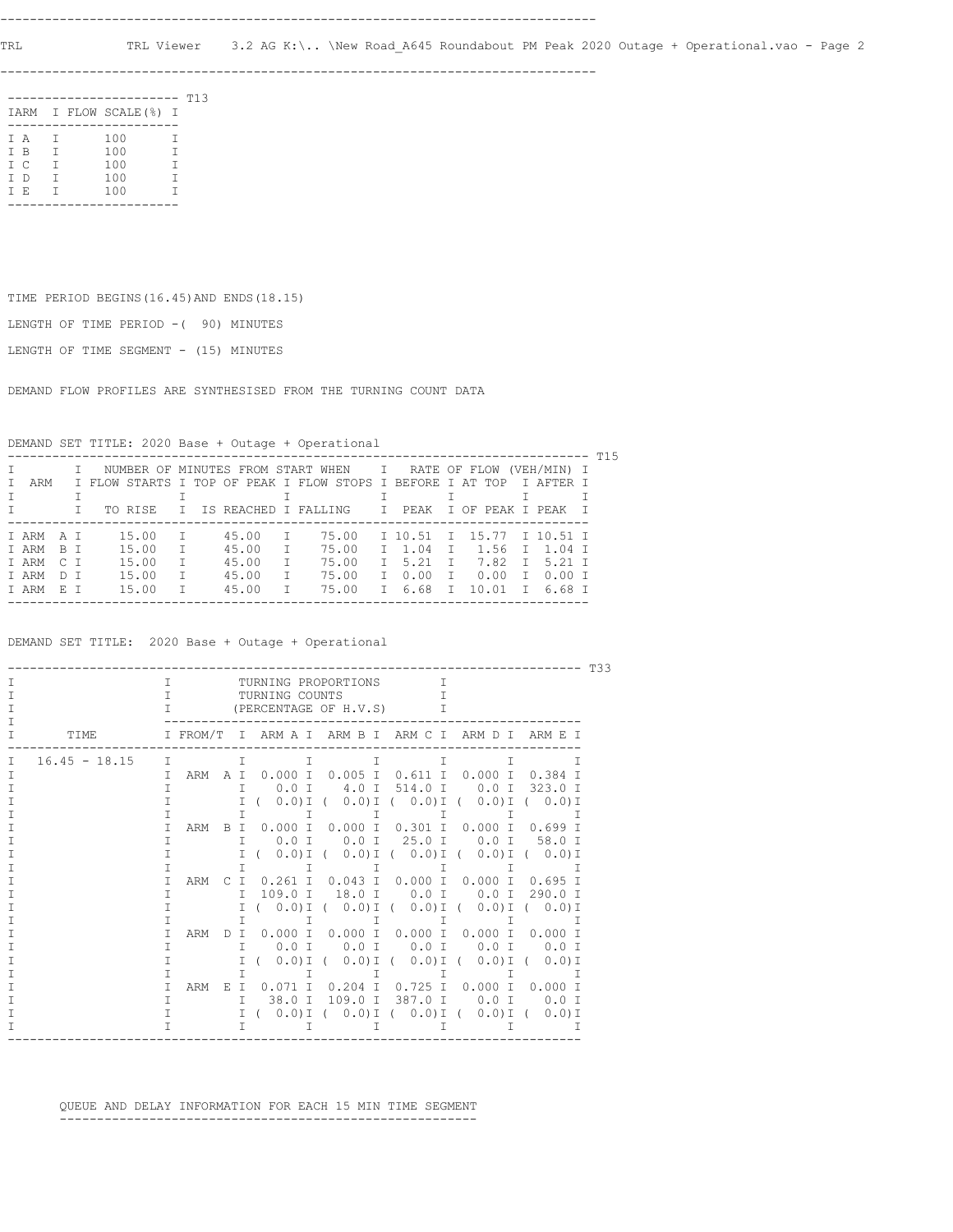--------------------------------------------------------------------------------

| I<br>$\mathbf I$<br>$\mathbb{I}$ | TIME                                                      | (VEH/MIN) (VEH/MIN) CAPACITY FLOW                   |               |       | DEMAND CAPACITY DEMAND/ PEDESTRIAN START                                                                                                                                                                                                                                                                          |     | <b>END</b>               |                                                                                                                                                                                                                                                                                                                                        | DELAY GEOMETRIC DELAY AVERAGE DELAY I<br>$\verb QUEUE"   \verb QUEUE"   \verb  (VEH.MIN/  (VEH.MIN/ )   \verb PER ARRIVING    I )$<br>(RFC) (PEDS/MIN) (VEHS) (VEHS) TIME SEGMENT) TIME SEGMENT) VEHICLE (MIN) I                                                                            | ------------------------- 770                                                                                                                               |
|----------------------------------|-----------------------------------------------------------|-----------------------------------------------------|---------------|-------|-------------------------------------------------------------------------------------------------------------------------------------------------------------------------------------------------------------------------------------------------------------------------------------------------------------------|-----|--------------------------|----------------------------------------------------------------------------------------------------------------------------------------------------------------------------------------------------------------------------------------------------------------------------------------------------------------------------------------|---------------------------------------------------------------------------------------------------------------------------------------------------------------------------------------------------------------------------------------------------------------------------------------------|-------------------------------------------------------------------------------------------------------------------------------------------------------------|
| $\mathbb{I}$                     | I ARM A<br>I ARM B<br>I ARM C<br>I ARM D<br>I ARM E       | I 16.45-17.00                                       |               |       | $10.55$ 29.54 0.357 -- -<br>$\begin{array}{cccccccc} 1.04 & 21.49 & 0.048 & - & & - & & - & 0.0 & 0.1 & 0.7 \ 5.23 & 24.90 & 0.210 & - & & - & & - & 0.0 & 0.3 & 3.9 \ 0.00 & 9.61 & 0.000 & - & & - & & - & 0.0 & 0.0 & 0.0 \ 6.70 & 31.60 & 0.212 & - & & - & & - & 0.0 & 0.3 & 4.0 \end{array}$                | 0.0 | 0.6                      | 8.1<br>$0.7$<br>3.9                                                                                                                                                                                                                                                                                                                    | $\label{eq:2.1} \begin{array}{l} \mathcal{L}_{\mathcal{A}}(\mathcal{A})=\mathcal{L}_{\mathcal{A}}(\mathcal{A})\\ \mathcal{L}_{\mathcal{A}}(\mathcal{A})=\mathcal{L}_{\mathcal{A}}(\mathcal{A})\\ \mathcal{L}_{\mathcal{A}}(\mathcal{A})=\mathcal{L}_{\mathcal{A}}(\mathcal{A}) \end{array}$ | Ι<br>0.052<br>$\mathbf I$<br>$\mathbbm{I}$<br>0.049<br>$\mathbbm{I}$<br>0.051<br>$\mathbbm{I}$<br>0.000<br>0.040<br>$\mathbbm{I}$<br>$\mathbf I$            |
| $\mathbb{I}$<br>$\mathbf{I}$     | I TIME                                                    |                                                     |               |       | DEMAND CAPACITY DEMAND/ PEDESTRIAN START                                                                                                                                                                                                                                                                          |     | <b>END</b>               | DELAY                                                                                                                                                                                                                                                                                                                                  | GEOMETRIC DELAY AVERAGE DELAY I                                                                                                                                                                                                                                                             |                                                                                                                                                             |
| $\mathbf{I}$                     | I 17.00-17.15<br>I ARM B<br>I ARM C<br>I ARM D<br>I ARM E |                                                     |               |       | $1.24$ 19.64 0.063 -- - 0.1 0.1 1.0<br>6.25 24.40 0.256 -- - 0.3 0.3 5.1<br>0.00 8.89 0.000 -- - 0.0 0.0 0.0<br>8.00 31.40 0.255 -- - 0.3 0.3 5.1                                                                                                                                                                 |     | 0.8                      | 11.4                                                                                                                                                                                                                                                                                                                                   | $\label{eq:2.1} \begin{array}{l} \mathcal{L}_{\mathcal{A}}(\mathcal{A})=\frac{1}{2}\mathcal{L}_{\mathcal{A}}\\ \mathcal{L}_{\mathcal{A}}(\mathcal{A})=\frac{1}{2}\mathcal{L}_{\mathcal{A}} \end{array}$                                                                                     | I<br>0.062<br>$\mathbf I$<br>$\mathbbm{I}$<br>0.054<br>$\mathbbm{I}$<br>0.055<br>0.000<br>$\mathbf I$<br>0.043<br>$\mathbf I$<br>$\mathsf{T}$               |
| $\mathbb{I}$<br>$\mathbf{I}$     | I TIME                                                    |                                                     |               |       | DEMAND CAPACITY DEMAND/ PEDESTRIAN START<br>(VEH/MIN) (VEH/MIN) CAPACITY FLOW                                                                                                                                                                                                                                     |     |                          | END DELAY                                                                                                                                                                                                                                                                                                                              | GEOMETRIC DELAY AVERAGE DELAY I<br>QUEUE QUEUE (VEH.MIN/ (VEH.MIN/ PER ARRIVING I<br>(RFC) (PEDS/MIN) (VEHS) (VEHS) TIME SEGMENT) TIME SEGMENT) VEHICLE (MIN) I                                                                                                                             |                                                                                                                                                             |
| $\top$                           | I 17.15-17.30                                             |                                                     |               |       | 1 ARM A 15.43 27.57 0.560 -- - 0.8 1.3 18.3<br>1 ARM B 1.52 17.11 0.089 -- - 0.1 0.1 1.4<br>1 ARM C 7.65 23.71 0.323 -- - 0.3 0.5 7.0<br>1 ARM D 0.00 7.90 0.000 -- - 0.0 0.0 0.0<br>1 ARM E 9.80 31.12 0.315 -- - 0.3 0.5 6.8                                                                                    |     |                          | $1.4$<br>$7.0$                                                                                                                                                                                                                                                                                                                         | $\mathcal{L}(\mathcal{L})$ and $\mathcal{L}(\mathcal{L})$<br>$0.0$ $0.000$ $ 0.000$ $0.047$                                                                                                                                                                                                 | I<br>$\mathbbm{I}$<br>0.082<br>0.064<br>$\mathbf I$<br>$\mathbbm{I}$<br>0.062<br>$\mathbbm{I}$<br>$\mathbf I$<br>$\mathbf I$                                |
| $\mathbb{I}$<br>$\mathbb{I}$     | I TIME                                                    | (VEH/MIN) (VEH/MIN) CAPACITY FLOW                   |               |       | DEMAND CAPACITY DEMAND/ PEDESTRIAN START                                                                                                                                                                                                                                                                          |     |                          |                                                                                                                                                                                                                                                                                                                                        | END DELAY GEOMETRIC DELAY AVERAGE DELAY I<br>QUEUE QUEUE (VEH.MIN/ (VEH.MIN/ PER ARRIVING I<br>(RFC) (PEDS/MIN) (VEHS) (VEHS) TIME SEGMENT) TIME SEGMENT) VEHICLE (MIN) I                                                                                                                   |                                                                                                                                                             |
| $\top$                           | I 17.30-17.45<br>I ARM A<br>I ARM B<br>I ARM C<br>I ARM D | 15.43 27.57<br>1.52 17.09<br>$1.52$<br>7.65<br>0.00 | 23.70<br>7.89 | 0.560 | $\mathcal{L}^{\mathcal{L}}$ and $\mathcal{L}^{\mathcal{L}}$ and $\mathcal{L}^{\mathcal{L}}$ and $\mathcal{L}^{\mathcal{L}}$<br>$\begin{array}{cccccc} 0.089 & & - & & - & & - & 0.1 \\ 0.323 & & - & & - & & - & 0.5 \\ 0.000 & & - & & & - & & - & 0.0 \end{array}$<br>I ARM E 9.80 31.12 0.315 -- - 0.5 0.5 6.9 | 1.3 | 1.3<br>0.1<br>0.5<br>0.0 | 18.9<br>1.5<br>7.1<br>0.0                                                                                                                                                                                                                                                                                                              |                                                                                                                                                                                                                                                                                             | Ι<br>0.082<br>I<br>0.064<br>I<br>$\mathbbm{I}$<br>0.062<br>$\mathbf I$<br>0.000<br>0.047<br>$\mathsf{T}$                                                    |
| $\mathbb{I}$                     | I TIME                                                    |                                                     |               |       | DEMAND CAPACITY DEMAND/ PEDESTRIAN START                                                                                                                                                                                                                                                                          |     |                          |                                                                                                                                                                                                                                                                                                                                        | END DELAY GEOMETRIC DELAY AVERAGE DELAY I<br>I (VEH/MIN) (VEH/MIN) CAPACITY FLOW QUEUE QUEUE (VEH.MIN/ (VEH.MIN/ PER ARRIVING I<br>(RFC) (PEDS/MIN) (VEHS) (VEHS) TIME SEGMENT) TIME SEGMENT) VEHICLE (MIN) I                                                                               |                                                                                                                                                             |
| I.                               | I 17.45-18.00<br>I ARM A                                  |                                                     |               |       | $12.60$ $28.70$ $0.439$ - - - 1.3                                                                                                                                                                                                                                                                                 |     |                          | $0.8$ 12.1<br>$\begin{tabular}{cccccccc} I ARM B & 1.24 & 19.60 & 0.063 & - & - & - & 0.1 & 0.1 & 1.0 & - \\ I ARM C & 6.25 & 24.38 & 0.256 & - & - & - & 0.5 & 0.3 & 5.3 & - \\ I ARM D & 0.00 & 8.87 & 0.000 & - & - & - & 0.0 & 0.0 & 0.0 & - \\ I ARM E & 8.00 & 31.39 & 0.255 & - & - & - & 0.5 & 0.3 & 5.2 & - \\ \end{tabular}$ |                                                                                                                                                                                                                                                                                             | I<br>$\mathbbm{I}$<br>$-$ 0.062<br>$\mathbbm{I}$<br>$0.054$<br>$0.055$<br>$\mathbbm{I}$<br>$\mathbbm{I}$<br>0.000<br>$\mathbbm{I}$<br>0.043<br>$\mathsf{T}$ |
|                                  |                                                           |                                                     |               |       |                                                                                                                                                                                                                                                                                                                   |     |                          |                                                                                                                                                                                                                                                                                                                                        |                                                                                                                                                                                                                                                                                             |                                                                                                                                                             |
| $\mathbb{I}$                     |                                                           |                                                     |               |       |                                                                                                                                                                                                                                                                                                                   |     |                          |                                                                                                                                                                                                                                                                                                                                        | (RFC) (PEDS/MIN) (VEHS) (VEHS) TIME SEGMENT) TIME SEGMENT) VEHICLE (MIN) I                                                                                                                                                                                                                  |                                                                                                                                                             |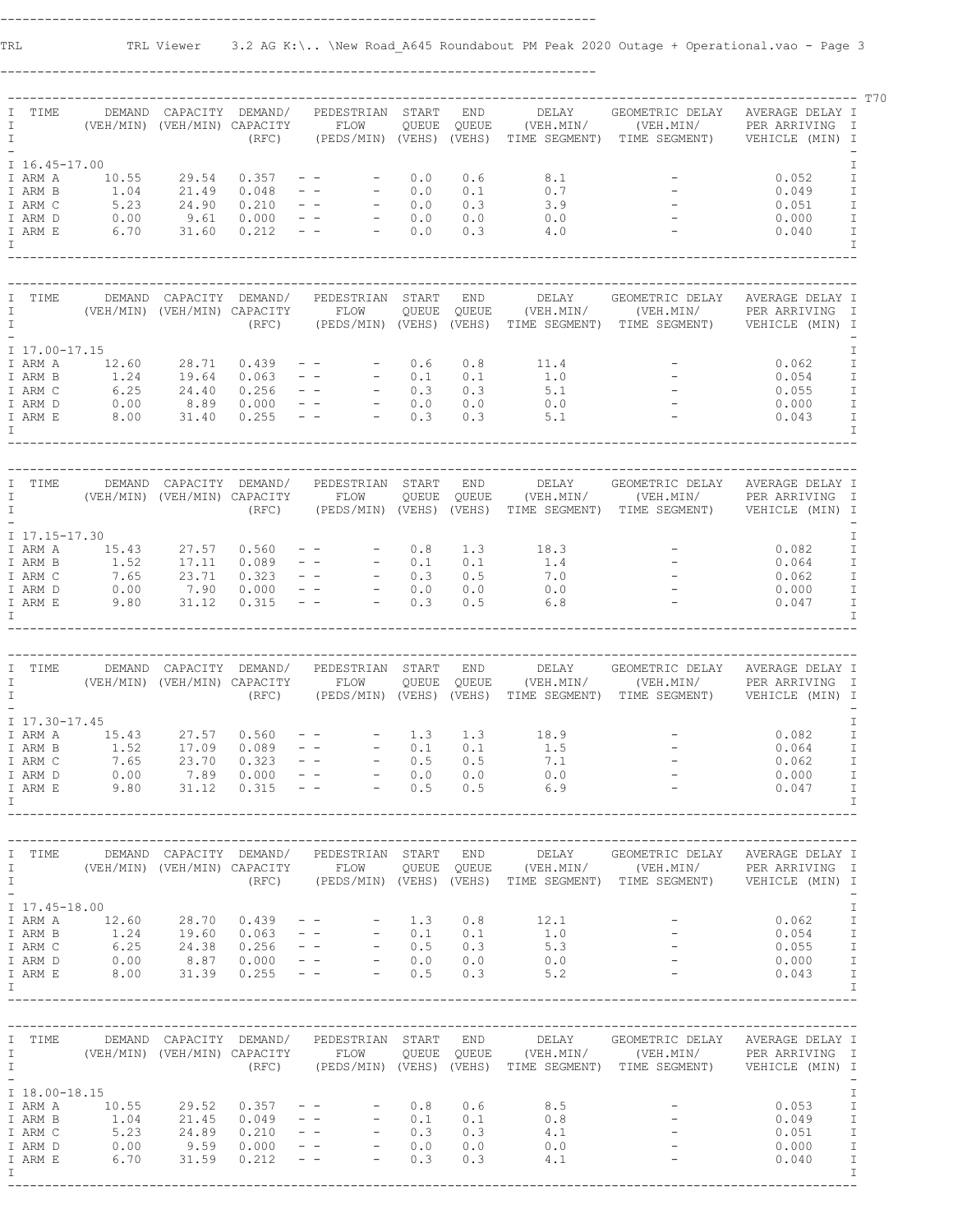--------------------------------------------------------------------------------

#### QUEUE AT ARM A --------------

| TIME SEGMENT NO. OF<br><b>ENDING</b> | VEHICLES<br>IN OUEUE |                               |
|--------------------------------------|----------------------|-------------------------------|
| 17.00<br>17.15<br>17.30              | 0.6<br>0.8<br>1.3    | $\star$<br>$\star$<br>$\star$ |
| 17.45<br>18.00                       | 1.3<br>0. R          | $\star$                       |
|                                      |                      |                               |

18.15 0.6 \*

#### QUEUE AT ARM B

--------------

| TIME SEGMENT NO. OF | VEHICLES |
|---------------------|----------|
| <b>ENDING</b>       | IN OUEUE |
| 17.00               | 0.1      |
| 17.15               | 0.1      |
| 17.30               | 0.1      |
| 17.45               | 0.1      |
| 18.00               | 0.1      |
| 18.15               | N.I      |

#### QUEUE AT ARM C --------------

| TIME SEGMENT NO. OF | VEHICLES |
|---------------------|----------|
| <b>ENDING</b>       | IN OUEUE |
| 17.00               | 0.3      |
| 17.15               | 0.3      |
| 17.30               | 0.5      |
| 17.45               | 0.5      |
| 18.00               | 0.3      |
| 18.15               | 0.3      |

#### QUEUE AT ARM D

--------------

| TIME SEGMENT NO. OF |          |
|---------------------|----------|
| <b>ENDING</b>       | VEHICLES |
|                     | IN OUEUE |
|                     |          |
| 17.00               | 0.0      |
| 17.15               | 0.0      |
| 17.30               | 0.0      |
| 17.45               | 0.0      |
| 18.00               | 0.0      |
| 18.15               | 0. O     |
|                     |          |

#### QUEUE AT ARM E --------------

| TIME SEGMENT NO.<br><b>ENDING</b> | ΩF<br>VEHICLES<br>IN OUEUE |
|-----------------------------------|----------------------------|
| 17.00                             | 0.3                        |
| 17.15                             | 0.3                        |
| 17.30                             | 0.5                        |
| 17.45                             | 0.5                        |
| 18.00                             | 0.3                        |
| 18.15                             | ก จ                        |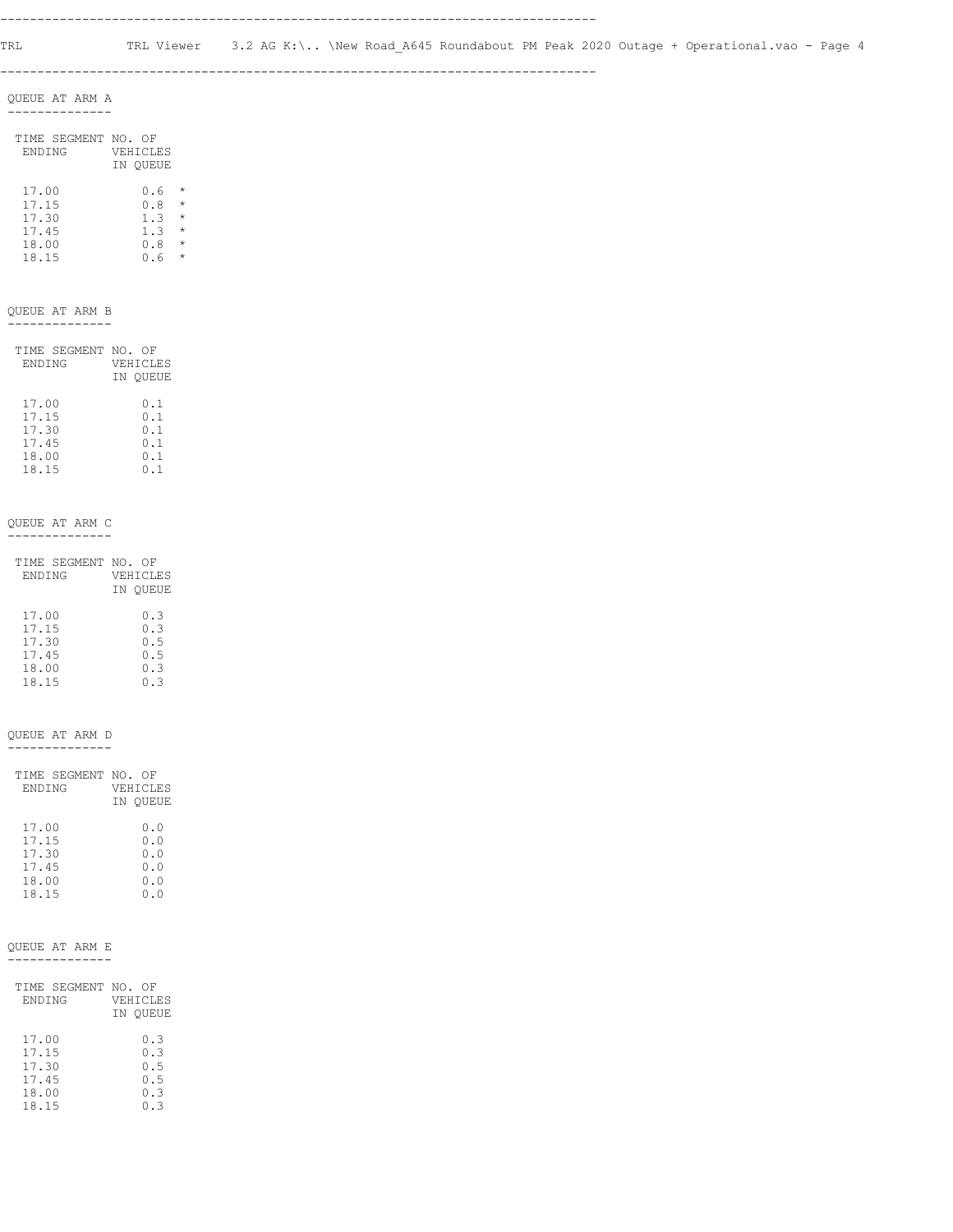TRL TRL Viewer 3.2 AG K:\.. \New Road\_A645 Roundabout PM Peak 2020 Outage + Operational.vao - Page 5

--------------------------------------------------------------------------------

 QUEUEING DELAY INFORMATION OVER WHOLE PERIOD --------------------------------------------

| ARM          |   |               | TOTAL DEMAND        |  | * OUEUEING *<br>$\top$<br>$\star$ DELAY $\star$<br>т |  |             | $\mathbb T$<br>$\top$ |       | * INCLUSIVE QUEUEING *<br>* DELAY<br>$\star$ | $\top$    | T75    |  |
|--------------|---|---------------|---------------------|--|------------------------------------------------------|--|-------------|-----------------------|-------|----------------------------------------------|-----------|--------|--|
|              |   | (VEH)         | $(VEH/H)$ I         |  | (MIN)                                                |  | (MIN/VEH) I |                       | (MIN) |                                              | (MIN/VEH) |        |  |
| A            |   | I 1157.6 I    | 771.7 T             |  | 77.4 T                                               |  | 0.07        | T                     | 77.4  | T                                            | 0.07      | $\top$ |  |
| <sub>R</sub> |   | $T = 114.2$ T | 76.2 T              |  | 6.5 T                                                |  | 0.06        | $\top$                | 6.5   | T                                            | 0.06      |        |  |
| C            | T | 574.0 I       | 382.6 T             |  | $32.4$ T                                             |  | 0.06        | T                     | 32.4  | T                                            | 0.06      | $\top$ |  |
| <sup>D</sup> |   | $0.0$ T       | $0.0$ T             |  | $0.0$ T                                              |  | 0.00        | T                     | 0.0   | T                                            | 0.00      | T      |  |
| E.           |   | 735.0 T       | 490.0 T             |  | $32.0$ T                                             |  | 0.04        | T.                    | 32.0  | $\top$                                       | 0.04      | T      |  |
| AT.T.        |   |               | I 2580.8 I 1720.5 I |  | 148.2 T                                              |  | 0.06        | $\mathbb{I}$          | 148.2 | T                                            | 0.06      |        |  |

\* DELAY IS THAT OCCURRING ONLY WITHIN THE TIME PERIOD.

 \* INCLUSIVE DELAY INCLUDES DELAY SUFFERED BY VEHICLES WHICH ARE STILL QUEUEING AFTER THE END OF THE TIME PERIOD. \* THESE WILL ONLY BE SIGNIFICANTLY DIFFERENT IF THERE IS A LARGE QUEUE REMAINING AT THE END OF THE TIME PERIOD.

END OF JOB

============================================= end of file ===============================================

Printed at 14:32:55 on 10/04/2015]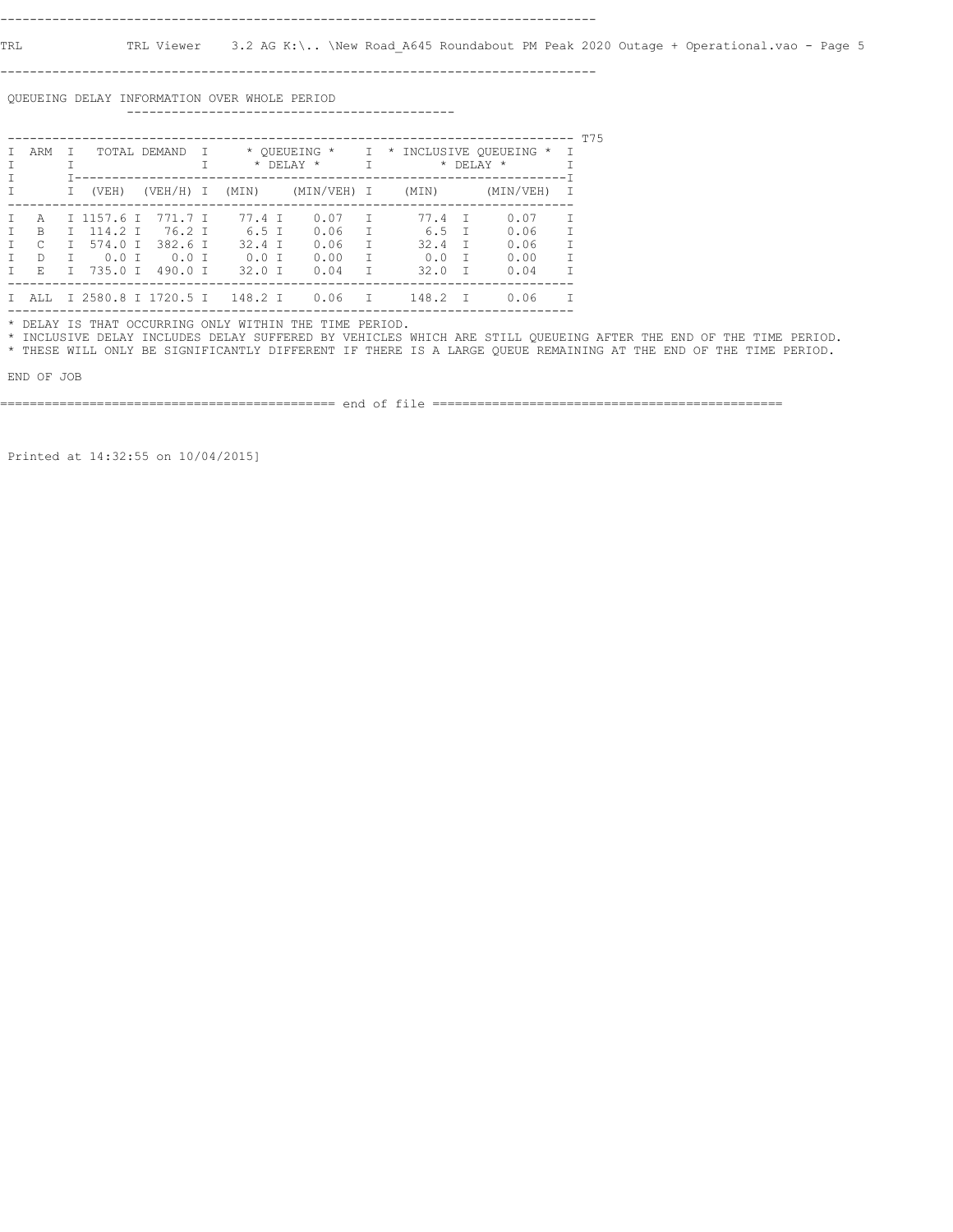TRL TRL Viewer 3.2 AG K:\.. \New Road\_A645 Roundabout AM Peak 2020 Outage + Operational.vao - Page 1

--------------------------------------------------------------------------------

 $\_$  A R C A D Y 6  $\_$  ASSESSMENT OF ROUNDABOUT CAPACITY AND DELAY Analysis Program: Release 7.0 (FEBRUARY 2010) (c) Copyright TRL Limited, 2010 Adapted from ARCADY/3 which is Crown Copyright by permission of the controller of HMSO  $\mathcal{L}_\text{max}$  For sales and distribution information, program advice and maintenance, contact: TRL Limited Tel: +44 (0) 1344 770758 Crowthorne House Fax: +44 (0) 1344 770356 Nine Mile Ride Email: software@trl.co.uk Wokingham, Berks. Web: www.trlsoftware.co.uk RG40 3GA,UK --------------------------------------------------------------------------------- THE USER OF THIS COMPUTER PROGRAM FOR THE SOLUTION OF AN ENGINEERING PROBLEM IS IN NO WAY RELIEVED OF THEIR RESPONSIBILITY FOR THE CORRECTNESS OF THE SOLUTION --------------------------------------------------------------------------------- Run with file:- "k:\Projects\CIV13924\DESIGN\ARCADY\09.09.14 - DCO Submission Runs\ Operation HGV Sensitivity Tests - Erratum Note\New Road\_A645 Roundabout AM Peak 2020 Outage + Operational.vai" (drive-on-the-left ) at  $18:02:32$  on Wednesday, 25 March 2015 FILE PROPERTIES \*\*\*\*\*\*\*\*\*\*\*\*\*\*\* RUN TITLE: A645/New Road Roundabout LOCATION: Drax DATE: 09/09/14 CLIENT: Capture Power Ltd ENUMERATOR: BDDGM [BD-44] JOB NUMBER: CIV13924 STATUS: DESCRIPTION: INPUT DATA \*\*\*\*\*\*\*\*\*\* ARM A - New Road ARM B - Main Road ARM C - A645 South ARM D - Drax Golf Club ARM  $E - A645$  West GEOMETRIC DATA -------------- ----------------------------------------------------------------------------------------------------------------------- T5 I ARM I V (M) I E (M) I L (M) I R (M) I D (M) I PHI (DEG) I SLOPE I INTERCEPT (PCU/MIN) I ----------------------------------------------------------------------------------------------------------------------- I ARM A I 3.75 I 7.50 I 28.00 I 35.00 I 55.00 I 22.0 I 0.657 I 33.762 I I ARM B I 3.00 I 8.00 I 25.00 I 22.50 I 55.00 I 28.0 I 0.616 I 30.924 I I ARM C I 4.00 I 7.50 I 20.00 I 10.00 I 55.00 I 53.0 I 0.540 I 27.472 I I ARM D I 3.25 I 3.25 I 0.00 I 10.00 I 55.00 I 71.0 I 0.367 I 13.275 I I ARM E I 3.50 I 7.50 I 28.00 I 45.00 I 55.00 I 28.0 I 0.640 I 32.613 I ----------------------------------------------------------------------------------------------------------------------- V = approach half-width L = effective flare length D = inscribed circle diameter E = entry width  $R = entry$  radius PHI = entry angle

 TRAFFIC DEMAND DATA -------------------

Only sets included in the current run are shown

SCALING FACTORS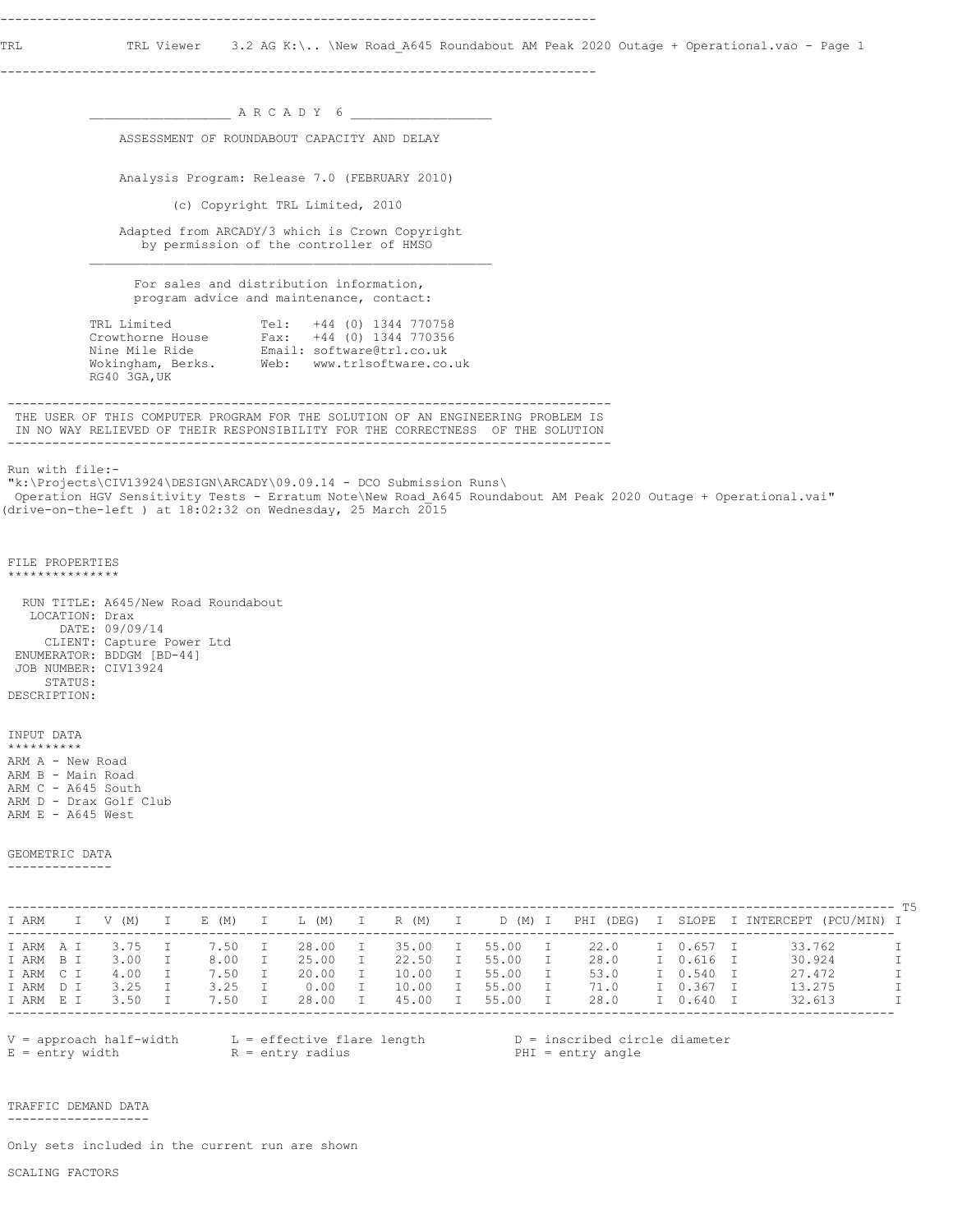--------------------------------------------------------------------------------

|     |              | -------                 |        | T13 |
|-----|--------------|-------------------------|--------|-----|
|     |              | IARM I FLOW SCALE (%) I |        |     |
|     |              |                         |        |     |
| T A | $\mathbf{I}$ | 100                     | T      |     |
| T B | Т            | 100                     | Τ      |     |
| T C | $\mathbf{T}$ | 100                     | $\top$ |     |
| T D | Т            | 100                     | Т      |     |
| T E | Т            | 100                     | т      |     |
|     |              |                         |        |     |

TIME PERIOD BEGINS(07.45)AND ENDS(09.15)

LENGTH OF TIME PERIOD -( 90) MINUTES

LENGTH OF TIME SEGMENT - (15) MINUTES

DEMAND FLOW PROFILES ARE SYNTHESISED FROM THE TURNING COUNT DATA

DEMAND SET TITLE: 2020 Base + Outage + Operational

|           |     |  |                                                            |              |       |   |       |              |                                |              |      |              | -------------- T15 |  |
|-----------|-----|--|------------------------------------------------------------|--------------|-------|---|-------|--------------|--------------------------------|--------------|------|--------------|--------------------|--|
|           |     |  | I NUMBER OF MINUTES FROM START WHEN I RATE OF FLOW         |              |       |   |       |              |                                |              |      |              | (VEH/MIN) I        |  |
| ARM       |     |  | I FLOW STARTS I TOP OF PEAK I FLOW STOPS I BEFORE I AT TOP |              |       |   |       |              |                                |              |      |              | T AFTER T          |  |
|           |     |  |                                                            |              |       |   |       |              |                                |              |      |              |                    |  |
|           |     |  | TO RISE                                                    |              |       |   |       |              | T IS REACHED I FALLING TI PEAK |              |      |              | T OF PEAK T PEAK T |  |
|           |     |  |                                                            |              |       |   |       |              |                                |              |      |              |                    |  |
| TARMAT    |     |  | 15.00                                                      | $\top$       | 45.00 |   | 75.00 |              | T 2.03 T 3.04 T 2.03 T         |              |      |              |                    |  |
| T ARM R T |     |  | 15.00                                                      | T            | 45.00 |   | 75.00 |              | 2.63 T 3.94 T 2.63 T           |              |      |              |                    |  |
| T ARM C T |     |  | 15.00                                                      | $\top$       | 45.00 | T | 75.00 | $\mathsf{T}$ | 8.63                           | $\mathbb{I}$ |      |              | 12.94 T 8.63 T     |  |
| T ARM     | DT. |  | 15.00                                                      |              | 45.00 |   | 75.00 | T            | 0.00                           | T            | 0.00 | $\mathbb{I}$ | 0.00 T             |  |
| T ARM     | ET. |  | 15.00                                                      | $\mathsf{T}$ | 45.00 |   | 75.00 |              | T 6.26 T                       |              |      |              | 9.39 T 6.26 T      |  |
|           |     |  |                                                            |              |       |   |       |              |                                |              |      |              |                    |  |

DEMAND SET TITLE: 2020 Base + Outage + Operational

| T33 |                 |        |     |               |                                                    |                                                   |           |                                               |                       |  |  |  |  |
|-----|-----------------|--------|-----|---------------|----------------------------------------------------|---------------------------------------------------|-----------|-----------------------------------------------|-----------------------|--|--|--|--|
|     |                 | T.     |     |               | TURNING PROPORTIONS                                |                                                   | T         |                                               |                       |  |  |  |  |
|     |                 | т      |     |               | TURNING COUNTS                                     |                                                   |           |                                               |                       |  |  |  |  |
|     |                 | Τ      |     |               | (PERCENTAGE OF H.V.S)                              |                                                   | Τ         |                                               |                       |  |  |  |  |
|     |                 |        |     |               |                                                    |                                                   |           |                                               |                       |  |  |  |  |
|     | TIME            |        |     |               | I FROM/T I ARM A I ARM B I ARM C I ARM D I ARM E I |                                                   |           |                                               |                       |  |  |  |  |
|     | $07.45 - 09.15$ | $\top$ |     | T             | т                                                  | Τ                                                 |           | т                                             | $\top$                |  |  |  |  |
|     |                 | Τ      | ARM | A T           | 0.000 I                                            | $0.037$ I                                         | 0.623 I   | 0.000 I 0.340 I                               |                       |  |  |  |  |
|     |                 | т      |     | $\top$        | $0.0$ T                                            | 6.0 T                                             | 101.0 I   | $0.0$ T                                       | 55.0 T                |  |  |  |  |
|     |                 |        |     | Τ             | $0.0$ ) I (                                        |                                                   |           | $(0.0)$ I ( $(0.0)$ I ( $(0.0)$ I ( $(0.0)$ I |                       |  |  |  |  |
|     |                 |        |     | т             | T.                                                 | I                                                 | I         | I                                             | Т                     |  |  |  |  |
|     |                 |        | ARM | T<br><b>B</b> |                                                    | $0.019$ T $0.000$ T                               | 0.252 T   | 0.000 T                                       | $0.729$ T             |  |  |  |  |
|     |                 |        |     | T             | 4.0 T                                              | $0.0$ I                                           | 53.0 I    | 0.0 I 153.0 I                                 |                       |  |  |  |  |
|     |                 |        |     | т             | $0.0$ ) I (                                        |                                                   |           | $(0.0)$ I ( $(0.0)$ I ( $(0.0)$ I ( $(0.0)$ I |                       |  |  |  |  |
|     |                 |        |     | $\top$        | I                                                  | $\mathbb{I}$                                      | I         | I                                             | Т                     |  |  |  |  |
|     |                 |        | ARM | T.            | 0.658 T                                            | $0.001$ T                                         | $0.000$ I | 0.000 T                                       | $0.341$ T             |  |  |  |  |
|     |                 |        |     | $\top$        | 454.0 T                                            | $1.0$ T                                           | 0.0 I     | 0.0 I 235.0 I                                 |                       |  |  |  |  |
|     |                 |        |     | $\top$        |                                                    | $(0.0)$ I $(0.0)$ I $(0.0)$ I $(0.0)$ I $(0.0)$ I |           |                                               |                       |  |  |  |  |
|     |                 |        |     | Τ             | T                                                  | $\top$                                            | $\top$    | $\top$                                        |                       |  |  |  |  |
|     |                 | т      | ARM | T<br>Ð        |                                                    | $0.000$ I $0.000$ I                               |           | 0.000 I 0.000 I 0.000 I                       |                       |  |  |  |  |
|     |                 | т      |     | $\top$        | $0.0$ I                                            | $0.0$ I                                           | $0.0$ I   | $0.0$ T                                       | $0.0$ T               |  |  |  |  |
|     |                 |        |     | т             | $0.0$ ) I (                                        | $0.0$ ) I (                                       | $0.0)$ I  | $\sqrt{2}$                                    | $0.0$ ) I ( $0.0$ ) I |  |  |  |  |
|     |                 |        |     | Τ             | T                                                  | $\mathbb{I}$                                      | $\top$    | $\mathbb{I}$                                  | T                     |  |  |  |  |
|     |                 | т      | ARM | E.<br>T       |                                                    | 0.495 I 0.066 I 0.439 I 0.000 I 0.000 I           |           |                                               |                       |  |  |  |  |
|     |                 | Τ      |     | T.            | $248.0$ T                                          | $33.0$ I                                          | 220.0 I   | 0.0 T 0.0 T                                   |                       |  |  |  |  |
|     |                 | т      |     | $\top$        |                                                    | $(0.0)I (0.0)I (0.0)I (0.0)I (0.0)I (0.0)I$       |           |                                               |                       |  |  |  |  |
|     |                 |        |     | т             |                                                    |                                                   |           |                                               |                       |  |  |  |  |
|     |                 |        |     |               |                                                    |                                                   |           |                                               |                       |  |  |  |  |

 QUEUE AND DELAY INFORMATION FOR EACH 15 MIN TIME SEGMENT --------------------------------------------------------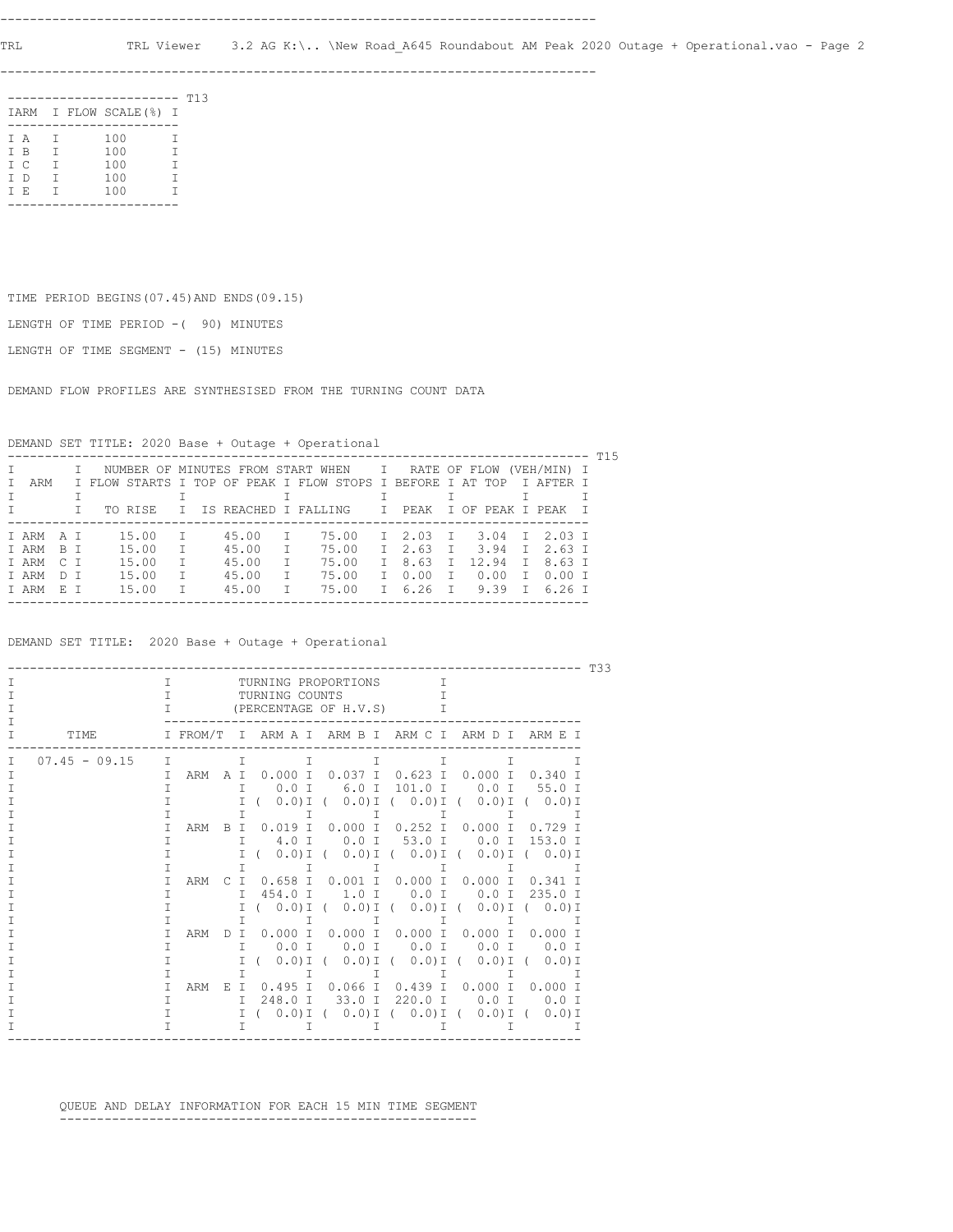--------------------------------------------------------------------------------

| Ι<br>$\mathbf I$<br>$\mathbb{I}$   | TIME          | (VEH/MIN) (VEH/MIN) CAPACITY FLOW                                                                                                                                                                                              |                         |       | DEMAND CAPACITY DEMAND/ PEDESTRIAN START                                                                                                 |     | END        | DELAY                                                                                                                                                                             | GEOMETRIC DELAY AVERAGE DELAY I<br>QUEUE QUEUE (VEH.MIN/ (VEH.MIN/ PER ARRIVING I<br>(RFC) (PEDS/MIN) (VEHS) (VEHS) TIME SEGMENT) TIME SEGMENT) VEHICLE (MIN) I  |                                       |
|------------------------------------|---------------|--------------------------------------------------------------------------------------------------------------------------------------------------------------------------------------------------------------------------------|-------------------------|-------|------------------------------------------------------------------------------------------------------------------------------------------|-----|------------|-----------------------------------------------------------------------------------------------------------------------------------------------------------------------------------|------------------------------------------------------------------------------------------------------------------------------------------------------------------|---------------------------------------|
|                                    |               |                                                                                                                                                                                                                                |                         |       |                                                                                                                                          |     |            |                                                                                                                                                                                   |                                                                                                                                                                  |                                       |
|                                    |               | I 07.45-08.00                                                                                                                                                                                                                  |                         |       |                                                                                                                                          |     |            |                                                                                                                                                                                   |                                                                                                                                                                  | I                                     |
|                                    |               | I ARM A 2.03 31.67 0.064 --                                                                                                                                                                                                    |                         |       |                                                                                                                                          | 0.0 | 0.1        | 1.0                                                                                                                                                                               |                                                                                                                                                                  | 0.034<br>I                            |
|                                    | I ARM B       | $2.63$ $28.03$                                                                                                                                                                                                                 |                         |       | $0.094$ - - - 0.0                                                                                                                        |     | 0.1        | 1.5                                                                                                                                                                               | $\label{eq:2.1} \frac{1}{\sqrt{2}}\left(\frac{1}{\sqrt{2}}\right)^{2}=\frac{1}{2}\left(\frac{1}{\sqrt{2}}\right)^{2}$                                            | $\mathbbm{I}$<br>0.039                |
|                                    | I ARM C       |                                                                                                                                                                                                                                |                         |       |                                                                                                                                          |     |            |                                                                                                                                                                                   |                                                                                                                                                                  | $\mathbbm{I}$<br>0.057                |
|                                    | I ARM D       |                                                                                                                                                                                                                                |                         |       |                                                                                                                                          |     |            | $\begin{array}{ccc} & & \cdot & \cdot & \cdot \\ & & & 0 & 0 \\ & & & 4 & 1 \end{array}$                                                                                          |                                                                                                                                                                  | $\mathbbm{I}$<br>0.000                |
|                                    | I ARM E       |                                                                                                                                                                                                                                |                         |       |                                                                                                                                          |     |            |                                                                                                                                                                                   |                                                                                                                                                                  | $\mathbbm{I}$<br>0.044                |
| I                                  |               |                                                                                                                                                                                                                                |                         |       |                                                                                                                                          |     |            |                                                                                                                                                                                   |                                                                                                                                                                  | $\mathbf I$                           |
|                                    |               |                                                                                                                                                                                                                                |                         |       |                                                                                                                                          |     |            |                                                                                                                                                                                   |                                                                                                                                                                  |                                       |
| I                                  | TIME          |                                                                                                                                                                                                                                | DEMAND CAPACITY DEMAND/ |       | PEDESTRIAN START                                                                                                                         |     | <b>END</b> | DELAY                                                                                                                                                                             | GEOMETRIC DELAY AVERAGE DELAY I                                                                                                                                  |                                       |
| $\mathbf I$                        |               | (VEH/MIN) (VEH/MIN) CAPACITY FLOW                                                                                                                                                                                              |                         |       |                                                                                                                                          |     |            |                                                                                                                                                                                   | $\verb QUEUE  QUEUE   (VEH. MIN/    (VEH. MIN/    PER ARRIVING  I\\$                                                                                             |                                       |
| $\mathbf{I}$                       |               |                                                                                                                                                                                                                                |                         |       |                                                                                                                                          |     |            |                                                                                                                                                                                   | (RFC) (PEDS/MIN) (VEHS) (VEHS) TIME SEGMENT) TIME SEGMENT) VEHICLE (MIN) I                                                                                       |                                       |
|                                    |               |                                                                                                                                                                                                                                |                         |       |                                                                                                                                          |     |            |                                                                                                                                                                                   |                                                                                                                                                                  |                                       |
|                                    |               | I 08.00-08.15                                                                                                                                                                                                                  |                         |       |                                                                                                                                          |     |            |                                                                                                                                                                                   |                                                                                                                                                                  | I                                     |
|                                    |               | I ARM A 2.43 31.26 0.078 -- -                                                                                                                                                                                                  |                         |       |                                                                                                                                          | 0.1 | 0.1        | 1.2                                                                                                                                                                               |                                                                                                                                                                  | 0.035<br>$\mathbf I$                  |
|                                    | I ARM B       |                                                                                                                                                                                                                                |                         |       |                                                                                                                                          |     |            |                                                                                                                                                                                   |                                                                                                                                                                  | $\mathbbm{I}$<br>0.041                |
|                                    | I ARM C       | $3.15$ 27.46 0.115 - - 0.1 0.1 1.9<br>$10.34$ 25.76 0.401 - - 0.5 0.7 9.8<br>0.00 8.31 0.000 - - 0.0 0.0 0.0<br>7.51 28.21 0.266 - - 0.3 0.4 5.3                                                                               |                         |       |                                                                                                                                          |     |            |                                                                                                                                                                                   |                                                                                                                                                                  | $\mathbbm{I}$<br>0.065                |
|                                    | I ARM D       |                                                                                                                                                                                                                                |                         |       |                                                                                                                                          |     |            |                                                                                                                                                                                   |                                                                                                                                                                  | $\mathbbm{I}$<br>0.000                |
|                                    | I ARM E       |                                                                                                                                                                                                                                |                         |       |                                                                                                                                          |     |            |                                                                                                                                                                                   |                                                                                                                                                                  | 0.048<br>$\mathbbm{I}$                |
| $\mathbb{I}$                       |               |                                                                                                                                                                                                                                |                         |       |                                                                                                                                          |     |            |                                                                                                                                                                                   |                                                                                                                                                                  | I                                     |
|                                    | I TIME        |                                                                                                                                                                                                                                |                         |       | DEMAND CAPACITY DEMAND/ PEDESTRIAN START                                                                                                 |     | <b>END</b> | DELAY                                                                                                                                                                             | GEOMETRIC DELAY AVERAGE DELAY I                                                                                                                                  |                                       |
| $\mathbb{I}$                       |               | (VEH/MIN) (VEH/MIN) CAPACITY FLOW                                                                                                                                                                                              |                         |       |                                                                                                                                          |     |            |                                                                                                                                                                                   |                                                                                                                                                                  |                                       |
| $\mathbb{I}$                       |               |                                                                                                                                                                                                                                |                         |       |                                                                                                                                          |     |            |                                                                                                                                                                                   | CAPACITY FLOW QUEUE QUEUE (VEH.MIN/ (VEH.MIN/ PERARRIVING I<br>(RFC) (PEDS/MIN)(VEHS)(VEHS) TIME-SEGMENT) TIME-SEGMENT) VEHICLE(MIN)I                            |                                       |
|                                    |               |                                                                                                                                                                                                                                |                         |       |                                                                                                                                          |     |            |                                                                                                                                                                                   |                                                                                                                                                                  |                                       |
|                                    |               | I 08.15-08.30                                                                                                                                                                                                                  |                         |       |                                                                                                                                          |     |            |                                                                                                                                                                                   |                                                                                                                                                                  | I.                                    |
|                                    |               |                                                                                                                                                                                                                                |                         |       |                                                                                                                                          |     |            |                                                                                                                                                                                   |                                                                                                                                                                  | $\mathbbm{I}$<br>0.036                |
|                                    |               | 1 ARM A 2.97 30.70 0.097 -- - 0.1 0.1 1.6<br>1 ARM B 3.85 26.68 0.144 -- - 0.1 0.2 2.5<br>1 ARM C 12.66 25.37 0.499 -- - 0.7 1.0 14.4<br>1 ARM D 0.00 7.20 0.000 -- - 0.0 0.0 0.0<br>1 ARM E 9.19 27.23 0.338 -- - 0.4 0.5 7.5 |                         |       |                                                                                                                                          |     |            | $0.2$ $2.5$<br>$1.0$ $14.4$                                                                                                                                                       |                                                                                                                                                                  | $\mathbbm{I}$<br>0.044                |
|                                    |               |                                                                                                                                                                                                                                |                         |       |                                                                                                                                          |     |            |                                                                                                                                                                                   |                                                                                                                                                                  | $\mathbbm{I}$<br>0.078                |
|                                    |               |                                                                                                                                                                                                                                |                         |       |                                                                                                                                          |     |            |                                                                                                                                                                                   |                                                                                                                                                                  | 0.000<br>$\mathbf I$                  |
|                                    |               |                                                                                                                                                                                                                                |                         |       |                                                                                                                                          |     |            |                                                                                                                                                                                   |                                                                                                                                                                  | 0.055<br>$\mathbb{I}$                 |
| I.                                 |               |                                                                                                                                                                                                                                |                         |       |                                                                                                                                          |     |            |                                                                                                                                                                                   |                                                                                                                                                                  | I                                     |
|                                    |               |                                                                                                                                                                                                                                |                         |       |                                                                                                                                          |     |            |                                                                                                                                                                                   |                                                                                                                                                                  |                                       |
|                                    | I TIME        |                                                                                                                                                                                                                                |                         |       | DEMAND CAPACITY DEMAND/ PEDESTRIAN START                                                                                                 |     | <b>END</b> | DELAY                                                                                                                                                                             | GEOMETRIC DELAY AVERAGE DELAY I                                                                                                                                  |                                       |
| $\mathbb{I}$                       |               | (VEH/MIN) (VEH/MIN) CAPACITY FLOW                                                                                                                                                                                              |                         |       |                                                                                                                                          |     |            |                                                                                                                                                                                   | QUEUE QUEUE (VEH.MIN/ (VEH.MIN/ PER ARRIVING I                                                                                                                   |                                       |
| $\mathbb{I}$                       |               |                                                                                                                                                                                                                                |                         |       |                                                                                                                                          |     |            |                                                                                                                                                                                   | (RFC) (PEDS/MIN) (VEHS) (VEHS) TIME SEGMENT) TIME SEGMENT) VEHICLE (MIN) I                                                                                       |                                       |
|                                    |               |                                                                                                                                                                                                                                |                         |       |                                                                                                                                          |     |            |                                                                                                                                                                                   |                                                                                                                                                                  |                                       |
|                                    |               |                                                                                                                                                                                                                                |                         |       |                                                                                                                                          |     |            |                                                                                                                                                                                   |                                                                                                                                                                  |                                       |
|                                    | I 08.30-08.45 |                                                                                                                                                                                                                                |                         |       |                                                                                                                                          |     |            |                                                                                                                                                                                   |                                                                                                                                                                  | $\mathbbm{I}$                         |
|                                    |               |                                                                                                                                                                                                                                |                         | 0.097 |                                                                                                                                          | 0.1 | 0.1        | 1.6                                                                                                                                                                               |                                                                                                                                                                  | $\mathbbm{I}$<br>0.036                |
|                                    |               |                                                                                                                                                                                                                                |                         |       |                                                                                                                                          |     | 0.2        |                                                                                                                                                                                   |                                                                                                                                                                  | 0.044<br>I                            |
|                                    |               | 1 ARM A 2.97 30.70<br>1 ARM B 3.85 26.67<br>1 ARM C 12.66 25.37                                                                                                                                                                |                         |       |                                                                                                                                          |     | 1.0        | $2.5$<br>14.8                                                                                                                                                                     |                                                                                                                                                                  | $\mathbbm{I}$<br>0.079                |
|                                    | I ARM D       | 0.00                                                                                                                                                                                                                           | 7.19                    |       | $\begin{array}{cccccc} 0.144 & & - & - & & - & & 0.2 \\ 0.499 & & - & - & & - & & 1.0 \\ 0.000 & & - & - & & & - & & 0.0 \\ \end{array}$ |     | 0.0        | 0.0                                                                                                                                                                               | $\label{eq:2.1} \begin{array}{c} \mathcal{L}_{\text{max}}(\mathcal{L}_{\text{max}}) \\ \mathcal{L}_{\text{max}}(\mathcal{L}_{\text{max}}) \end{array}$           | $\top$<br>0.000                       |
|                                    | I ARM E       | 9.19                                                                                                                                                                                                                           | 27.22                   |       | $0.338 - - - - 0.5$                                                                                                                      |     |            | $0.5$ 7.6                                                                                                                                                                         |                                                                                                                                                                  | 0.055<br>Ι<br>$\mathsf{T}$            |
| T                                  |               |                                                                                                                                                                                                                                |                         |       |                                                                                                                                          |     |            |                                                                                                                                                                                   |                                                                                                                                                                  |                                       |
|                                    | I TIME        |                                                                                                                                                                                                                                |                         |       | DEMAND CAPACITY DEMAND/ PEDESTRIAN START                                                                                                 |     |            | END DELAY                                                                                                                                                                         | GEOMETRIC DELAY AVERAGE DELAY I                                                                                                                                  |                                       |
|                                    |               | I (VEH/MIN) (VEH/MIN) CAPACITY FLOW                                                                                                                                                                                            |                         |       |                                                                                                                                          |     |            |                                                                                                                                                                                   | QUEUE QUEUE (VEH.MIN/ (VEH.MIN/ PER ARRIVING I                                                                                                                   |                                       |
|                                    |               |                                                                                                                                                                                                                                |                         |       |                                                                                                                                          |     |            |                                                                                                                                                                                   | (RFC) (PEDS/MIN) (VEHS) (VEHS) TIME SEGMENT) TIME SEGMENT) VEHICLE (MIN) I                                                                                       |                                       |
|                                    |               |                                                                                                                                                                                                                                |                         |       |                                                                                                                                          |     |            |                                                                                                                                                                                   |                                                                                                                                                                  |                                       |
|                                    | I 08.45-09.00 |                                                                                                                                                                                                                                |                         |       |                                                                                                                                          |     |            |                                                                                                                                                                                   |                                                                                                                                                                  | Ι                                     |
|                                    |               |                                                                                                                                                                                                                                |                         |       |                                                                                                                                          |     |            | $0.1$ 1.3                                                                                                                                                                         |                                                                                                                                                                  | 0.035<br>I                            |
|                                    |               |                                                                                                                                                                                                                                |                         |       |                                                                                                                                          |     |            |                                                                                                                                                                                   |                                                                                                                                                                  | $\mathbbm{I}$<br>0.041                |
|                                    |               |                                                                                                                                                                                                                                |                         |       |                                                                                                                                          |     |            |                                                                                                                                                                                   |                                                                                                                                                                  | 0.065<br>$\mathbbm{I}$                |
|                                    |               |                                                                                                                                                                                                                                |                         |       |                                                                                                                                          |     |            |                                                                                                                                                                                   | $\mathcal{L}^{\text{max}}_{\text{max}}$                                                                                                                          | $\mathbbm{I}$<br>0.000                |
|                                    |               |                                                                                                                                                                                                                                |                         |       |                                                                                                                                          |     |            |                                                                                                                                                                                   |                                                                                                                                                                  | 0.048<br>$\mathbbm{I}$                |
|                                    |               |                                                                                                                                                                                                                                |                         |       |                                                                                                                                          |     |            | 1 ARM B 3.15 27.45 0.115 -- - 0.2 0.1 2.0<br>1 ARM C 10.34 25.76 0.401 -- - 1.0 0.7 10.4<br>1 ARM D 0.00 8.30 0.000 -- - 0.0 0.0 0.0<br>1 ARM E 7.51 28.20 0.266 -- - 0.5 0.4 5.5 |                                                                                                                                                                  | $\mathsf{T}$                          |
|                                    |               |                                                                                                                                                                                                                                |                         |       |                                                                                                                                          |     |            |                                                                                                                                                                                   |                                                                                                                                                                  |                                       |
|                                    | I TIME        |                                                                                                                                                                                                                                |                         |       | DEMAND CAPACITY DEMAND/ PEDESTRIAN START                                                                                                 |     |            |                                                                                                                                                                                   | END DELAY GEOMETRIC DELAY AVERAGE DELAY I                                                                                                                        |                                       |
|                                    |               |                                                                                                                                                                                                                                |                         |       |                                                                                                                                          |     |            |                                                                                                                                                                                   | I (VEH/MIN) (VEH/MIN) CAPACITY FLOW QUEUE QUEUE (VEH.MIN/ (VEH.MIN/ PER ARRIVING I<br>(RFC) (PEDS/MIN) (VEHS) (VEHS) TIME SEGMENT) TIME SEGMENT) VEHICLE (MIN) I |                                       |
|                                    | I 09.00-09.15 |                                                                                                                                                                                                                                |                         |       |                                                                                                                                          |     |            |                                                                                                                                                                                   |                                                                                                                                                                  | $\mathbbm{I}$                         |
|                                    | I ARM A       | 2.03 31.67                                                                                                                                                                                                                     |                         |       | $0.064$ - - - 0.1                                                                                                                        |     | 0.1        | 1.0                                                                                                                                                                               |                                                                                                                                                                  | $\mathbbm{I}$<br>0.034                |
|                                    |               |                                                                                                                                                                                                                                |                         |       |                                                                                                                                          |     |            |                                                                                                                                                                                   |                                                                                                                                                                  | $\mathbbm{I}$<br>0.039                |
|                                    |               |                                                                                                                                                                                                                                |                         |       |                                                                                                                                          |     |            |                                                                                                                                                                                   |                                                                                                                                                                  | $\mathbbm{I}$<br>0.058                |
|                                    |               |                                                                                                                                                                                                                                |                         |       |                                                                                                                                          |     |            |                                                                                                                                                                                   |                                                                                                                                                                  | $\mathbbm{I}$<br>0.000                |
| $\mathbb{I}$<br>T.<br>$\mathbb{I}$ |               | TARM B 2.63 28.02 0.094<br>TARM C 8.66 26.04 0.333<br>TARM D 0.00 9.11 0.000<br>TARM E 6.29 28.92 0.217                                                                                                                        |                         |       |                                                                                                                                          |     |            | $0.094$ - - - $0.1$ 0.1 1.6<br>$0.333$ - - - 0.7 0.5 7.7<br>$0.000$ - - 0.0 0.0 0.0<br>$0.217$ - - 0.4 0.3 4.2                                                                    |                                                                                                                                                                  | $\mathbbm{I}$<br>0.044<br>$\mathbf I$ |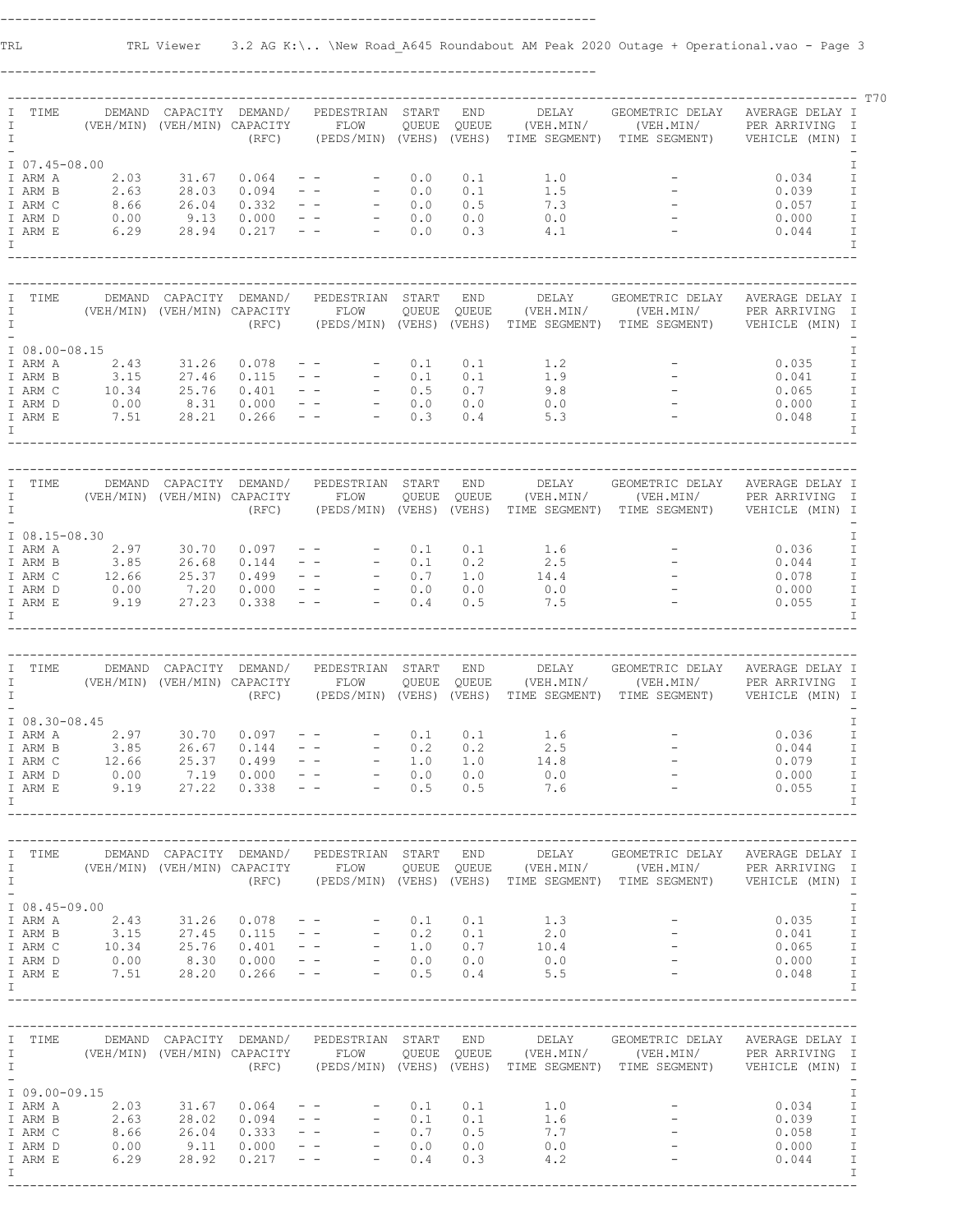--------------------------------------------------------------------------------

#### QUEUE AT ARM A --------------

| TIME SEGMENT NO. OF | VEHICLES |
|---------------------|----------|
| <b>ENDING</b>       | IN OUEUE |
| 08.00               | 0.1      |
| 08.15               | 0.1      |
| 08.30               | 0.1      |
| 08.45               | 0.1      |
| 09.00               | n 1      |

09.15 0.1

#### QUEUE AT ARM B

--------------

| TIME SEGMENT NO. OF | VEHICLES |
|---------------------|----------|
| <b>ENDING</b>       | IN OUEUE |
| 08.00               | 0.1      |
| 08.15               | 0.1      |
| 08.30               | 0.2      |
| 08.45               | 0.2      |
| 09.00               | 0.1      |
| 09.15               | 0.1      |

#### QUEUE AT ARM C --------------

| VEHICLES |                     |
|----------|---------------------|
| IN OUEUE |                     |
|          |                     |
| 0.5      |                     |
| 0.7      | $\star$             |
| 1.0      | $\star$             |
| 1.0      | $\star$             |
| 0.7      | $\star$             |
| 0.5      | $\star$             |
|          | TIME SEGMENT NO. OF |

#### QUEUE AT ARM D

--------------

| TIME SEGMENT NO. OF | VEHICLES |
|---------------------|----------|
| <b>ENDING</b>       | IN OUEUE |
| 08.00               | 0.0      |
| 08.15               | 0.0      |
| 08.30               | 0.0      |
| 08.45               | 0.0      |
| 09.00               | 0.0      |
| 09.15               | ი . ი    |

#### QUEUE AT ARM E --------------

| TIME SEGMENT NO. OF<br><b>ENDING</b>      | VEHICLES<br>IN OUEUE            |              |
|-------------------------------------------|---------------------------------|--------------|
| 08.00<br>08.15<br>08.30<br>08.45<br>09.00 | 0.3<br>0.4<br>0.5<br>0.5<br>0.4 | *<br>$\star$ |
| 09.15                                     | ก จ                             |              |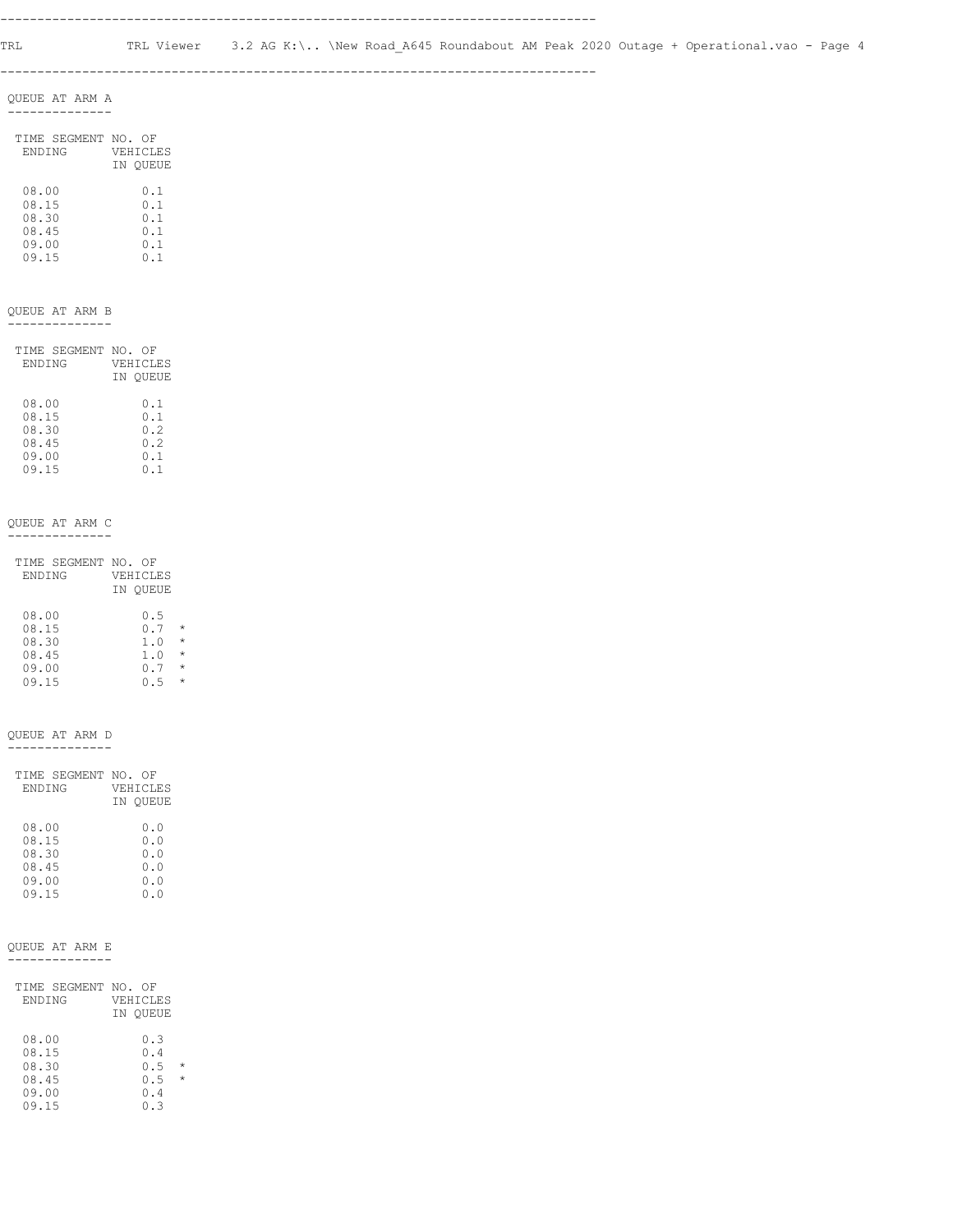--------------------------------------------------------------------------------

 QUEUEING DELAY INFORMATION OVER WHOLE PERIOD --------------------------------------------

| ARM<br>TOTAL DEMAND<br>$\top$ |        |         |                     |  |          | * OUEUEING *<br>$\star$ DELAY $\star$ | $\mathbf{I}$<br>T | * INCLUSIVE QUEUEING *<br>* DELAY | $\top$ | T75       |        |  |
|-------------------------------|--------|---------|---------------------|--|----------|---------------------------------------|-------------------|-----------------------------------|--------|-----------|--------|--|
|                               |        | (VEH)   | $(VEH/H)$ I         |  | (MIN)    | (MIN/VEH) I                           |                   | (MIN)                             |        | (MIN/VEH) |        |  |
| A                             | $\top$ | 223.0 I | 148.7 T             |  | 7.8 T    | 0.03                                  | $\top$            | 7.8                               | $\top$ | 0.03      | $\top$ |  |
| <sub>R</sub>                  | T      | 289.0 T | 192.7T              |  | $12.0$ T | 0.04                                  | T                 | 12.0                              | T      | 0.04      |        |  |
| C                             | T.     | 949.7 T | 633.2 T             |  | 64.3 T   | 0.07                                  | $\top$            | 64.3                              | $\top$ | 0.07      | $\top$ |  |
| <sup>D</sup>                  |        | $0.0$ T | $0.0$ T             |  | $0.0$ T  | 0.00                                  | T                 | 0.0                               | T      | 0.00      | T      |  |
| E.                            |        | 689.6 T | 459.7 T             |  | 34.3 T   | 0.05                                  | $\top$            | 34.3                              | $\top$ | 0.05      | $\top$ |  |
| AT.T.                         |        |         | I 2151.4 I 1434.2 I |  | 118.4 T  | 0.06                                  | T                 | 118.4                             | $\top$ | 0.06      |        |  |

\* DELAY IS THAT OCCURRING ONLY WITHIN THE TIME PERIOD.

 \* INCLUSIVE DELAY INCLUDES DELAY SUFFERED BY VEHICLES WHICH ARE STILL QUEUEING AFTER THE END OF THE TIME PERIOD. \* THESE WILL ONLY BE SIGNIFICANTLY DIFFERENT IF THERE IS A LARGE QUEUE REMAINING AT THE END OF THE TIME PERIOD.

END OF JOB

============================================= end of file ===============================================

Printed at 14:32:40 on 10/04/2015]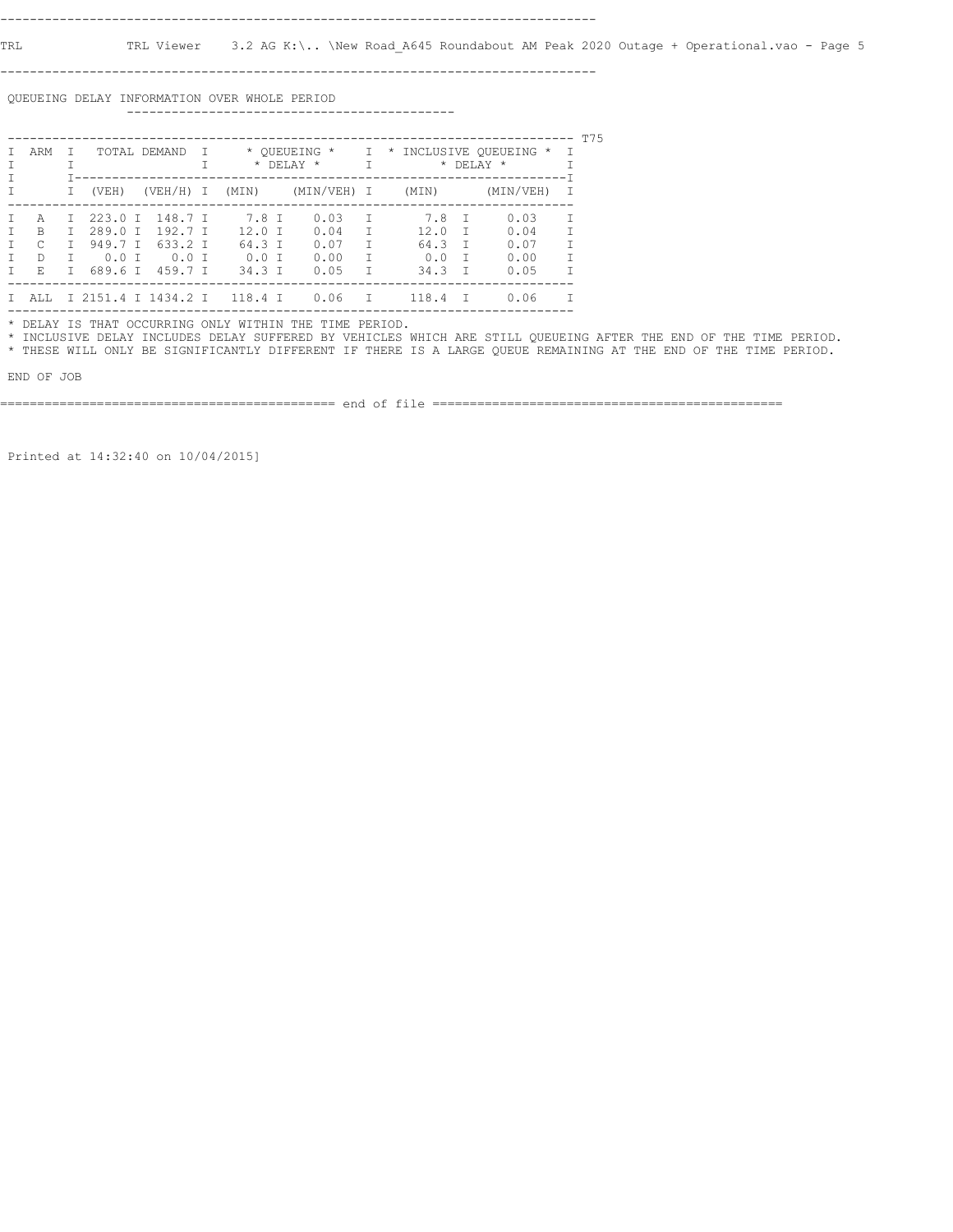

Appendix B Arcady Results for Northern M62 Dumbbell Roundabout (Junction 36)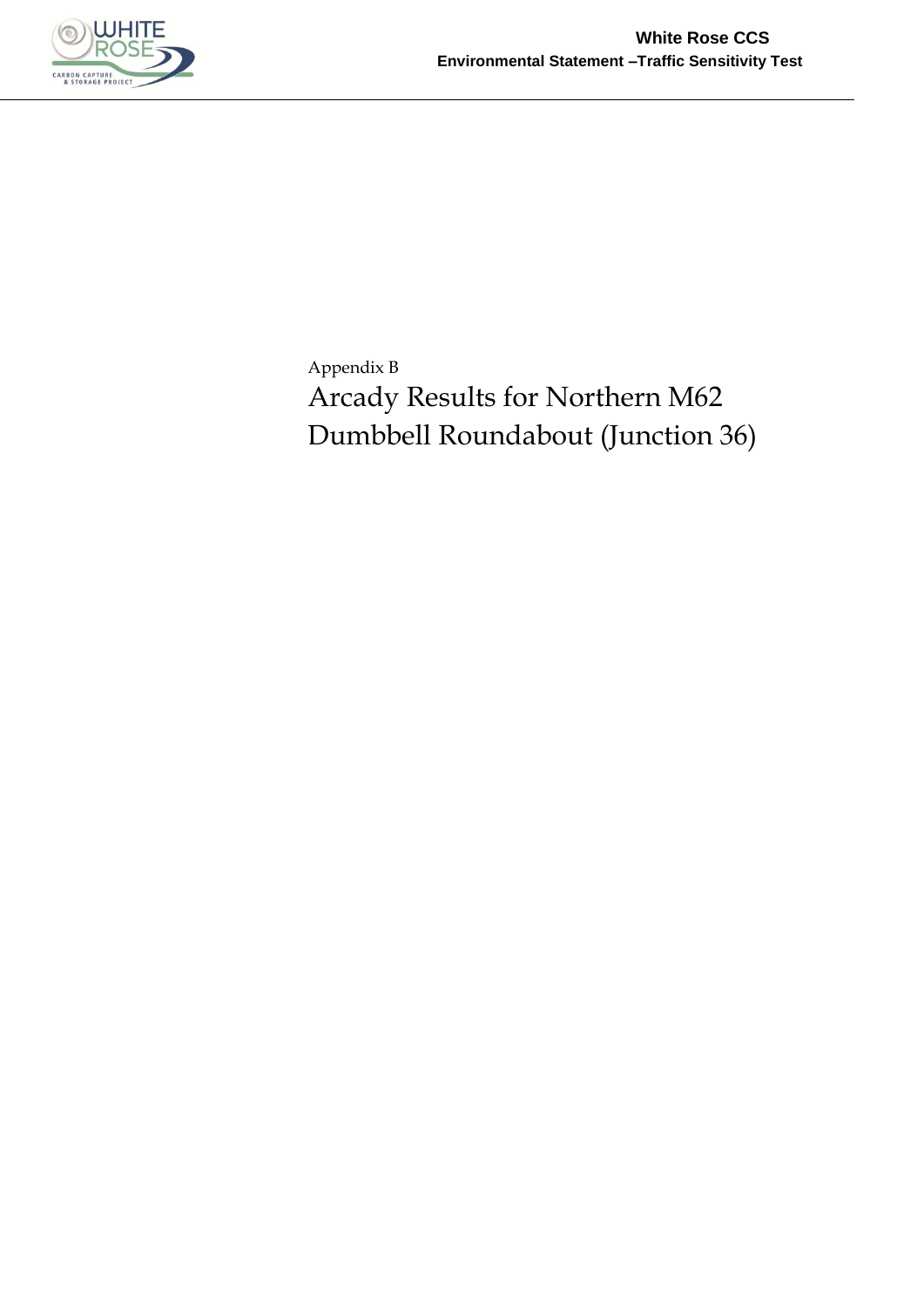TRL TRL Viewer 3.2 AG K:\.. \A614\_M62 Eastbound Northern Roundabout PM Peak 2020 Outage + Operational.vao - Page

--------------------------------------------------------------------------------

 $\_$  A R C A D Y 6  $\_$  ASSESSMENT OF ROUNDABOUT CAPACITY AND DELAY Analysis Program: Release 7.0 (FEBRUARY 2010) (c) Copyright TRL Limited, 2010 Adapted from ARCADY/3 which is Crown Copyright by permission of the controller of HMSO  $\mathcal{L}_\text{max}$  For sales and distribution information, program advice and maintenance, contact: TRL Limited Tel: +44 (0) 1344 770758 Crowthorne House Fax: +44 (0) 1344 770356 Nine Mile Ride Email: software@trl.co.uk Wokingham, Berks. Web: www.trlsoftware.co.uk RG40 3GA,UK --------------------------------------------------------------------------------- THE USER OF THIS COMPUTER PROGRAM FOR THE SOLUTION OF AN ENGINEERING PROBLEM IS IN NO WAY RELIEVED OF THEIR RESPONSIBILITY FOR THE CORRECTNESS OF THE SOLUTION --------------------------------------------------------------------------------- Run with file:- "k:\Projects\CIV13924\DESIGN\ARCADY\09.09.14 - DCO Submission Runs\ Operation HGV Sensitivity Tests - Erratum Note\ A614\_M62 Eastbound Northern Roundabout PM Peak 2020 Outage + Operational.vai" (drive-on-the-left ) at 18:07:04 on Wednesday, 25 March 2015 FILE PROPERTIES \*\*\*\*\*\*\*\*\*\*\*\*\*\*\* RUN TITLE: A614/M62 J36 Northern Roundabout LOCATION: Drax DATE: 09/09/14 CLIENT: Capture Power Ltd ENUMERATOR: BDDGM [BD-44] JOB NUMBER: CIV13924 STATUS: DESCRIPTION: INPUT DATA \*\*\*\*\*\*\*\*\*\* ARM A - A614 South ARM B - M62 Eastbound Exit Slip ARM C - A614 North ARM D - M62 Eastbound Entry Slip GEOMETRIC DATA -------------- ARMD IS JUNCTION EXIT ONLY ----------------------------------------------------------------------------------------------------------------------- T5 I ARM I V (M) I E (M) I L (M) I R (M) I D (M) I PHI (DEG) I SLOPE I INTERCEPT (PCU/MIN) I ----------------------------------------------------------------------------------------------------------------------- I ARM A I 3.90 I 6.00 I 12.00 I 76.00 I 64.00 I 6.0 I 0.578 I 29.654 I I ARM B I 8.40 I 8.50 I 1.00 I 22.00 I 69.00 I 35.0 I 0.639 I 42.250 I I ARM C I 3.90 I 9.20 I 19.00 I 20.00 I 69.00 I 45.0 I 0.533 I 32.075 I ----------------------------------------------------------------------------------------------------------------------- V = approach half-width L = effective flare length D = inscribed circle diameter E = entry width  $R = entry$  radius PHI = entry angle TRAFFIC DEMAND DATA -------------------

Only sets included in the current run are shown

SCALING FACTORS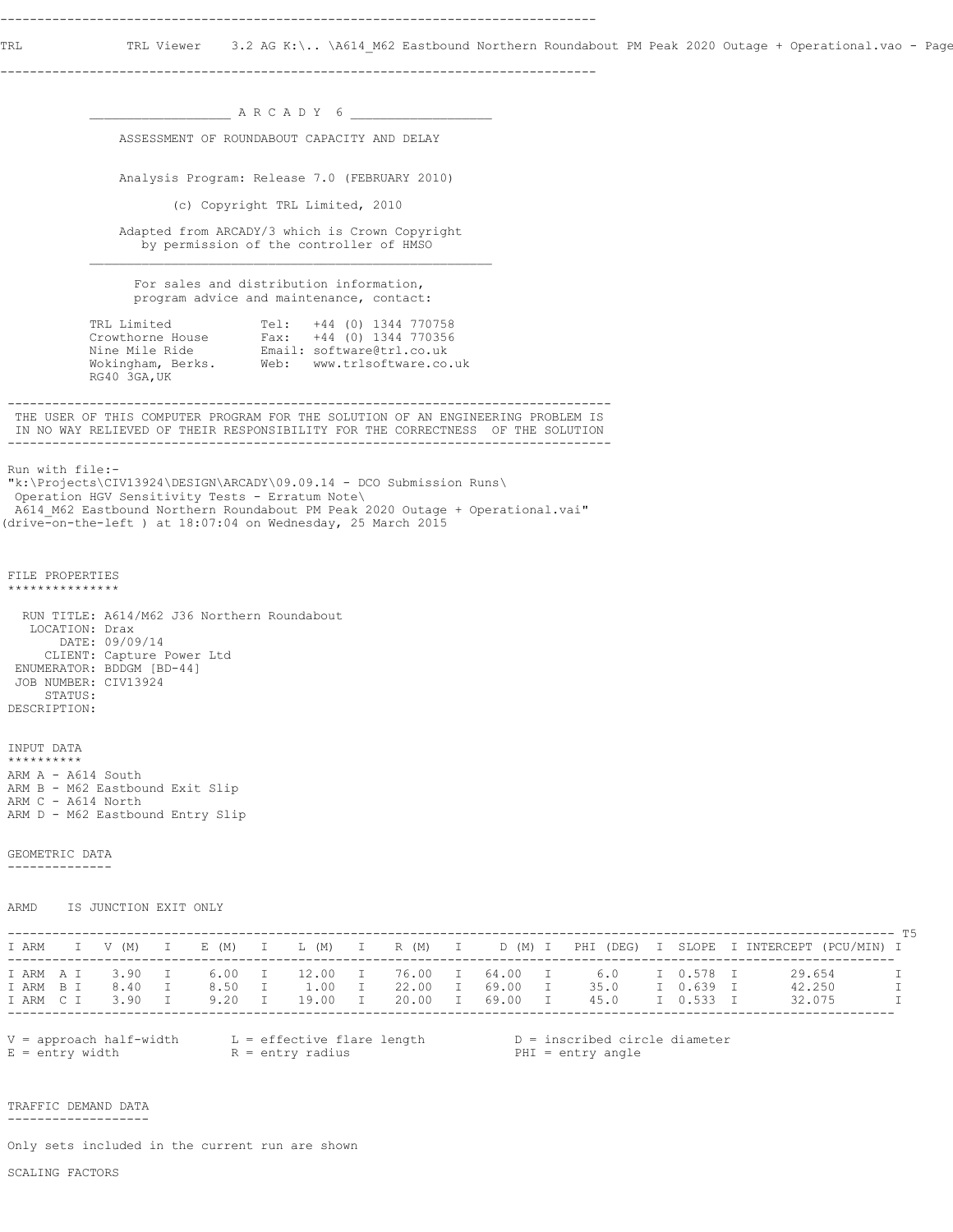TRL TRL Viewer 3.2 AG K:\.. \A614\_M62 Eastbound Northern Roundabout PM Peak 2020 Outage + Operational.vao - Page

--------------------------------------------------------------------------------

|     |        | -------                 |   | T13 |
|-----|--------|-------------------------|---|-----|
|     |        | IARM I FLOW SCALE (%) I |   |     |
|     |        |                         |   |     |
| T A | $\top$ | 100                     | т |     |
| T B | T      | 100                     | Т |     |
| T C | Т      | 100                     | т |     |
| T D | Т      | 100                     | т |     |
|     |        |                         |   |     |

TIME PERIOD BEGINS(16.45)AND ENDS(18.15)

LENGTH OF TIME PERIOD -( 90) MINUTES

LENGTH OF TIME SEGMENT - (15) MINUTES

DEMAND FLOW PROFILES ARE SYNTHESISED FROM THE TURNING COUNT DATA

DEMAND SET TITLE: 2020 Base + Outage + Operational

|   |         |  |  |  |       |              |  |           |  |  |       |  | I NUMBER OF MINUTES FROM START WHEN I RATE OF FLOW (VEH/MIN) I       |  |  |  |  |  |
|---|---------|--|--|--|-------|--------------|--|-----------|--|--|-------|--|----------------------------------------------------------------------|--|--|--|--|--|
| T | ARM     |  |  |  |       |              |  |           |  |  |       |  | I FLOW STARTS I TOP OF PEAK I FLOW STOPS I BEFORE I AT TOP I AFTER I |  |  |  |  |  |
|   |         |  |  |  |       |              |  |           |  |  |       |  |                                                                      |  |  |  |  |  |
|   |         |  |  |  |       |              |  |           |  |  |       |  | I TO RISE I IS REACHED I FALLING I PEAK I OF PEAK I PEAK I           |  |  |  |  |  |
|   |         |  |  |  |       |              |  |           |  |  |       |  |                                                                      |  |  |  |  |  |
|   | TARMAT  |  |  |  | 15.00 | $\mathbb{I}$ |  | 45.00     |  |  | 75.00 |  | I 9.45 I 14.17 I 9.45 I                                              |  |  |  |  |  |
|   | TARM BT |  |  |  | 15.00 |              |  | T 45.00 T |  |  | 75.00 |  | I 10.40 I 15.60 I 10.40 I                                            |  |  |  |  |  |
|   | TARM CT |  |  |  | 15.00 | $\top$       |  | 45.00     |  |  | 75.00 |  | T 14.19 T 21.28 T 14.19 T                                            |  |  |  |  |  |
|   |         |  |  |  |       |              |  |           |  |  |       |  |                                                                      |  |  |  |  |  |

DEMAND SET TITLE: 2020 Base + Outage + Operational

|   | T33             |    |          |           |        |                                                        |         |                     |           |  |  |  |  |  |
|---|-----------------|----|----------|-----------|--------|--------------------------------------------------------|---------|---------------------|-----------|--|--|--|--|--|
|   |                 | T. |          |           |        | TURNING PROPORTIONS<br>TURNING COUNTS                  |         |                     |           |  |  |  |  |  |
|   |                 |    |          |           |        | (PERCENTAGE OF H.V.S)                                  |         |                     |           |  |  |  |  |  |
|   |                 |    |          |           |        |                                                        |         |                     |           |  |  |  |  |  |
|   | TTMF.           |    | I FROM/T |           |        | I ARM A I ARM B I ARM C I ARM D I                      |         |                     |           |  |  |  |  |  |
| Τ | $16.45 - 18.15$ | T  |          |           | $\top$ | $\top$                                                 | T       | T                   | т         |  |  |  |  |  |
|   |                 | т. | ARM      | AT        |        | $0.000$ I $0.000$ I $0.835$ I                          |         |                     | 0.165     |  |  |  |  |  |
|   |                 |    |          |           | T.     |                                                        |         | 0.0 I 0.0 I 631.0 I | 125.0 I   |  |  |  |  |  |
|   |                 |    |          |           |        | $(0.0)$ I ( $(0.0)$ I ( $(0.0)$ I ( $(0.0)$ I<br>$I$ ( |         |                     |           |  |  |  |  |  |
|   |                 |    |          |           |        | T.                                                     |         |                     |           |  |  |  |  |  |
|   |                 | T. | ARM      | B.        |        | I 0.526 I 0.000 I 0.474 I 0.000                        |         |                     |           |  |  |  |  |  |
|   |                 |    |          |           | T.     | 438.0 T                                                |         | 0.0 I 394.0 I       | $0.0$ T   |  |  |  |  |  |
|   |                 |    |          |           |        | I ( 0.0) I ( 0.0) I ( 0.0) I (                         |         |                     | $0.0$ ) I |  |  |  |  |  |
|   |                 |    |          |           |        | T.                                                     |         |                     |           |  |  |  |  |  |
|   |                 |    | ARM      | $\subset$ | $\top$ | 0.741 I 0.000 I 0.000 I                                |         |                     | $0.259$ T |  |  |  |  |  |
|   |                 |    |          |           | T.     | 841.0 T                                                | $0.0$ T | $0.0$ T             | $294.0$ T |  |  |  |  |  |
|   |                 |    |          |           |        | I (0.0)I (0.0)I (0.0)I (0.0)I                          |         |                     |           |  |  |  |  |  |
|   |                 |    |          |           | T.     | T.                                                     | T       | $\mathbf{1}$        |           |  |  |  |  |  |
|   |                 |    |          |           |        |                                                        |         |                     |           |  |  |  |  |  |

 QUEUE AND DELAY INFORMATION FOR EACH 15 MIN TIME SEGMENT --------------------------------------------------------

|               |           |           |          |                                                                      |        |            |               |                 |                 | T70 |
|---------------|-----------|-----------|----------|----------------------------------------------------------------------|--------|------------|---------------|-----------------|-----------------|-----|
| I TIME        | DEMAND    | CAPACITY  | DEMAND/  | PEDESTRIAN                                                           | START  | <b>END</b> | DELAY         | GEOMETRIC DELAY | AVERAGE DELAY I |     |
|               | (VEH/MIN) | (VEH/MIN) | CAPACITY | FLOW                                                                 | OUEUE  | OUEUE      | (VEH.MIN/     | (VEH.MIN/       | PER ARRIVING    | - T |
|               |           |           | (RFC)    | (PEDS/MIN)                                                           | (VEHS) | (VEHS)     | TIME SEGMENT) | TIME SEGMENT)   | VEHICLE (MIN) I |     |
|               |           |           |          |                                                                      |        |            |               |                 |                 |     |
| I 16.45-17.00 |           |           |          |                                                                      |        |            |               |                 |                 |     |
| I ARM A       | 9.49      | 29.65     | 0.320    | $ -$<br>$\overline{\phantom{m}}$                                     | 0.0    | 0.5        | 6.9           |                 | 0.049           |     |
| I ARM B       | 10.44     | 36.20     | 0.288    | $\qquad \qquad -$<br>$\qquad \qquad -$                               | 0.0    | 0.4        | 6.0           |                 | 0.039           |     |
| I ARM C       | 14.24     | 28.32     | 0.503    | $\frac{1}{2} \left( \frac{1}{2} \right)$<br>$\overline{\phantom{m}}$ | 0.0    | 1.0        | 14.5          | -               | 0.070           |     |
|               |           |           |          |                                                                      |        |            |               |                 |                 |     |
|               |           |           |          |                                                                      |        |            |               |                 |                 |     |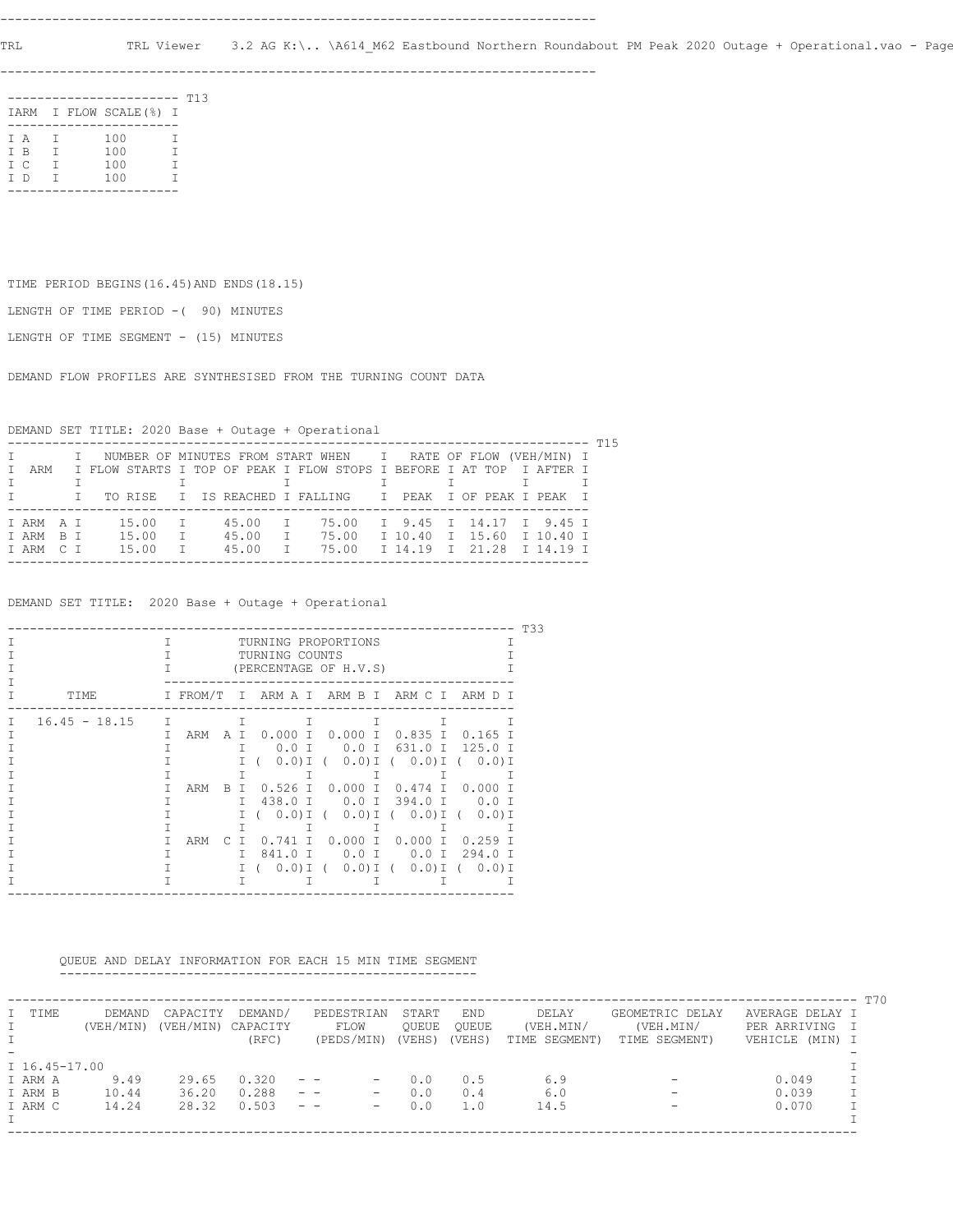TRL TRL Viewer 3.2 AG K:\.. \A614\_M62 Eastbound Northern Roundabout PM Peak 2020 Outage + Operational.vao - Page

--------------------------------------------------------------------------------

| I<br>I<br>$\mathbbm{I}$ | TIME               |                                                                                        | DEMAND CAPACITY DEMAND/<br>(VEH/MIN) (VEH/MIN) CAPACITY FLOW | (RFC)                    |             | PEDESTRIAN START                                                                                                                                                                                                          | QUEUE              | <b>END</b><br>QUEUE | DELAY                                        | GEOMETRIC DELAY<br>(PEDS/MIN) (VEHS) (VEHS) TIME SEGMENT) TIME SEGMENT) VEHICLE (MIN) I                                                   | AVERAGE DELAY I |                                |
|-------------------------|--------------------|----------------------------------------------------------------------------------------|--------------------------------------------------------------|--------------------------|-------------|---------------------------------------------------------------------------------------------------------------------------------------------------------------------------------------------------------------------------|--------------------|---------------------|----------------------------------------------|-------------------------------------------------------------------------------------------------------------------------------------------|-----------------|--------------------------------|
|                         |                    | I 17.00-17.15                                                                          |                                                              |                          |             |                                                                                                                                                                                                                           |                    |                     |                                              |                                                                                                                                           |                 | I                              |
|                         | I ARM A            | $11.33$ 29.65<br>12.47 35.01<br>17.01 27.58                                            |                                                              | $0.382 - -$              |             |                                                                                                                                                                                                                           | $-0.5$             | 0.6                 | 9.1                                          | <b>Contract Contract</b>                                                                                                                  | 0.055           | $\mathbf I$                    |
|                         | I ARM B            |                                                                                        |                                                              | $0.356 - -$              |             | $\frac{1}{2} \left( \frac{1}{2} \right)$ .                                                                                                                                                                                | 0.4                | 0.6                 | $8.1$<br>22.9                                |                                                                                                                                           | 0.044           | $\mathbbm{I}$                  |
|                         | I ARM C            |                                                                                        |                                                              | 0.617                    | $ \,$ $ \,$ | $\sim 100$                                                                                                                                                                                                                | 1.0                | 1.6                 |                                              |                                                                                                                                           | 0.094           | $\mathbbm{I}$                  |
| I                       |                    |                                                                                        |                                                              |                          |             |                                                                                                                                                                                                                           |                    |                     |                                              |                                                                                                                                           |                 | $\mathbf I$                    |
|                         |                    |                                                                                        |                                                              |                          |             |                                                                                                                                                                                                                           |                    |                     |                                              |                                                                                                                                           |                 |                                |
|                         |                    |                                                                                        |                                                              |                          |             |                                                                                                                                                                                                                           |                    |                     |                                              |                                                                                                                                           |                 |                                |
| I<br>I                  | TIME               | DEMAND                                                                                 | (VEH/MIN) (VEH/MIN) CAPACITY FLOW                            | CAPACITY DEMAND/         |             | PEDESTRIAN                                                                                                                                                                                                                | START              | END<br>QUEUE QUEUE  | DELAY                                        | GEOMETRIC DELAY<br>(VEH.MIN/ (VEH.MIN/ PER ARRIVING                                                                                       | AVERAGE DELAY I | $\mathbb{I}$                   |
| $\mathbb{I}$            |                    |                                                                                        |                                                              | (RFC)                    |             |                                                                                                                                                                                                                           |                    |                     |                                              | (PEDS/MIN) (VEHS) (VEHS) TIME SEGMENT) TIME SEGMENT) VEHICLE (MIN) I                                                                      |                 |                                |
|                         |                    |                                                                                        |                                                              |                          |             |                                                                                                                                                                                                                           |                    |                     |                                              |                                                                                                                                           |                 |                                |
|                         | I 17.15-17.30      |                                                                                        |                                                              |                          |             |                                                                                                                                                                                                                           |                    |                     |                                              |                                                                                                                                           |                 | I                              |
|                         | I ARM A<br>I ARM B |                                                                                        |                                                              |                          | $\pm$ $\pm$ |                                                                                                                                                                                                                           | 0.6<br>$-$ 0.6 0.8 |                     | $0.9$ $12.8$<br>$0.8$ $12.3$<br>$3.5$ $47.5$ |                                                                                                                                           | 0.063<br>0.055  | $\mathbbm{I}$<br>$\mathbbm{I}$ |
|                         | I ARM C            |                                                                                        |                                                              |                          | $ \,$ $-$   |                                                                                                                                                                                                                           | $-1.6$             |                     |                                              | <b>Contract Contract</b>                                                                                                                  | 0.167           | $\mathbbm{I}$                  |
| $\top$                  |                    |                                                                                        |                                                              |                          |             |                                                                                                                                                                                                                           |                    |                     |                                              |                                                                                                                                           |                 | I                              |
|                         |                    |                                                                                        |                                                              |                          |             |                                                                                                                                                                                                                           |                    |                     |                                              |                                                                                                                                           |                 |                                |
|                         |                    |                                                                                        |                                                              |                          |             |                                                                                                                                                                                                                           |                    |                     |                                              |                                                                                                                                           |                 |                                |
| I                       | TIME               |                                                                                        | DEMAND CAPACITY DEMAND/                                      |                          |             | PEDESTRIAN START                                                                                                                                                                                                          |                    | <b>END</b>          | DELAY                                        | GEOMETRIC DELAY                                                                                                                           | AVERAGE DELAY I |                                |
| $\mathbf{I}$            |                    | (VEH/MIN) (VEH/MIN) CAPACITY FLOW                                                      |                                                              |                          |             |                                                                                                                                                                                                                           |                    | QUEUE QUEUE         |                                              | (VEH.MIN/ (VEH.MIN/ PER ARRIVING I                                                                                                        |                 |                                |
| $\mathbb{I}$            |                    |                                                                                        |                                                              |                          |             |                                                                                                                                                                                                                           |                    |                     |                                              | (RFC) (PEDS/MIN) (VEHS) (VEHS) TIME SEGMENT) TIME SEGMENT) VEHICLE (MIN) I                                                                |                 |                                |
|                         |                    | I 17.30-17.45                                                                          |                                                              |                          |             |                                                                                                                                                                                                                           |                    |                     |                                              |                                                                                                                                           |                 | $\mathbbm{I}$                  |
|                         |                    |                                                                                        |                                                              |                          |             |                                                                                                                                                                                                                           | $-0.9$             | 0.9                 |                                              |                                                                                                                                           | 0.063           | $\mathbbm{I}$                  |
|                         |                    | TARMA 13.87 29.65 0.468 --<br>TARMB 15.27 33.38 0.457 --<br>TARMC 20.83 26.57 0.784 -- |                                                              |                          |             |                                                                                                                                                                                                                           | $- 0.8$            | 0.8                 | $13.1$<br>$12.6$<br>$52.5$                   |                                                                                                                                           | 0.055           | $\mathbbm{I}$                  |
|                         |                    |                                                                                        |                                                              |                          |             | $\sim 100$                                                                                                                                                                                                                | 3.5                | 3.5                 |                                              |                                                                                                                                           | 0.174           | $\mathbbm{I}$                  |
| $\mathbf{I}$            |                    |                                                                                        |                                                              |                          |             |                                                                                                                                                                                                                           |                    |                     |                                              |                                                                                                                                           |                 | $\mathbf I$                    |
|                         |                    |                                                                                        |                                                              |                          |             |                                                                                                                                                                                                                           |                    |                     |                                              |                                                                                                                                           |                 |                                |
|                         |                    |                                                                                        |                                                              |                          |             |                                                                                                                                                                                                                           |                    |                     |                                              |                                                                                                                                           |                 |                                |
| I<br>$\mathbb{I}$       | TIME               | DEMAND<br>(VEH/MIN) (VEH/MIN) CAPACITY FLOW                                            |                                                              | CAPACITY DEMAND/         |             | PEDESTRIAN START                                                                                                                                                                                                          |                    | END                 | DELAY<br>(VEH.MIN/                           | GEOMETRIC DELAY AVERAGE DELAY I                                                                                                           |                 |                                |
| $\mathbb{I}$            |                    |                                                                                        |                                                              | (RFC)                    |             |                                                                                                                                                                                                                           |                    |                     |                                              | FLOW QUEUE QUEUE (VEH.MIN/ (VEH.MIN/ PERARRIVING I<br>(PEDS/MIN)(VEHS) (VEHS) TIME-SEGMENT) TIME-SEGMENT) VEHICLE (MIN)I                  |                 |                                |
|                         |                    |                                                                                        |                                                              |                          |             |                                                                                                                                                                                                                           |                    |                     |                                              |                                                                                                                                           |                 |                                |
|                         | I 17.45-18.00      |                                                                                        |                                                              |                          |             |                                                                                                                                                                                                                           |                    |                     |                                              |                                                                                                                                           |                 | I                              |
|                         |                    | I ARM A 11.33                                                                          | 29.65                                                        | 0.382                    |             | $\frac{1}{2} \left( \frac{1}{2} \left( \frac{1}{2} \right) - \frac{1}{2} \left( \frac{1}{2} \right) \right) + \frac{1}{2} \left( \frac{1}{2} \left( \frac{1}{2} \right) - \frac{1}{2} \left( \frac{1}{2} \right) \right)$ | 0.9                | 0.6                 | 9.5                                          |                                                                                                                                           | 0.055           | $\mathbbm{I}$<br>$\mathbbm{I}$ |
|                         | I ARM B<br>I ARM C | $12.47$ $35.00$<br>$17.01$ $27.57$                                                     |                                                              | $0.356 - -$<br>0.617 - - |             | $\sim$ 100 $\mu$                                                                                                                                                                                                          | $-0.8$<br>3.5      | 0.6<br>1.6          | $8.5$<br>25.8                                | $\frac{1}{2} \sum_{i=1}^{n} \frac{1}{2} \left( \frac{1}{2} \right)^2$                                                                     | 0.044<br>0.097  | $\mathbbm{I}$                  |
| $\top$                  |                    |                                                                                        |                                                              |                          |             |                                                                                                                                                                                                                           |                    |                     |                                              |                                                                                                                                           |                 | T                              |
|                         |                    |                                                                                        |                                                              |                          |             |                                                                                                                                                                                                                           |                    |                     |                                              |                                                                                                                                           |                 |                                |
|                         |                    |                                                                                        |                                                              |                          |             |                                                                                                                                                                                                                           |                    |                     |                                              |                                                                                                                                           |                 |                                |
| $\mathbb{I}$            | TIME               |                                                                                        | DEMAND CAPACITY DEMAND/                                      |                          |             | PEDESTRIAN START                                                                                                                                                                                                          |                    | <b>END</b>          | DELAY                                        | GEOMETRIC DELAY                                                                                                                           | AVERAGE DELAY I |                                |
| $\mathbf{I}$            |                    |                                                                                        | (VEH/MIN) (VEH/MIN) CAPACITY FLOW                            |                          |             |                                                                                                                                                                                                                           |                    |                     |                                              | PACITY FLOW QUEUE QUEUE (VEH.MIN/ (VEH.MIN/ PERARRIVING I).<br>(RFC) (PEDS/MIN) (VEHS) (VEHS) TIME SEGMENT) TIME SEGMENT) VEHICLE (MIN) I |                 |                                |
| $\mathbf{I}$            |                    |                                                                                        |                                                              |                          |             |                                                                                                                                                                                                                           |                    |                     |                                              |                                                                                                                                           |                 |                                |
|                         |                    |                                                                                        |                                                              |                          |             |                                                                                                                                                                                                                           |                    |                     |                                              |                                                                                                                                           |                 |                                |
|                         | I ARM A            | I 18.00-18.15                                                                          |                                                              | 0.320                    |             |                                                                                                                                                                                                                           | 0.6                | 0.5                 | 7.2                                          |                                                                                                                                           | 0.050           | $\mathbbm{I}$<br>$\mathbbm{I}$ |
|                         | I ARM B            |                                                                                        |                                                              | 0.289                    |             | $\omega_{\rm c}$ , $\omega_{\rm c}$ , $\omega_{\rm c}$<br>$\overline{\phantom{a}}$                                                                                                                                        | 0.6                | 0.4                 | 6.2                                          |                                                                                                                                           | 0.039           | $\mathbbm{I}$                  |
|                         | I ARM C            | $9.49$<br>$10.44$<br>$14.24$<br>$28.31$                                                |                                                              | 0.503                    |             | $\frac{1}{2}$ , $\frac{1}{2}$ , $\frac{1}{2}$ , $\frac{1}{2}$                                                                                                                                                             | 1.6                | 1.0                 | 15.8                                         |                                                                                                                                           | 0.071           | $\mathbbm{I}$                  |
| $\top$                  |                    |                                                                                        |                                                              |                          |             |                                                                                                                                                                                                                           |                    |                     |                                              |                                                                                                                                           |                 | T                              |
|                         |                    |                                                                                        |                                                              |                          |             |                                                                                                                                                                                                                           |                    |                     |                                              |                                                                                                                                           |                 |                                |

 QUEUE AT ARM A --------------

 TIME SEGMENT NO. OF ENDING VEHICLES IN QUEUE

 $17.00$ <br> $17.15$ <br> $17.30$  17.15 0.6 \* 17.30 0.9 \* 17.45 0.9 \* 18.00 0.6 \*  $17.45$ <br> $18.00$ <br> $18.15$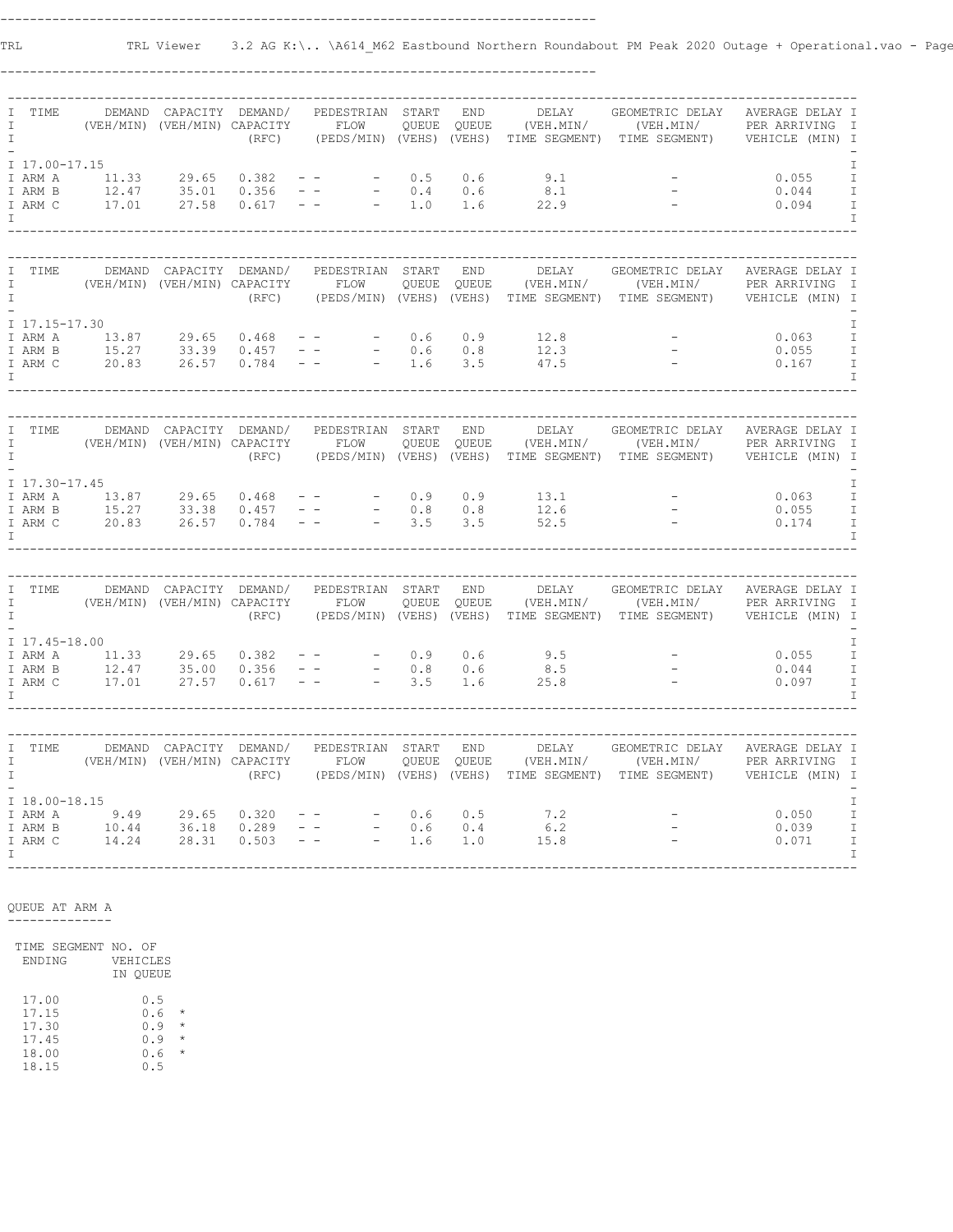QUEUE AT ARM B --------------

| TIME SEGMENT NO. | ΩF       |         |
|------------------|----------|---------|
| <b>ENDING</b>    | VEHICLES |         |
|                  | IN OUEUE |         |
|                  |          |         |
| 17.00            | 0.4      |         |
| 17.15            | 0.6      | *       |
| 17.30            | 0.8      | $\star$ |
| 17.45            | 0.8      | $\star$ |
| 18.00            | 0.6      | $\star$ |
| 18.15            | N 4      |         |
|                  |          |         |

QUEUE AT ARM C

--------------

|               | TIME SEGMENT NO. OF |          |          |
|---------------|---------------------|----------|----------|
| <b>ENDING</b> |                     | VEHICLES |          |
|               |                     | IN OUEUE |          |
| 17.00         |                     | 1.0      | $^\star$ |

| 17.15 | 1.6 | $***$   |
|-------|-----|---------|
| 17.30 | 3.5 | $***$   |
| 17.45 | 3.5 | ****    |
| 18.00 | 1.6 | $***$   |
| 18.15 | 1.0 | $\star$ |
|       |     |         |

#### QUEUEING DELAY INFORMATION OVER WHOLE PERIOD

--------------------------------------------

|     |       |                                              |              |                                                                  |  |                                   |              |                  |              |   | ጥ75 |
|-----|-------|----------------------------------------------|--------------|------------------------------------------------------------------|--|-----------------------------------|--------------|------------------|--------------|---|-----|
| ARM |       | TOTAL DEMAND                                 | $\mathbf{I}$ | * OUEUEING * I * INCLUSIVE OUEUEING * I<br>$\star$ DELAY $\star$ |  |                                   |              | $*$ DELAY $*$    |              |   |     |
|     | (VEH) |                                              |              |                                                                  |  | (VEH/H) I (MIN) (MIN/VEH) I (MIN) |              |                  | (MIN/VEH)    |   |     |
|     |       | A I 1040.6 I 693.7 I<br>B I 1145.2 I 763.5 I |              | 58.6 I<br>53.6 T                                                 |  | 0.06<br>0.05                      | T<br>$\top$  | 58.6 I<br>53.6 T | 0.06<br>0.05 | T |     |
|     |       | T 1562.2 T 1041.5 T                          |              | 179.1 T                                                          |  | 0.11                              |              | 179.1 T          | 0.11         |   |     |
|     |       | ALL I 3748.0 I 2498.7 I 291.3 I              |              |                                                                  |  | 0.08                              | $\mathbb{I}$ | $291.3$ T        | 0.08         |   |     |

\* DELAY IS THAT OCCURRING ONLY WITHIN THE TIME PERIOD.

 \* INCLUSIVE DELAY INCLUDES DELAY SUFFERED BY VEHICLES WHICH ARE STILL QUEUEING AFTER THE END OF THE TIME PERIOD. \* THESE WILL ONLY BE SIGNIFICANTLY DIFFERENT IF THERE IS A LARGE QUEUE REMAINING AT THE END OF THE TIME PERIOD.

END OF JOB

============================================= end of file ===============================================

Printed at 14:32:27 on 10/04/2015]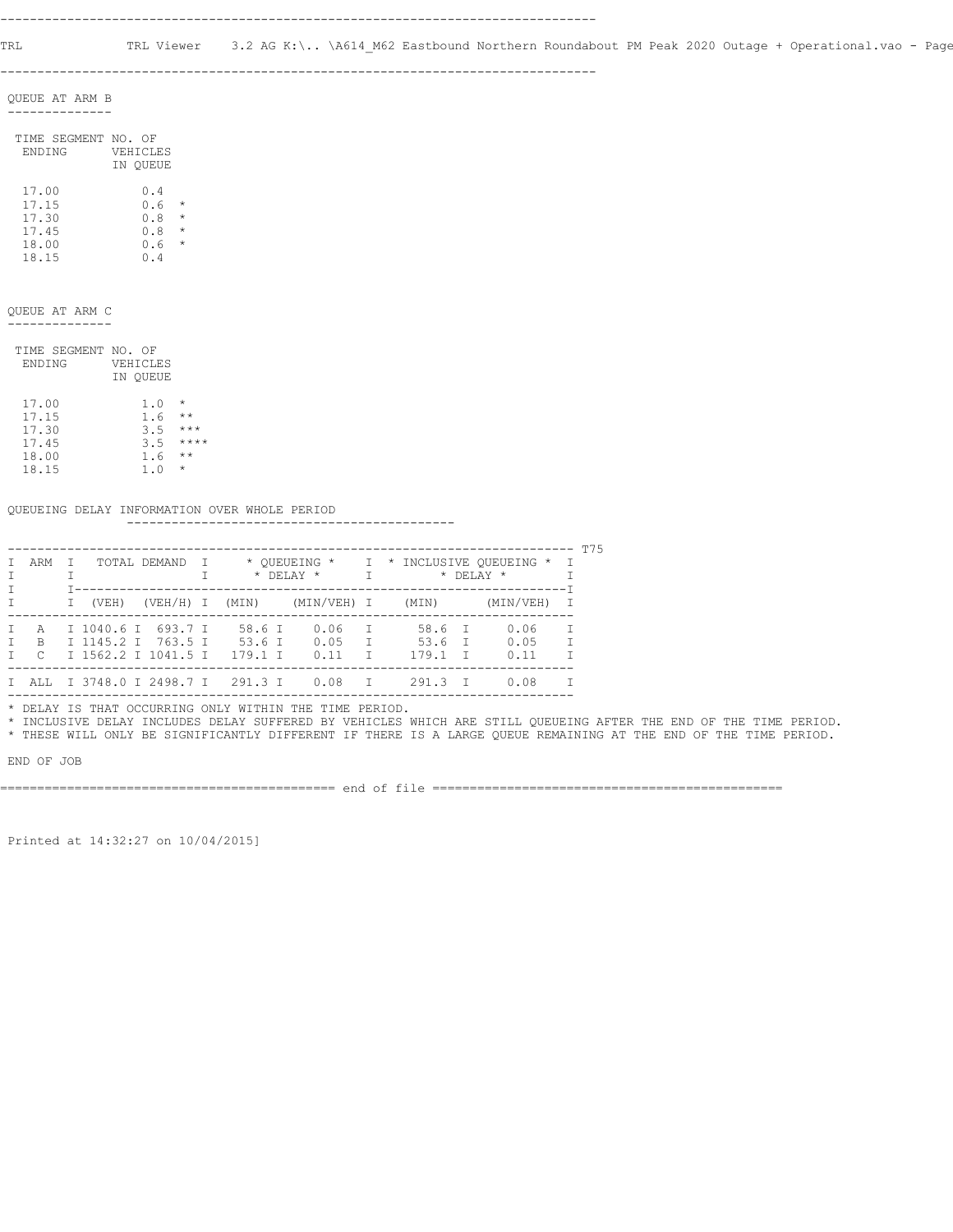TRL TRL Viewer 3.2 AG K:\.. \A614\_M62 Eastbound Northern Roundabout AM Peak 2020 Outage + Operational.vao - Page

--------------------------------------------------------------------------------

 $\_$  A R C A D Y 6  $\_$  ASSESSMENT OF ROUNDABOUT CAPACITY AND DELAY Analysis Program: Release 7.0 (FEBRUARY 2010) (c) Copyright TRL Limited, 2010 Adapted from ARCADY/3 which is Crown Copyright by permission of the controller of HMSO  $\mathcal{L}_\text{max}$  For sales and distribution information, program advice and maintenance, contact: TRL Limited Tel: +44 (0) 1344 770758 Crowthorne House Fax: +44 (0) 1344 770356 Nine Mile Ride Email: software@trl.co.uk Wokingham, Berks. Web: www.trlsoftware.co.uk RG40 3GA,UK --------------------------------------------------------------------------------- THE USER OF THIS COMPUTER PROGRAM FOR THE SOLUTION OF AN ENGINEERING PROBLEM IS IN NO WAY RELIEVED OF THEIR RESPONSIBILITY FOR THE CORRECTNESS OF THE SOLUTION --------------------------------------------------------------------------------- Run with file:- "k:\Projects\CIV13924\DESIGN\ARCADY\09.09.14 - DCO Submission Runs\ Operation HGV Sensitivity Tests - Erratum Note\ A614\_M62 Eastbound Northern Roundabout AM Peak 2020 Outage + Operational.vai" (drive-on-the-left ) at 18:05:53 on Wednesday, 25 March 2015 FILE PROPERTIES \*\*\*\*\*\*\*\*\*\*\*\*\*\*\* RUN TITLE: A614/M62 J36 Northern Roundabout LOCATION: Drax DATE: 09/09/14 CLIENT: Capture Power Ltd ENUMERATOR: BDDGM [BD-44] JOB NUMBER: CIV13924 STATUS: DESCRIPTION: INPUT DATA \*\*\*\*\*\*\*\*\*\* ARM A - A614 South ARM B - M62 Eastbound Exit Slip ARM C - A614 North ARM D - M62 Eastbound Entry Slip GEOMETRIC DATA -------------- ARMD IS JUNCTION EXIT ONLY ----------------------------------------------------------------------------------------------------------------------- T5 I ARM I V (M) I E (M) I L (M) I R (M) I D (M) I PHI (DEG) I SLOPE I INTERCEPT (PCU/MIN) I ----------------------------------------------------------------------------------------------------------------------- I ARM A I 3.90 I 6.00 I 12.00 I 76.00 I 64.00 I 6.0 I 0.578 I 29.654 I I ARM B I 8.40 I 8.50 I 1.00 I 22.00 I 69.00 I 35.0 I 0.639 I 42.250 I I ARM C I 3.90 I 9.20 I 19.00 I 20.00 I 69.00 I 45.0 I 0.533 I 32.075 I ----------------------------------------------------------------------------------------------------------------------- V = approach half-width L = effective flare length D = inscribed circle diameter E = entry width  $R = entry$  radius PHI = entry angle TRAFFIC DEMAND DATA -------------------

Only sets included in the current run are shown

SCALING FACTORS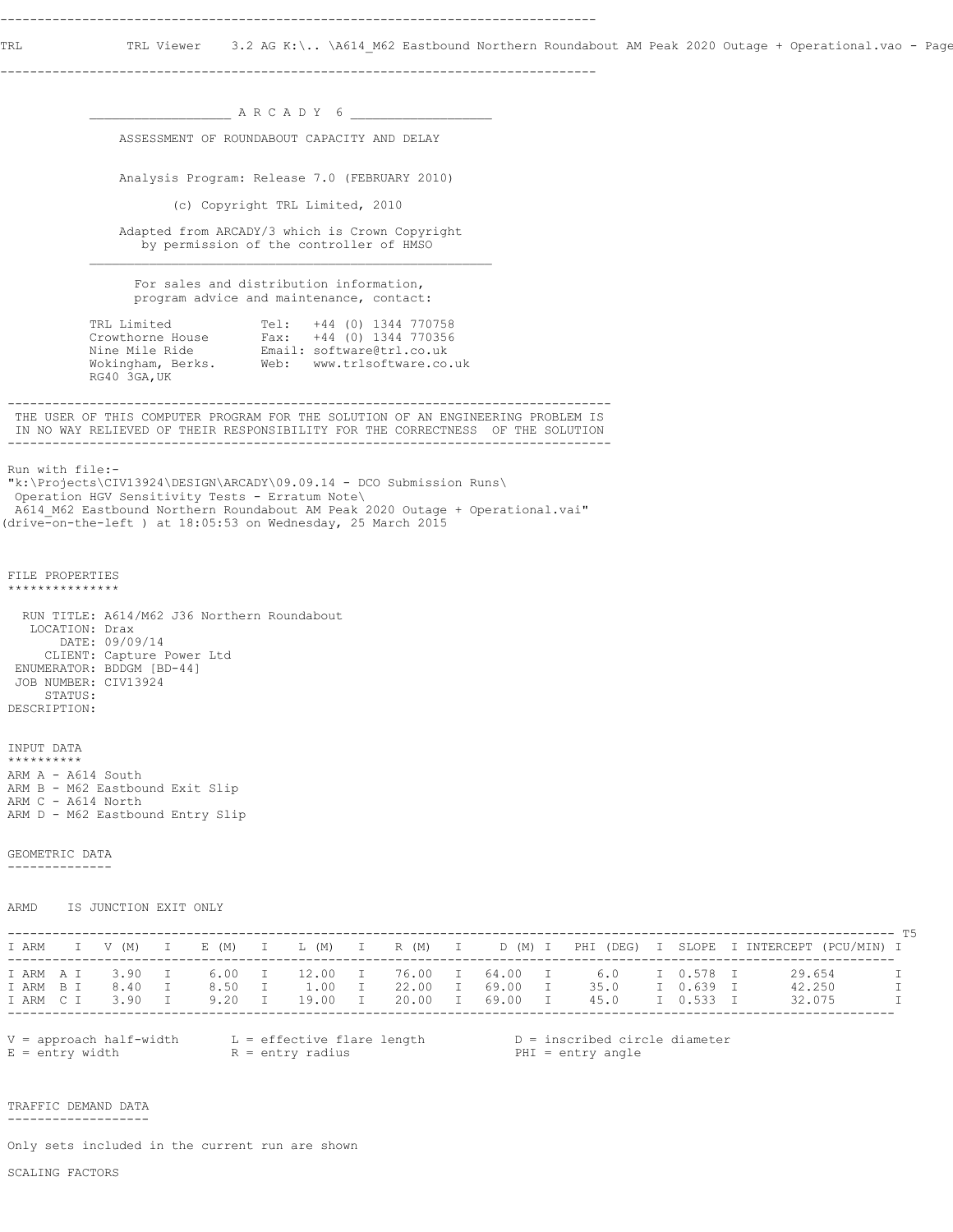TRL TRL Viewer 3.2 AG K:\.. \A614\_M62 Eastbound Northern Roundabout AM Peak 2020 Outage + Operational.vao - Page

--------------------------------------------------------------------------------

|     |          | ------                  |   | T13 |
|-----|----------|-------------------------|---|-----|
|     |          | IARM I FLOW SCALE (%) I |   |     |
|     |          |                         |   |     |
| T A | $\Gamma$ | 100                     | т |     |
| T B | T.       | 100                     | Т |     |
| T C | т        | 100                     | т |     |
| T D | T.       | 100                     | т |     |
|     |          |                         |   |     |

TIME PERIOD BEGINS(07.45)AND ENDS(09.15)

LENGTH OF TIME PERIOD -( 90) MINUTES

LENGTH OF TIME SEGMENT - (15) MINUTES

DEMAND FLOW PROFILES ARE SYNTHESISED FROM THE TURNING COUNT DATA

DEMAND SET TITLE: 2020 Base + Outage + Operational

|        |         |  |  |  |       |              |  |           |  | I NUMBER OF MINUTES FROM START WHEN I RATE OF FLOW (VEH/MIN) I       |  |                           |  |  |  |  |  |
|--------|---------|--|--|--|-------|--------------|--|-----------|--|----------------------------------------------------------------------|--|---------------------------|--|--|--|--|--|
| $\top$ | ARM     |  |  |  |       |              |  |           |  | I FLOW STARTS I TOP OF PEAK I FLOW STOPS I BEFORE I AT TOP I AFTER I |  |                           |  |  |  |  |  |
|        |         |  |  |  |       |              |  |           |  |                                                                      |  |                           |  |  |  |  |  |
|        |         |  |  |  |       |              |  |           |  | I TO RISE I IS REACHED I FALLING I PEAK I OF PEAK I PEAK I           |  |                           |  |  |  |  |  |
|        |         |  |  |  |       |              |  |           |  |                                                                      |  |                           |  |  |  |  |  |
|        | TARMAT  |  |  |  | 15.00 | $\mathbb{I}$ |  | 45.00     |  | T 75.00                                                              |  | T 9.45 T 14.17 T 9.45 T   |  |  |  |  |  |
|        | TARM BT |  |  |  | 15.00 |              |  | T 45.00 T |  | 75.00                                                                |  | I 10.00 I 15.00 I 10.00 I |  |  |  |  |  |
|        | TARM CT |  |  |  | 15.00 | $\top$       |  | 45.00     |  | 75.00                                                                |  | I 9.70 I 14.55 I 9.70 I   |  |  |  |  |  |
|        |         |  |  |  |       |              |  |           |  |                                                                      |  |                           |  |  |  |  |  |

DEMAND SET TITLE: 2020 Base + Outage + Operational

|   |                 |        |          |           |              |                                                    | T33 |
|---|-----------------|--------|----------|-----------|--------------|----------------------------------------------------|-----|
|   |                 | T.     |          |           |              | TURNING PROPORTIONS<br>TURNING COUNTS              |     |
|   |                 |        |          |           |              | (PERCENTAGE OF H.V.S)                              |     |
|   | TTMF.           |        | I FROM/T |           |              | I ARM A I ARM B I ARM C I ARM D I                  |     |
| Τ | $07.45 - 09.15$ | $\top$ |          |           | $\top$       | $\top$<br>T.<br>т<br>T                             |     |
|   |                 | T.     | ARM      | AT.       |              | $0.000$ I 0.000 I 0.873 I<br>$0.127$ T             |     |
|   |                 |        |          |           | T.           | 0.0 I 0.0 I 660.0 I 96.0 I                         |     |
|   |                 |        |          |           |              | $0.0)$ I ( $0.0)$ I ( $0.0)$ I ( $0.0)$ I<br>$I$ ( |     |
|   |                 |        |          |           |              | T.                                                 |     |
|   |                 |        | ARM      | B.        | T            | $0.511$ I 0.000 I 0.489 I 0.000<br>$\top$          |     |
|   |                 |        |          |           | T.           | $409.0$ T<br>0.0 I 391.0 I<br>$0.0$ T              |     |
|   |                 |        |          |           |              | $I$ ( 0.0) I ( 0.0) I ( 0.0) I (<br>$0.0$ ) I      |     |
|   |                 |        |          |           |              | T.                                                 |     |
|   |                 |        | ARM      | $\subset$ | $\mathbb{I}$ | $0.726$ I 0.000 I 0.000 I<br>0.274                 |     |
|   |                 |        |          |           | T.           | 563.0 I<br>$0.0$ T<br>$0.0$ T<br>$213.0$ T         |     |
|   |                 |        |          |           |              | I (0.0)I (0.0)I (0.0)I (0.0)I                      |     |
|   |                 |        |          |           | T.           | T.<br>T<br>$\mathbf{1}$                            |     |
|   |                 |        |          |           |              |                                                    |     |

QUEUE AND DELAY INFORMATION FOR EACH 15 MIN TIME SEGMENT

--------------------------------------------------------

|               |           |           |          |                                                                      |        |            |               |                          |                 | T70    |
|---------------|-----------|-----------|----------|----------------------------------------------------------------------|--------|------------|---------------|--------------------------|-----------------|--------|
| I TIME        | DEMAND    | CAPACITY  | DEMAND/  | PEDESTRIAN                                                           | START  | <b>END</b> | DELAY         | GEOMETRIC DELAY          | AVERAGE DELAY I |        |
|               | (VEH/MIN) | (VEH/MIN) | CAPACITY | FLOW                                                                 | OUEUE  | OUEUE      | (VEH.MIN/     | (VEH.MIN/                | PER ARRIVING    | $\top$ |
|               |           |           | (RFC)    | (PEDS/MIN)                                                           | (VEHS) | (VEHS)     | TIME SEGMENT) | TIME SEGMENT)            | VEHICLE (MIN) I |        |
|               |           |           |          |                                                                      |        |            |               |                          |                 |        |
| I 07.45-08.00 |           |           |          |                                                                      |        |            |               |                          |                 |        |
| I ARM A       | 9.49      | 29.65     | 0.320    | $ -$<br>$\overline{\phantom{m}}$                                     | 0.0    | 0.5        | 6.9           |                          | 0.049           |        |
| I ARM B       | 10.04     | 36.20     | 0.277    | $\frac{1}{2} \left( \frac{1}{2} \right)$<br>$\qquad \qquad -$        | 0.0    | 0.4        | 5.6           |                          | 0.038           |        |
| I ARM C       | 9.74      | 28.71     | 0.339    | $\frac{1}{2} \left( \frac{1}{2} \right)$<br>$\overline{\phantom{m}}$ | 0.0    | 0.5        | 7.5           | $\overline{\phantom{0}}$ | 0.053           |        |
|               |           |           |          |                                                                      |        |            |               |                          |                 |        |
|               |           |           |          |                                                                      |        |            |               |                          |                 |        |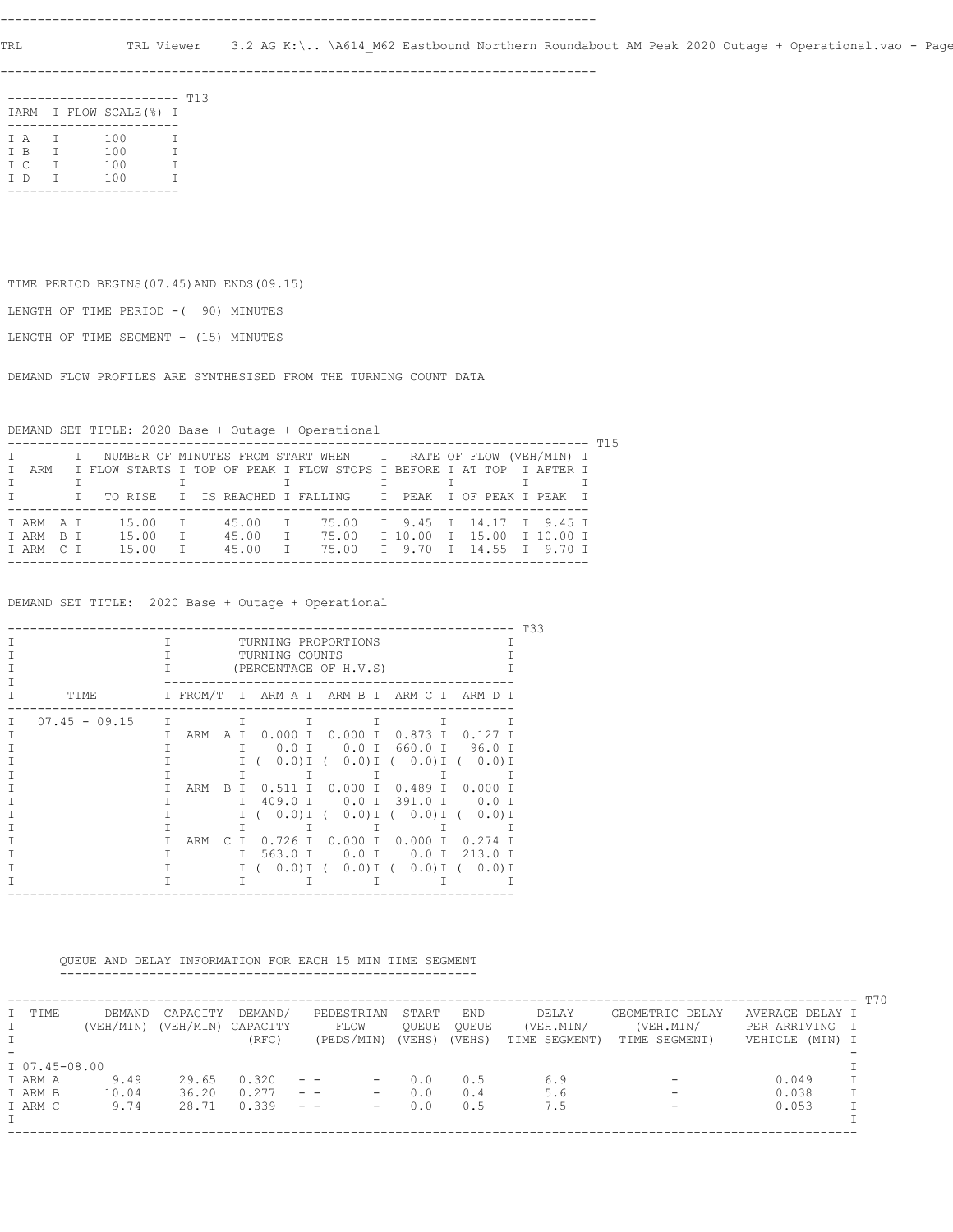TRL TRL Viewer 3.2 AG K:\.. \A614\_M62 Eastbound Northern Roundabout AM Peak 2020 Outage + Operational.vao - Page

--------------------------------------------------------------------------------

| I<br>$\mathbf I$                 | TIME                                             | DEMAND                              | CAPACITY DEMAND/<br>(VEH/MIN) (VEH/MIN) CAPACITY        | (RFC)                     | PEDESTRIAN<br>FLOW<br>(PEDS/MIN) (VEHS) (VEHS)                                                  | START<br>QUEUE    | END<br>OUEUE          | DELAY<br>(VEH.MIN/<br>TIME SEGMENT) | GEOMETRIC DELAY<br>(VEH.MIN/<br>TIME SEGMENT)                                                     | AVERAGE DELAY I<br>PER ARRIVING<br>VEHICLE (MIN) I     | I                                                                             |
|----------------------------------|--------------------------------------------------|-------------------------------------|---------------------------------------------------------|---------------------------|-------------------------------------------------------------------------------------------------|-------------------|-----------------------|-------------------------------------|---------------------------------------------------------------------------------------------------|--------------------------------------------------------|-------------------------------------------------------------------------------|
| I                                | I 08.00-08.15<br>I ARM A<br>I ARM B<br>I ARM C   | 11.33<br>11.99<br>11.63             | 29.65<br>35.01<br>28.04                                 | 0.382<br>0.342<br>0.415   | $\qquad \qquad -$<br>$ \,$ $-$<br>$\overline{\phantom{a}}$<br>$ -$                              | 0.5<br>0.4<br>0.5 | 0.6<br>0.5<br>0.7     | 9.1<br>7.7<br>10.3                  |                                                                                                   | 0.055<br>0.043<br>0.061                                | I<br>$\mathbbm{I}$<br>$\mathbbm{I}$<br>$\mathbbm{1}$<br>$\mathbf I$           |
| I<br>I<br>$\mathbf{I}$           | TIME                                             | DEMAND                              | CAPACITY<br>(VEH/MIN) (VEH/MIN) CAPACITY                | DEMAND/<br>(RFC)          | PEDESTRIAN<br>FLOW<br>(PEDS/MIN) (VEHS) (VEHS)                                                  | START<br>QUEUE    | END<br>QUEUE          | DELAY<br>(VEH.MIN/<br>TIME SEGMENT) | GEOMETRIC DELAY<br>(VEH.MIN/<br>TIME SEGMENT)                                                     | AVERAGE DELAY I<br>PER ARRIVING<br>VEHICLE (MIN) I     | $\mathbb{I}$                                                                  |
| I                                | $I$ 08.15-08.30<br>I ARM A<br>I ARM B<br>I ARM C | 13.87<br>14.68<br>14.24             | 29.65<br>33.39<br>27.14                                 | 0.468<br>0.440<br>0.525   | $ \,$ $-$<br>$\qquad \qquad -$                                                                  | 0.6<br>0.5<br>0.7 | 0.9<br>0.8<br>1.1     | 12.8<br>11.5<br>15.9                |                                                                                                   | 0.063<br>0.053<br>0.077                                | I<br>$\mathbf I$<br>$\mathbbm{I}$<br>$\mathbbm{1}$<br>I                       |
| I<br>$\mathbf I$<br>I            | TIME                                             | DEMAND                              | CAPACITY DEMAND/<br>(VEH/MIN) (VEH/MIN) CAPACITY        | (RFC)                     | PEDESTRIAN<br>FLOW<br>(PEDS/MIN) (VEHS) (VEHS)                                                  | START<br>QUEUE    | $\text{END}$<br>QUEUE | DELAY<br>(VEH.MIN/                  | GEOMETRIC DELAY<br>(VEH.MIN/<br>TIME SEGMENT) TIME SEGMENT)                                       | AVERAGE DELAY I<br>PER ARRIVING<br>VEHICLE (MIN) I     | $\mathbb{I}$                                                                  |
| I                                | $I$ 08.30-08.45<br>I ARM A<br>I ARM B<br>I ARM C | 13.87 29.65<br>14.68 33.38<br>14.24 | 27.13                                                   | 0.468<br>0.440<br>0.525   | $ \,$ $-$<br>$\overline{\phantom{a}}$                                                           | 0.9<br>0.8<br>1.1 | 0.9<br>0.8<br>1.1     | 13.1<br>11.7<br>16.4                |                                                                                                   | 0.063<br>0.054<br>0.078                                | $\mathbf I$<br>$\mathbbm{I}$<br>$\mathbbm{I}$<br>$\mathbbm{I}$<br>$\mathbf I$ |
|                                  |                                                  |                                     |                                                         |                           |                                                                                                 |                   |                       |                                     |                                                                                                   |                                                        |                                                                               |
| I<br>$\mathbf{I}$<br>$\mathbf I$ | TIME                                             | DEMAND                              | (VEH/MIN) (VEH/MIN) CAPACITY                            | CAPACITY DEMAND/<br>(RFC) | PEDESTRIAN START<br>FLOW<br>(PEDS/MIN) (VEHS) (VEHS)                                            | QUEUE             | END<br>QUEUE          | DELAY<br>(VEH.MIN/<br>TIME SEGMENT) | GEOMETRIC DELAY<br>(VEH.MIN/<br>TIME SEGMENT)                                                     | AVERAGE DELAY I<br>PER ARRIVING I<br>) VEHICLE (MIN) I |                                                                               |
| $\top$                           | $I$ 08.45-09.00<br>I ARM A<br>I ARM B<br>I ARM C | 11.33<br>11.99<br>11.63             | 29.65<br>35.00<br>28.04                                 | 0.382<br>0.343<br>0.415   | $ \,$ $-$<br>$\overline{\phantom{a}}$<br>$\frac{1}{2} \left( \frac{1}{2} \right) = \frac{1}{2}$ | 0.9<br>0.8<br>1.1 | 0.6<br>0.5<br>0.7     | 9.5<br>8.0<br>10.9                  |                                                                                                   | 0.055<br>0.044<br>0.061                                | Ι<br>$\mathbbm{I}$<br>$\mathbbm{I}$<br>$\mathbbm{I}$<br>$\mathbf I$           |
| I<br>$\mathbf{I}$<br>T           | TIME                                             |                                     | DEMAND CAPACITY DEMAND/<br>(VEH/MIN) (VEH/MIN) CAPACITY | (RFC)                     | PEDESTRIAN START<br>FLOW                                                                        | QUEUE             | <b>END</b><br>QUEUE   | DELAY<br>(VEH.MIN/                  | GEOMETRIC DELAY<br>(VEH.MIN/ PER ARRIVING<br>(PEDS/MIN) (VEHS) (VEHS) TIME SEGMENT) TIME SEGMENT) | AVERAGE DELAY I<br>VEHICLE (MIN) I                     | $\mathbb{I}$                                                                  |
| $\top$                           | I 09.00-09.15<br>I ARM A<br>I ARM B<br>I ARM C   | 9.49<br>10.04<br>9.74               | 29.65<br>36.18<br>28.69                                 | 0.320<br>0.277<br>0.339   | $ \,$ $-$<br>$\overline{\phantom{a}}$<br>$\sim$ $ -$                                            | 0.6<br>0.5<br>0.7 | 0.5<br>0.4<br>0.5     | 7.2<br>5.9<br>7.9                   |                                                                                                   | 0.050<br>0.038<br>0.053                                | I<br>$\mathbbm{I}$<br>$\mathbbm{I}$<br>$\mathbbm{1}$<br>$\mathbf I$           |

 QUEUE AT ARM A --------------

 TIME SEGMENT NO. OF ENDING VEHICLES IN QUEUE  $08.00$ <br> $08.15$ <br> $08.30$  08.15 0.6 \* 08.30 0.9 \* 08.45 0.9 \* 09.00 0.6 \*  $08.45$ <br> $09.00$ <br> $09.15$